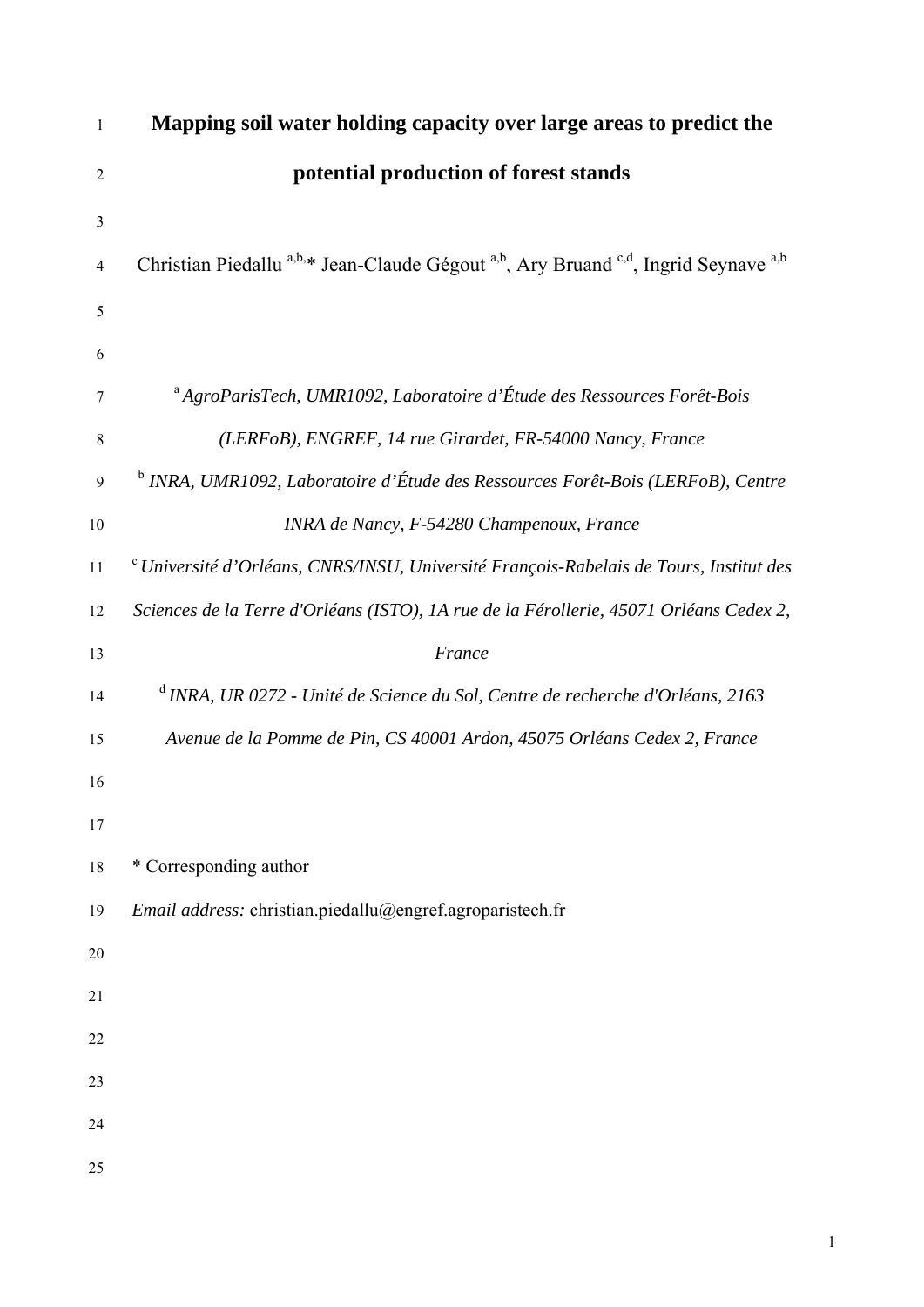#### 26 **Abstract**

Ecological studies need environmental descriptors to establish the response of species or communities to ecological conditions. Soil water resource is an important factor but is 30 poorly used by plant ecologists because of the lack of accessible data. We explore whether a large number of plots with basic soil information collected within the framework of forest inventories allows the soil water holding capacity (SWHC) to be mapped with enough accuracy to predict tree species growth over large areas. We first compared the performance of available pedotransfer functions (PTFs) and showed significant differences in the prediction quality of SWHC between the PTFs selected. We also showed that the most efficient class PTFs and continuous PTFs compared had similar performance, but there was a significant reduction in efficiency when they were applied to soils different from those used to calibrate them. With a root mean squared error (RMSE) of 0.046 cm<sup>3</sup> cm<sup>-3</sup> (n = 227 horizons), we selected the Al Majou class PTFs to predict the SWHC in the soil horizons described in every plot, thus allowing 84% of SWHC variance to be explained in soils free of stone ( $n = 63$  plots). Then, we estimated the soil water holding capacity by integrating the stone content collected at the soil pit scale (SWHC') and both the stone content at the soil pit scale and rock outcrop at the plot scale (SWHC") for the 100.307 forest plots recorded in France within the framework of forest inventories. The SWHC" values were interpolated by kriging to produce a map with  $1 \text{ km}^2$  cell size, with a wider resolution leading to a decrease in map accuracy. The SWHC" given by the map ranged from 0 to 148 mm for a soil down to 1 m depth. The RMSE between map values and plot estimates was 33.9 mm, the best predictions being recorded for soils developed on marl, clay, and hollow silicate rocks, and in flat areas. Finally, the ability of SWHC' and SWHC" to predict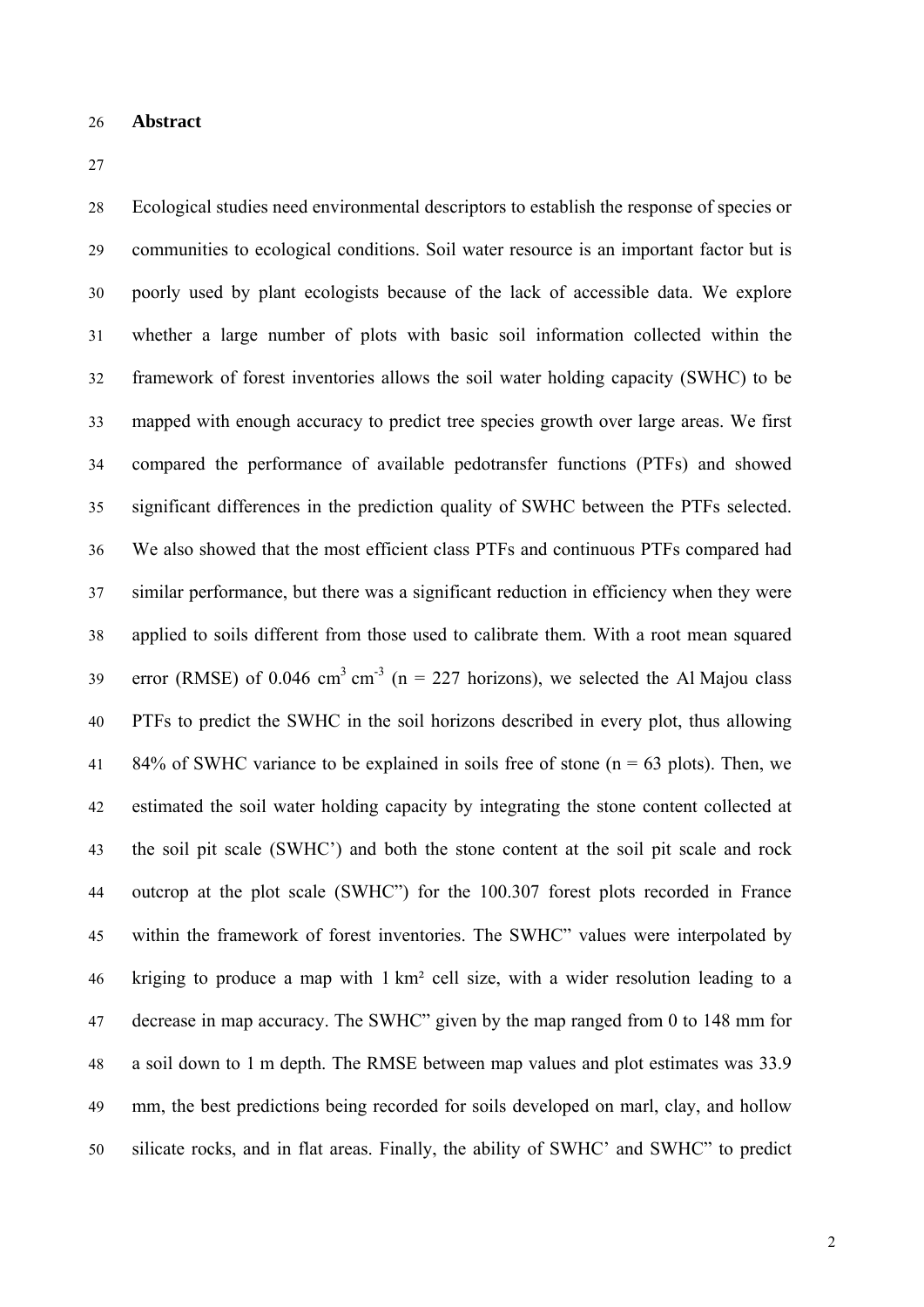51 height growth for *Fagus sylvatica*, *Picea abies* and *Quercus petraea* is discussed. We show a much better predictive ability for SWHC" compared to SWHC'. The values of 53 SWHC" extracted from the map were significantly related to tree height growth. They explained 10.7% of the height growth index variance for *Fagus sylvatica* ( $n = 866$ ), 55 14.1% for *Quercus petraea* (n = 877) and 10.3% for *Picea abies* (n = 2067). The proportions of variance accounted by SWHC" were close to those recorded with 57 SWHC" values estimated from the plots (11.5, 11.7, and 18.6% for *Fagus sylvatica*, 58 *Quercus petraea* and *Picea abies*, respectively). We conclude that SWHC" can be mapped using basic soil parameters collected from plots, the predictive ability of the map and of data derived from the plot being close. Thus, the map could be used just as well for small areas as for large areas, directly or indirectly through water balance indices, to predict forest growth and thus production, today or in the future, in the context of an increasing drought period linked to a global change of climatic conditions.

Keywords: Digital soil mapping, soil water holding capacity water balance, GIS, site index, vegetation modelling.

#### 68 **1. Introduction**

Relating plant species to environmental factors is a central topic in plant ecology since pioneers recognized the importance of climate in determining global vegetation types (Von Humboldt, 1807). Currently, plant species or communities response to 73 ecological conditions is increasingly studied and concerns many applications, such as modelling ecological niches and mapping distribution range, evaluating species abundance, diversity or productivity (Coops and Waring, 2001). For these studies, the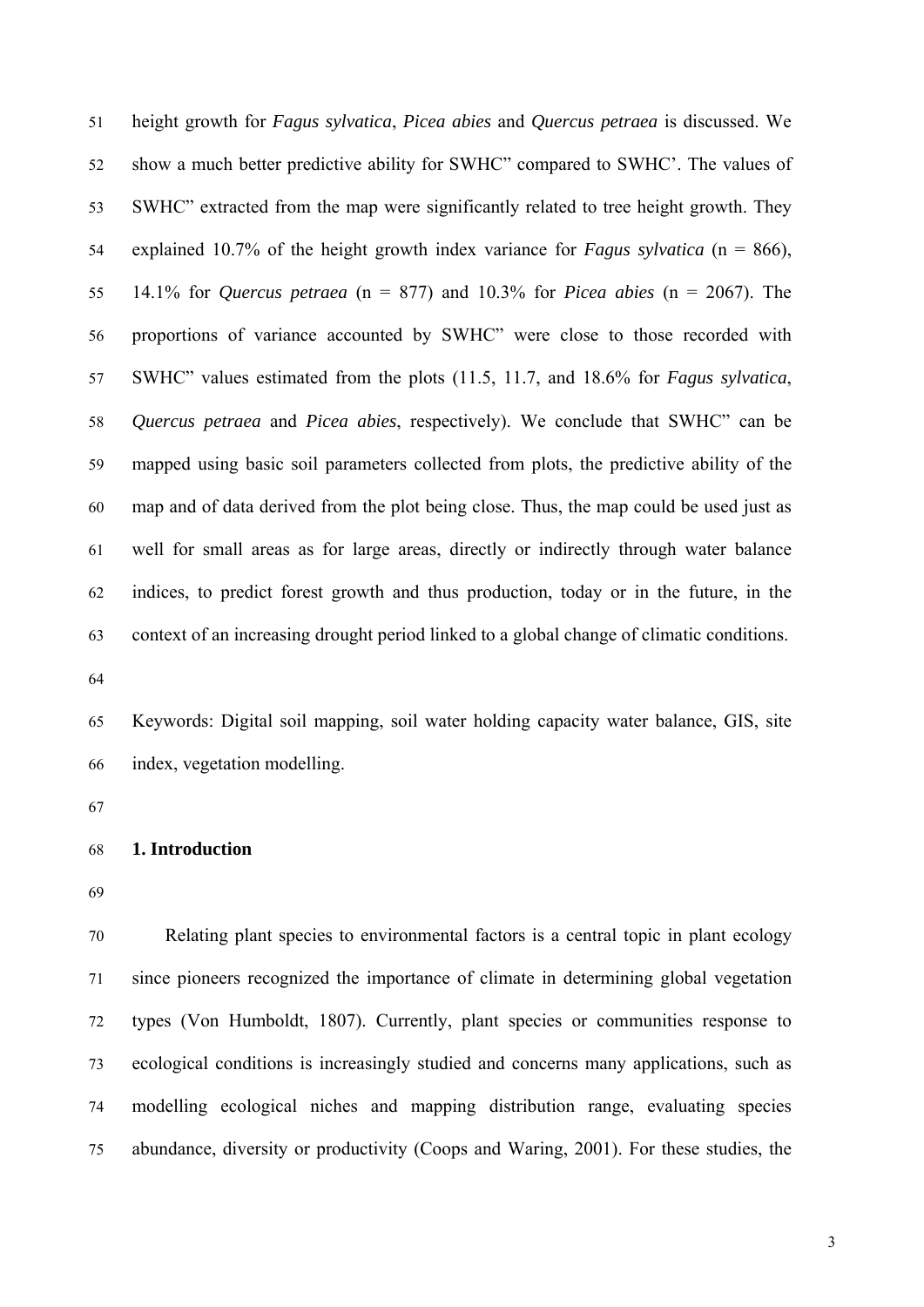76 availability of accurate environmental descriptors is of crucial importance (Dirnböck et al., 2002). Most of the time, climatic factors are considered alone because of their availability in large climatological datasets or because geographic information systems 79 (GIS) programs allow their calculation (Piedallu and Gegout, 2008). Although soil factors have been recognized for their importance (Coudun et al., 2006), they are poorly used as input in predictive models (Guisan and Zimmermann, 2000), particularly for broad areas, due to the high cost and long duration of fieldwork required to obtain relevant data. The availability of accurate digital soil information at scales relevant for plant ecologists and forest managers is now a crucial factor in plant modelling studies 85 (Cresswell *et al.*, 2006; Carré *et al.*, 2007b).

The soil water regime is recognized to be one of the most important soil factors for plant growth, influencing photosynthesis rate, carbon allocation, microbial activity and 88 nutrient cycling (Lebourgeois *et al.*, 2005; Breda *et al.*, 2006). On the other hand, available water for plants remains difficult to evaluate due to the lack of accessible data, its estimation requiring expensive laboratory measurements (Wosten et al., 1999).It is most of the time estimated by plant ecologists thought climatic water balance (rain  $$ actual evapotranspiration), more easily available (Piedallu and Gegout, 2007). However, 93 the water contained in the soil enabling to compensate the lack of rain over dry periods during the year (especially during summer), the maximum amount of water available for 95 plants stored in a soil is particularly important to evaluate. It is characterised by the soil water holding capacity (SWHC), defined as the difference between the water content at field capacity and at wilting point (specified in cm of water for a soil of a given depth) (Bruand et al., 2003). This local characteristic is related to the vegetation production variability and, combined with climatic variables, allow the calculation of soil water balance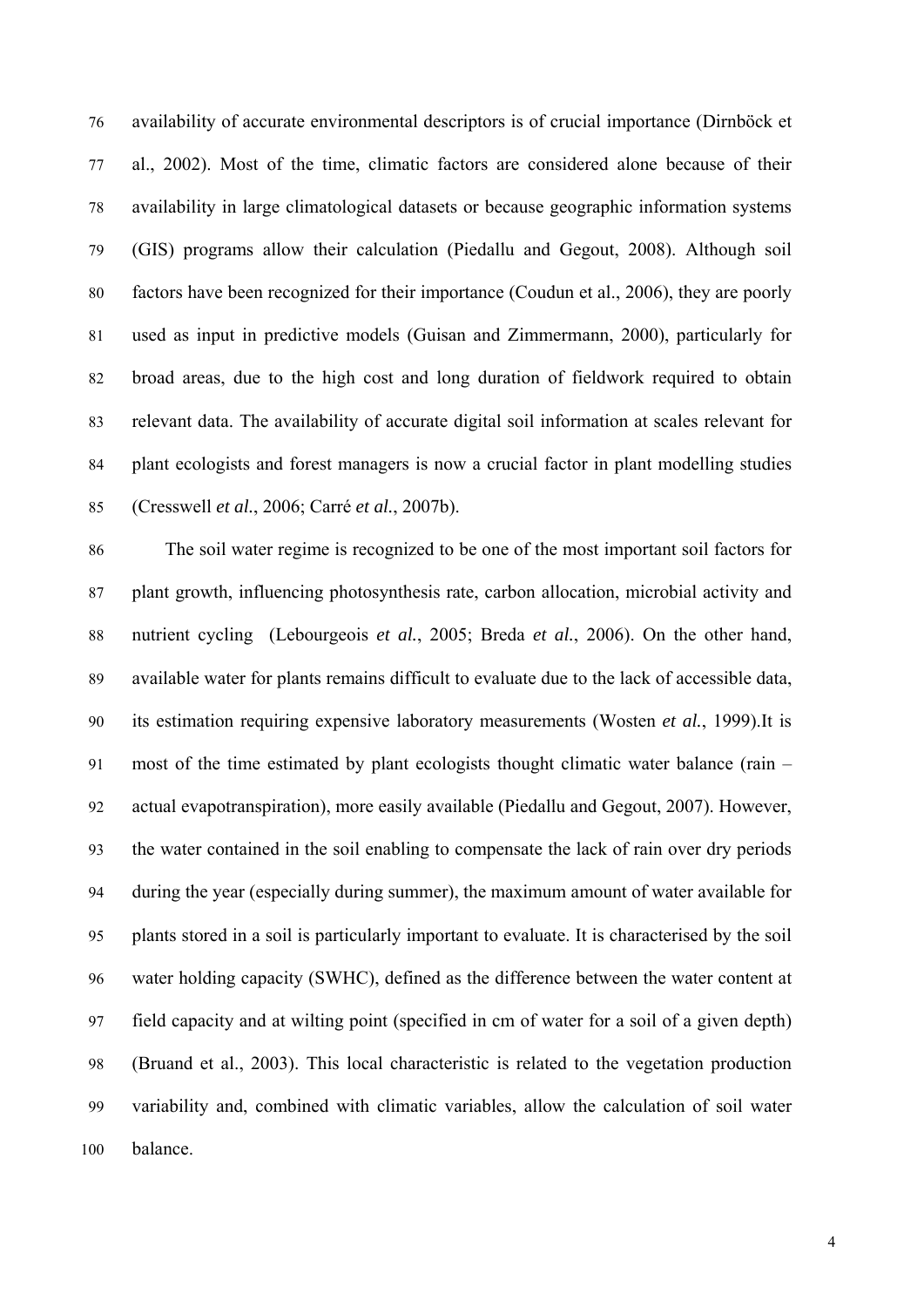Numerous studies focus on the development of pedotransfer functions (PTFs) 102 (Bouma, 1989), allowing the prediction of complex soil hydraulic characteristics from basic soil properties which are easier to collect in the field (Wösten et al., 2001). The simplest ones are PTFs providing average values of the hydraulic properties of soil horizons grouped in classes (class PTFs). Their use requires easy-to-collect data, allowing the sampling density to be increased for the same effort, in order to better describe the soil spatial heterogeneity (Islam et al., 2006). During the last two decades, 108 continuous PTFs which relate particle size distribution, bulk density or organic carbon content to hydraulic parameters by empirical equations have been developed. Unlike class PTFs, continuous PTFs require input variables that are costly to collect. Comparison of PTFs for water content estimation shows poor to good prediction accuracy depending on calculation method and on the location and characteristics of soil samples used for their calibration (Cornelis et al., 2001; Wagner et al., 2001; Givi et al., 114 2004). Comparison between continuous and class PTFs shows contrasting results, some studies highlighting lower uncertainty with continuous PTFs (Van Alphen et al., 2001), others pointing out that the choice between class and continuous PTFs can be unclear when calculating soil functional characteristics (Al Majou et al., 2007; Rubio et al., 2008). Other authors such as Nemes (2003) have discussed the geographical origin of PTFs and achieved better prediction with PTFs developed locally than with PTFs developed with soils originating from a large territory. Finally, it has been shown that PTFs developed on soils similar to those of the studied area perform well, thus avoiding the undesirable effect of regional specificity (Rawls et al., 2001; Schaap et al., 2001).

In forest areas, the relation between water content and stand productivity has been studied for several decades but the lack of available data is actually a major limit to model species productivity over large and diversified areas. The knowledge of SWHC is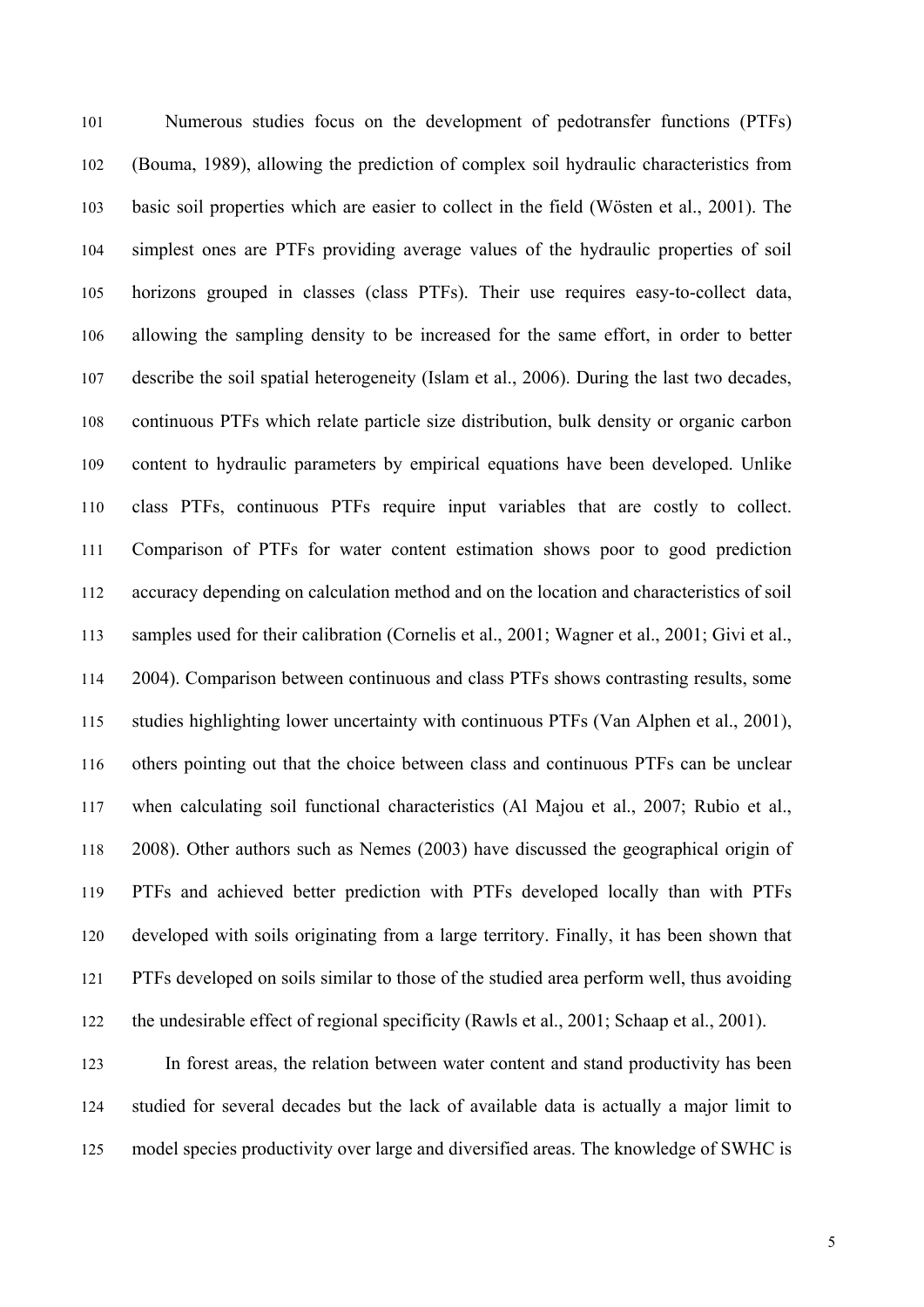particularly important in the present climate change context, with an expected decrease in water availability in a large part of the world (Nemani et al., 2003). However, most studies have focused on the creation of PTFs to predict water hydraulic soil properties but only a few have evaluated the performance of such PTFs, particularly when they are used for vegetation modelling (Nemes et al., 2006). The validity of PTFs to predict the hydraulic properties of forested soils is thus poorly known, most samples used for their elaboration originating from cultivated soils, whose characteristics are different (Vincke) and Delvaux, 2005). In this context, little research has focused on mapping the SWHC despite a clear interest for ecological studies and forest management (Romano and Santini, 1997; Orfanus and Mikulec, 2005). The existing SWHC maps are generally achieved at a local scale using inventories requiring information that is costly to collect and those few existing for large territories are generally derived from soil maps achieved at low resolution (McBratney et al, 2003; Al Majou et al, 2008b). The quality of these maps is difficult to estimate and their predictive ability is generally unknown.

The aim of this study is thus to discuss if easy-to-collect soil information observed on numerous forest plots during broad scale inventories can be used to achieve a fine resolution SWHC map over large areas. Firstly, we studied the performance of six class PTFs available for French soils to convert the textural classes of horizons recorded by the National forest inventory into SWHC values. Their prediction quality was compared with values recorded with three more sophisticated continuous PTFs, using a dataset of 227 horizons for which particle size distribution, organic carbon content, bulk density and SWHC values were known. The class PTFs giving the best performance were selected to estimate soil water holding capacity at the pit scale by taking into account the stone content of the soil (SWHC') and at the plot scale by taking into account both the stone content of the soil and the proportion of rock outcrop (SWHC") for 120,902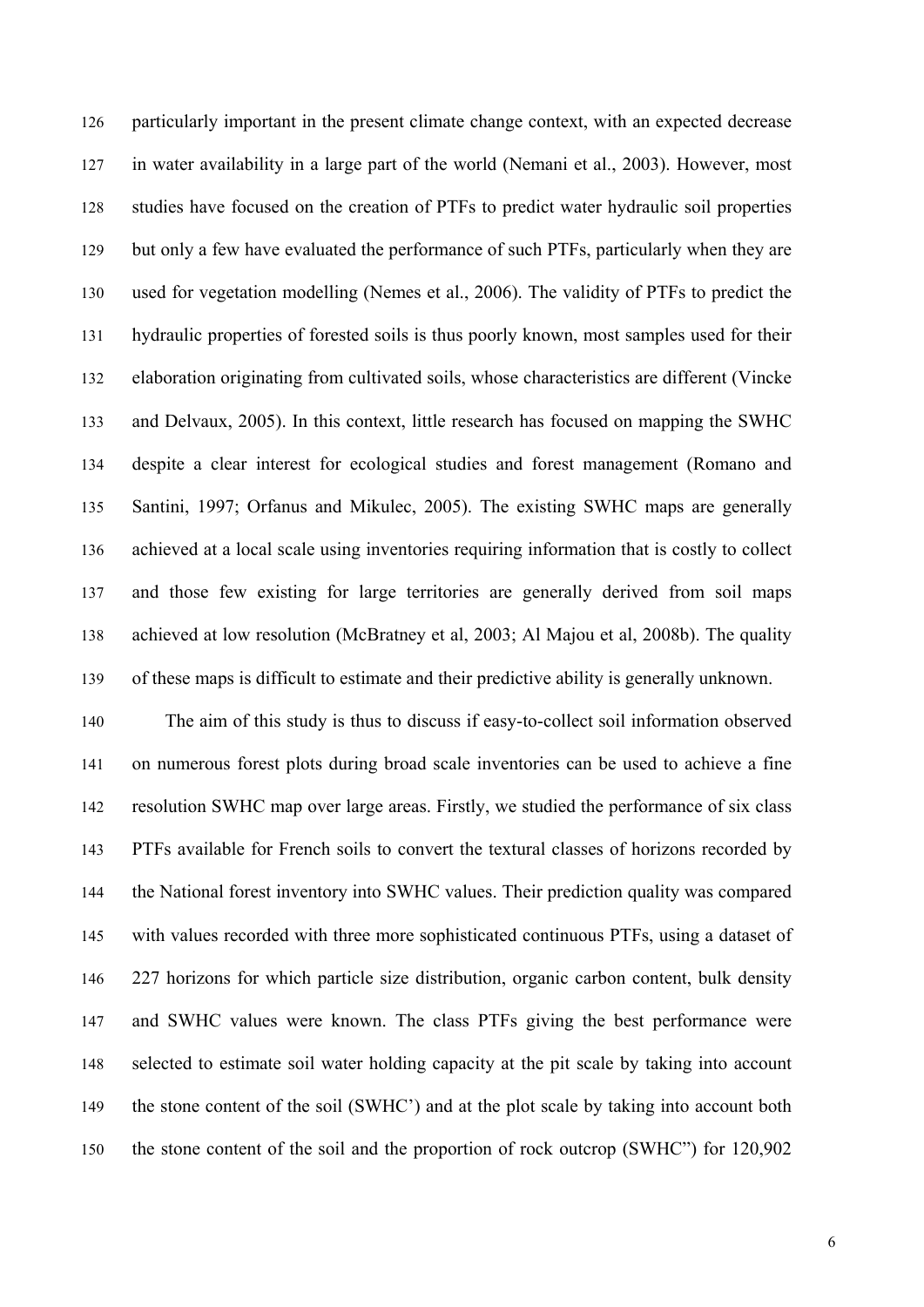plots scattered over the whole of France. In a second step, we used 100,307 of these plots to map the SWHC" using geostatistical methods. The map resolution was chosen according to the cell size after comparison of the prediction accuracy recorded with a validation dataset containing 20,595 independent plots. The quality of the final map was evaluated according to the type of bedrock and at different scales using the same validation dataset. Finally, on the basis of previous studies showing an effect of SWHC on forest productivity (Bravo-Oviedo and Montero, 2005; Mitsuda et al., 2007), we compared the ability of SWHC' and SWHC" to predict potential growth for three common tree species of European forests. The suitability of using basic soil information available in forested areas to map SWHC" and to improve potential production modelling is then discussed.

#### 163 **2. Material and methods**

#### 2.1. PTFs selected to identify the class PTFs used for study

We selected 6 class PTFs established on soil datasets collected in France or including soils located in France:

- The class PTFs established by Jamagne et al. (1977) using soils originating from the North of the Paris basin (Jamagne class PTFs) and which provide SWHC values according to 16 texture classes;

- The class PTFs developed by Bruand et al. (2002) and Bruand et al. (2004) using 219 and 302 horizons (85 horizons A and 217 horizons E, B, C), respectively, originating from soils located in different French regions (Bruand-2002 and Bruand-2004 class PTFs). The Bruand-2002 class PTFs are volumetric water contents at different matrix potentials according to classes combining 8 textures and bulk density values. The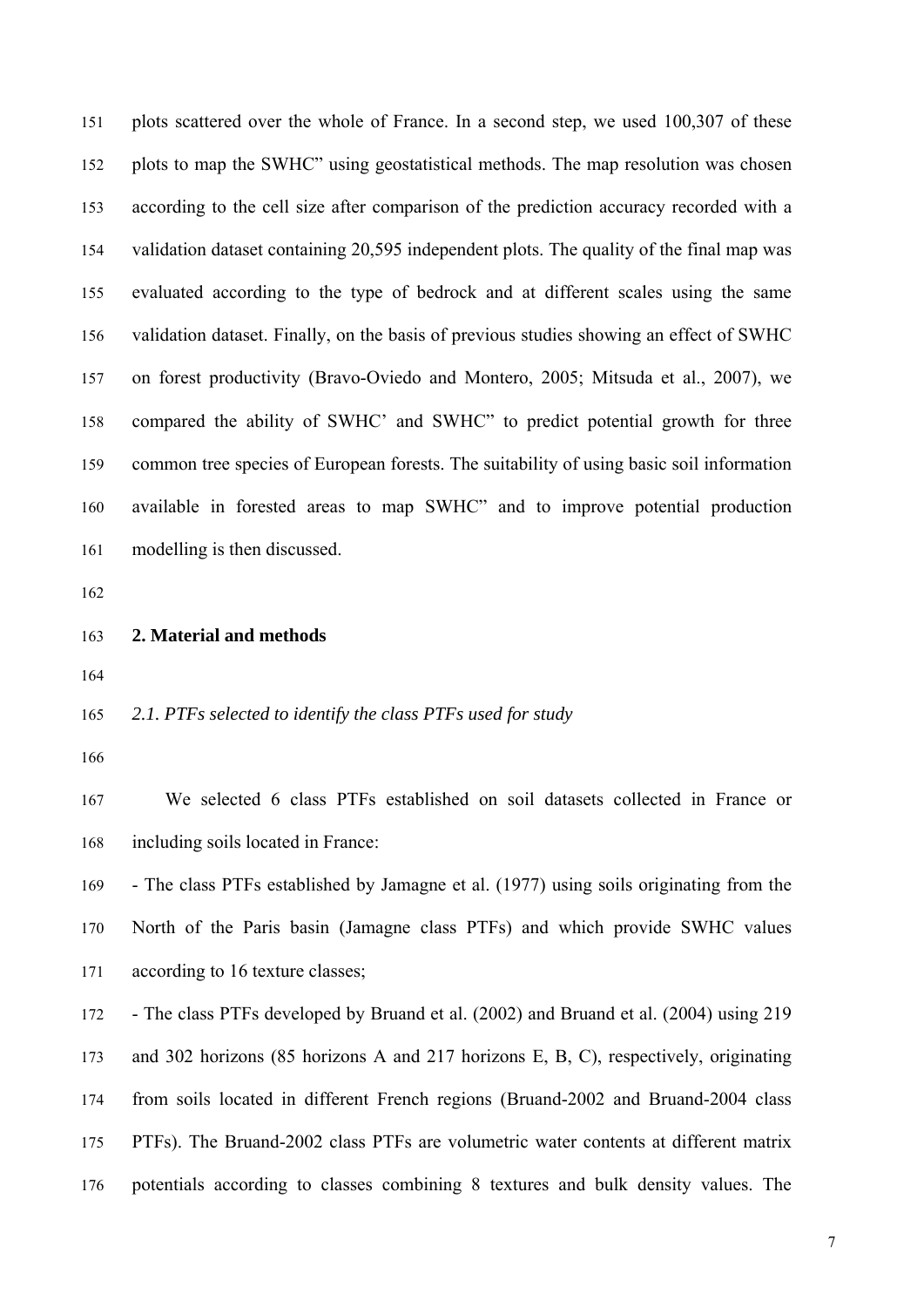Bruand-2004 class PTFs are also volumetric water contents at different matrix potentials but according to 13 texture classes without any reference to bulk density;

- The class PTFs established by Al Majou et al. (2008) using 320 horizons (90 topsoil and 230 subsoil horizons) corresponding to a large range of French soil characteristics 181 (Al Majou class PTFs). The Al Majou class PTFs are volumetric water contents at different matrix potentials but according to the 5 texture classes of the CEC texture 183 triangle (Commission of the European Communities, 1985) and location of the horizon in the profile (topsoil or subsoil);

- The class PTFs developed by Schapp et al. (2001) and which correspond to the H1 first level of prediction of the Rosetta software which was developed using 2134 soil samples originating from North American and European soils (Shaap class PTFs). The Shaap class PTFs were sets of parameter values according to the 12 texture classes of the USDA triangle (SSSA, 1997) for the water retention curve established by Van Genuchten (1980):

$$
\theta(h) = \theta_r + \frac{\theta_s - \theta_r}{\left[1 + (\alpha|h|^2)^n\right]^{1-1/n}}
$$
\n(1)

with  $\theta$ (h), the volumetric water content (cm<sup>3</sup> cm<sup>-3</sup>) at the matrix potential h (cm),  $\theta$ s and  $\theta$ r the saturated and residual water contents (cm<sup>3</sup> cm<sup>-3</sup>), respectively,  $\alpha$  (cm<sup>-1</sup>) a parameter related to the reciprocal of the air entry matrix potential, and n another parameter related to the pore-size distribution;

- And finally the class PTFs developed by (Wosten *et al.*, 2001) using the European Hypres soil database (Wösten class PTFs). Among the 5521 horizons making up Hypres, 171 originate from French soils. The Wösten class PTFs were also sets of parameter values for the water retention curve established by Van Genuchten (1980)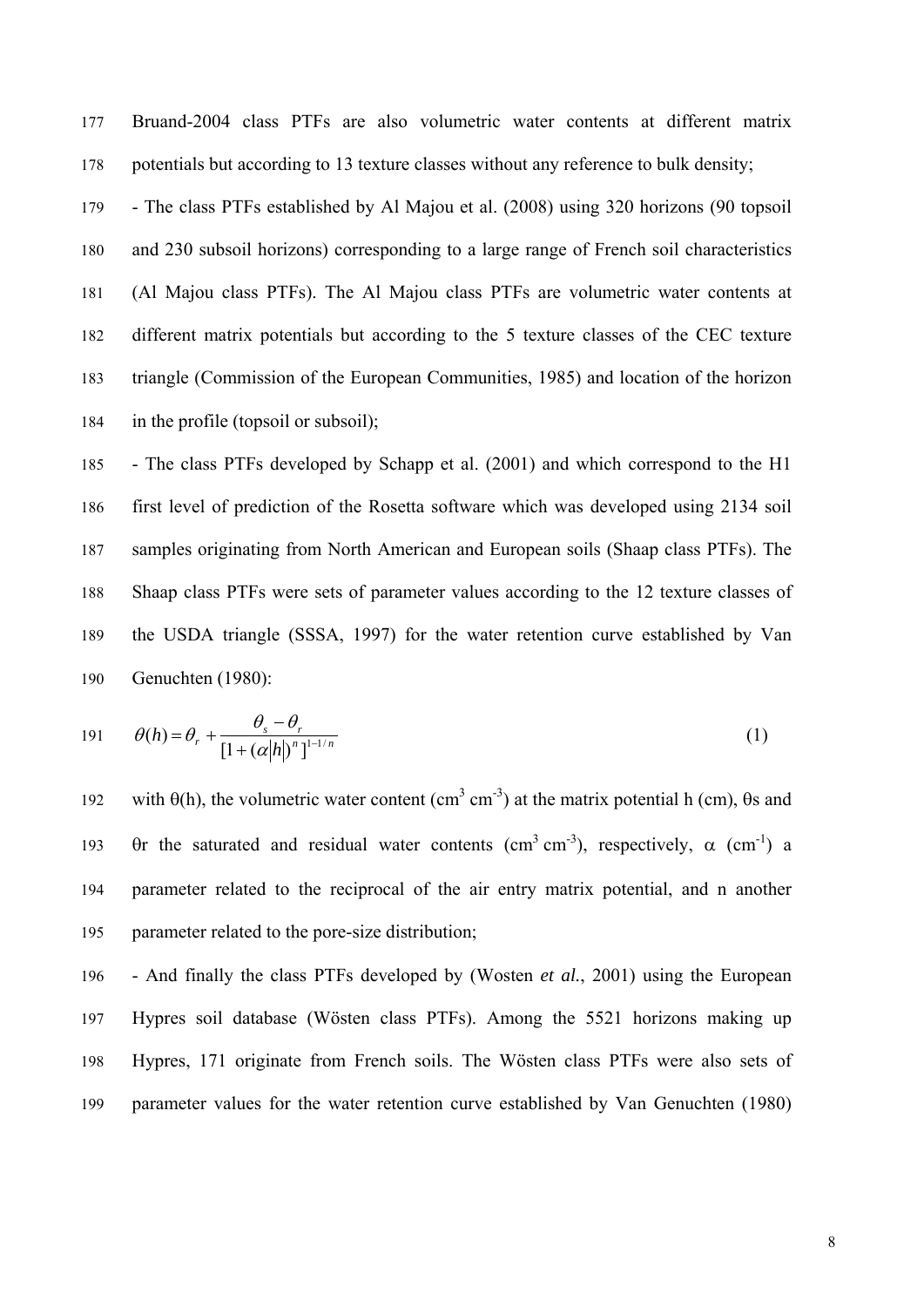according to the 5 texture classes of the CEC triangle (Commission of the European Communities, 1985).

The prediction quality of the 6 above class PTFs was compared with the prediction quality of 3 continuous PTFs requiring particle size distribution, organic carbon content and bulk density information:

- The continuous PTFs developed by Vereecken et al. (1989) using soils from Belgium (Vereecken continuous PTFs) and recognized as leading to the best prediction when used for soils with similar characteristics in Belgium (Cornelis et al., 2005), Switzerland (Mermoud and Xu, 2006) and Germany (Tietje and Tapkenhinrichs, 1993);

- The continuous PTFs developed by Teepe (Teepe et al., 2003) with German soils located exclusively under forest (Teepe continuous PTFs);

- And the continuous PTFs developed by Al Majou et al. (2007) using soils originating from different regions of France (Al Majou continuous PTFs).

# 2.2. Evaluation of efficiency of the selected PTFs

The ability of the selected class PTFs to predict water content at different matrix potentials was discussed and compared to continuous PTFs, by using a database containing water content measurements. We brought together 227 horizons corresponding to 63 entire soil profiles, independent of the plots used to map SWHC and not used to develop the selected PTFs. A set of 140 horizons originating from the SOLHYDRO database (Bruand et al., 2003), the other 87 horizons originating mainly 222 from the work published by Bigorre (2000). The 227 horizons were collected in different soil types distributed mainly in lowlands throughout the whole of France and 224 cover various texture conditions (35 sandy, 128 loamy and 73 clayey horizons). Since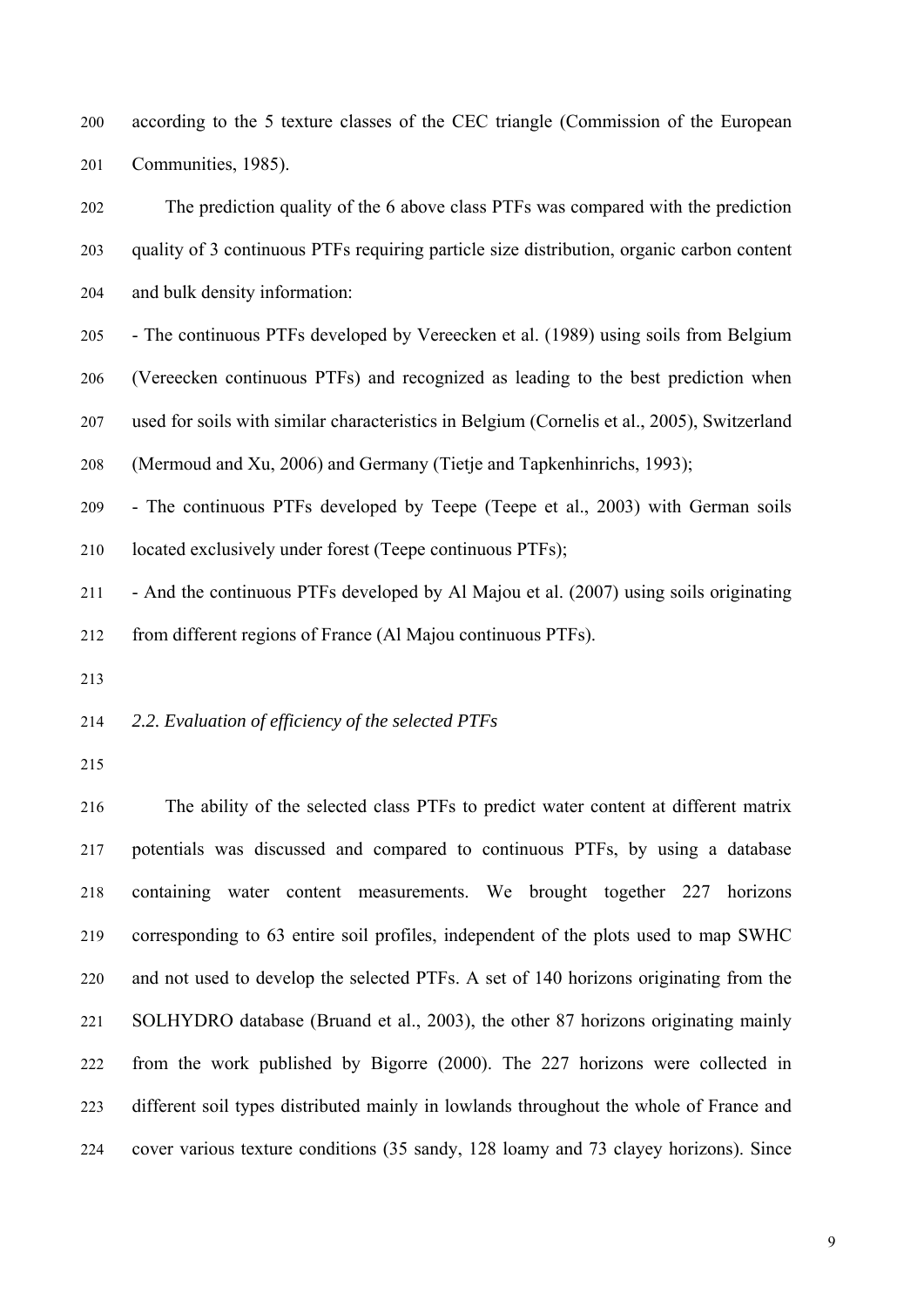most of available PTFs are derived from measurements on cultivated soils, we evaluated 226 their performance to predict water content for soils under forest using a subset of 95 horizons. The horizons were sampled during winter when the soil was near to field capacity. The bulk density was measured using cylinders of  $1236 \text{ cm}^3$  in volume. The mean gravimetric water content was determined at different matrix potentials with pressure membrane or pressure plate apparatus by using twelve to fifteen undisturbed clods 5-10 cm3 in volume per sample (Bruand and Tessier, 2000). The volumetric water content  $(\theta, \text{ in cm}^3 \text{ cm}^3)$  was calculated by multiplying the mean gravimetric water content by the bulk density. The database also contained for each horizon the particle size distribution and the organic carbon content. The SWHC was computed by the difference between the volumetric water content at -100 hPa ( $\theta_{2,0}$ ) and -15,000 hPa  $(\theta_{4,2})$  matrix potential for each horizon, for a soil depth to a maximum of 1 m. The water 237 content at field capacity corresponded to its value at -100 hPa according to the results recorded by Al Majou et al. (2008). The efficiency of the PTFs was discussed by 239 comparing the SWHC predicted using the 6 class PTFs and 3 continuous PTFs selected with the SWHC measured for the 227 horizons. It was also assessed by comparing the predicted SWHC to its calculated value using the measured SWHC and the soil 242 characteristics collected in every plot (horizon thickness, soil depth) for all 63 soils studied.

#### 2.3. Estimation of soil water holding capacity on plots

The most efficient class PTF allowing the prediction of water content was selected for SWHC estimation on plots. A set of 120,902 soil descriptions surveyed in forest within the framework of the National Forest Inventory (NFI, IFN in French) and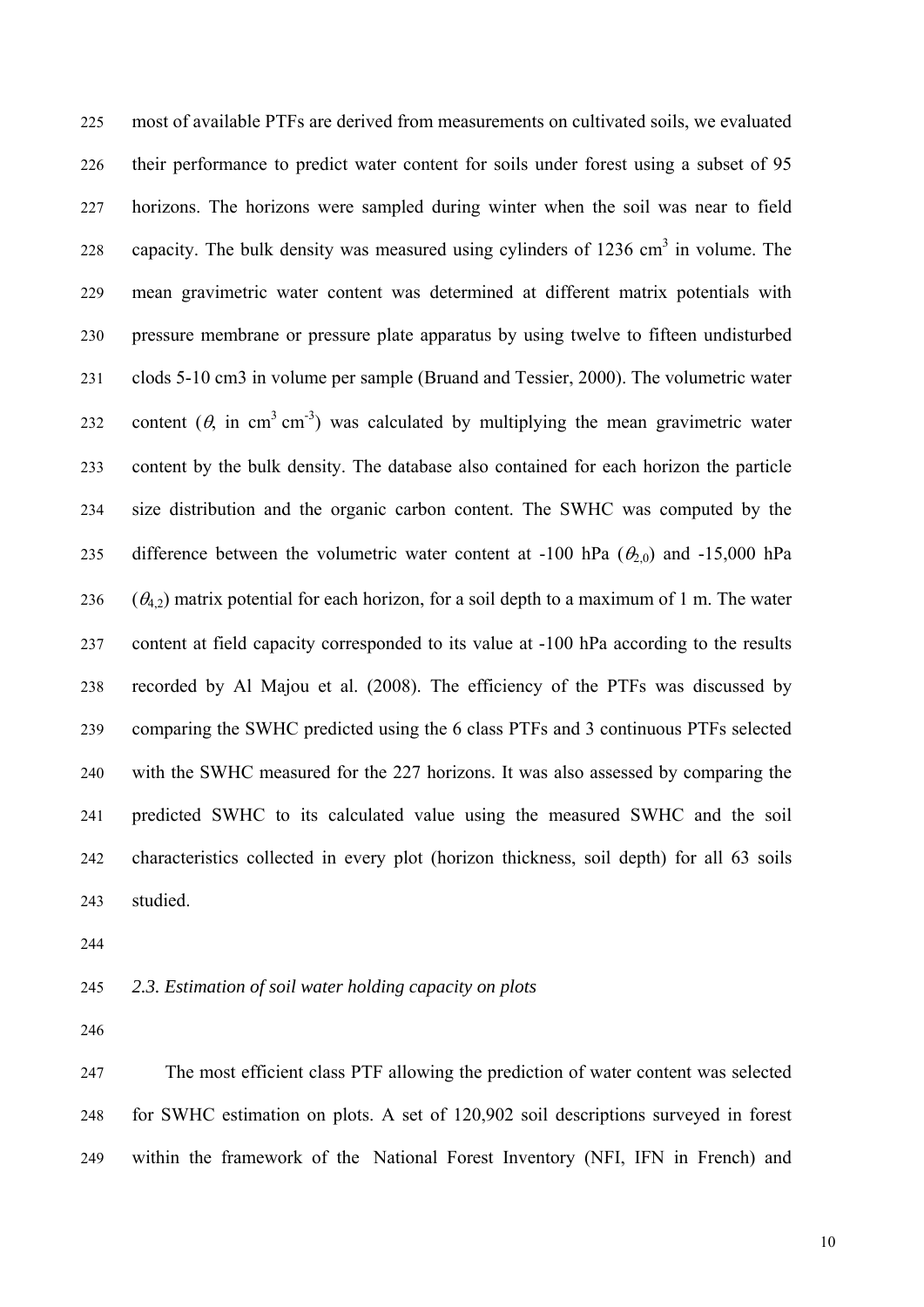scattered over the whole territory of France (550,000 km<sup>2</sup>) was used to realize and to validate the map (Figs. 1a and b). From 1989 to 2004,  $100,307$  of these plots were collected over the whole of France by quasi-systematic sampling with a mean density of 1 plot per 1.1 km<sup>2</sup> (Drapier and Cluzeau, 2001). Then, from 2005 to 2007, 20,595 other 254 plots located on a regular mesh on the whole French territory with a density of 1 plot per 25 km<sup>2</sup> were surveyed, the mesh being moved each year. The part of the protocol 256 concerning information required for SWHC estimation remains unchanged between the two methods. The 100,307 plots originating from the 1989 to 2004 protocol were used to establish the map, and the 20,595 plots from the 2005 to 2007 protocol were used for validation.

260 On each 400 m² surveyed plot, the proportion of surface area occupied by rock outcrop (RO) was visually estimated and a soil pit was dug down to 1m depth when possible thus allowing to assess the stone content (i.e. volumetric proportion of visible mineral fragment  $> 2$ mm in size) in every horizon of the vertical faces of the pit (Baize and Jabiol, 1995). At most two horizons were distinguished in every soil pit. For every horizon the upper and lower limits were noted with a precision of 10 cm and the texture was manually estimated according to 9 classes  $(1, \text{ sand}; 2, \text{loamy sand}; 3, \text{sandy clay})$ loam; 4, silt loam; 5, silty clay loam; 6, silt; 7, silty clay; 8, clay loam; and 9, clay). For a limited area in southern France (i.e. in the four French administrative departments Pyrénées Orientales, Aude, Ariege and Tarn), the survey performed between 1989 and 270 1992 distinguished only one soil horizon and the depth of the pit was limited to 70 cm.

We first calculated the soil water holding capacity at the soil pit scale (SWHC' in mm of water) by taking into account the stone content recorded in the soil in every pit as follows:

$$
SWHC' = \sum_{i=1}^{n} \left[ (1 - \sqrt[3]{SC^{i}})(\theta_{2,0}^{i} - \theta_{4,2}^{i})T^{i} \right]
$$
 (2)

11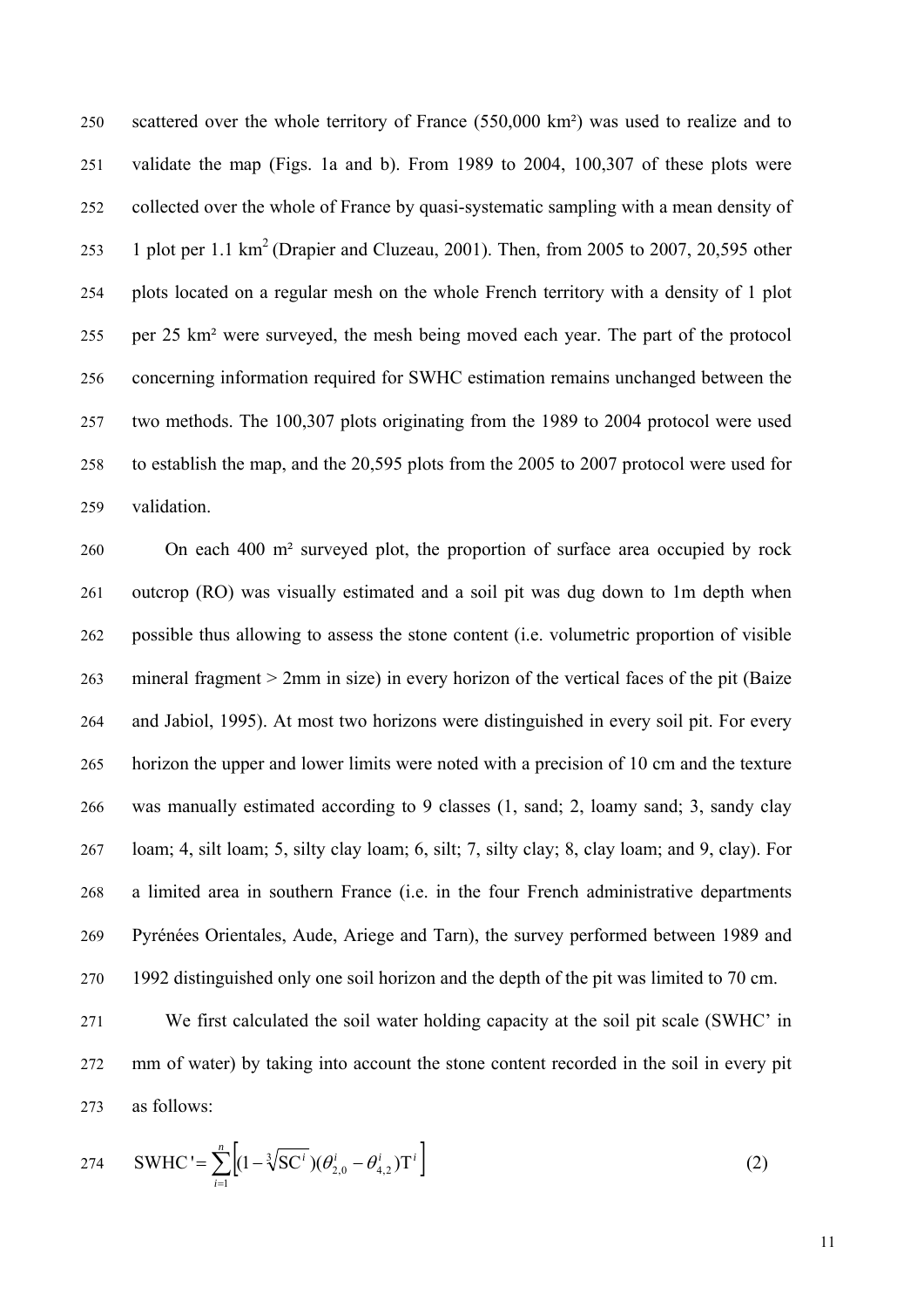with *n* the number of horizons in the soil profile,  $SC<sup>i</sup>$  the stone proportional content in horizon *i*,  $\theta_2^i$  the water content at -100 hPa matrix potential of horizon *i*,  $\theta_{4,2}^i$  the water content at  $-15,000$  hPa matric potential of horizon *i* and  $T<sup>i</sup>$  the thickness of horizon *i* in mm.

We also calculated the soil water holding capacity at the plot scale (SWHC") by taking into account both the stone content recorded in the soil studied and the proportion of rock outcrop recorded on each plot. We considered that RO corresponded to the proportion of soil volume which was actually occupied by rock. Thus, SHWC" was calculated as follows:

$$
\text{SWHC} \text{''} = (1 - \text{RO}) \left\{ \sum_{i=1}^{n} \left[ (1 - \sqrt[3]{\text{SC}^{i}}) (\theta_{2,0}^{i} - \theta_{4,2}^{i}) T^{i} \right] \right\} \tag{3}
$$

The SWHC" was assumed to be more closely related to the actual soil water holding capacity of every plot and particularly smaller than SWHC' in mountain areas or on calcareous plateaus where rock outcrops are frequent.

#### 2.4 Mapping of soil water holding capacity

Ordinary kriging available on the ARCGIS 9.2 geostatistical module was used to predict SWHC" values at unsampled locations using estimates on NFI plots (Matheron, 1963). It is one of the most used interpolation methods, providing the best linear 294 unbiased estimates (Brus *et al.*, 1996; Mueller T.G. *et al.*, 2004). Effectiveness of kriging is known to depend on the representativeness of the observations (Rosenbaum and Söderström, 2003). The calculation is based on spatial dependence, proximal observations being supposed to be more similar than distant ones. The modelling of spatial autocorrelation is summarized by an experimental semivariogram, which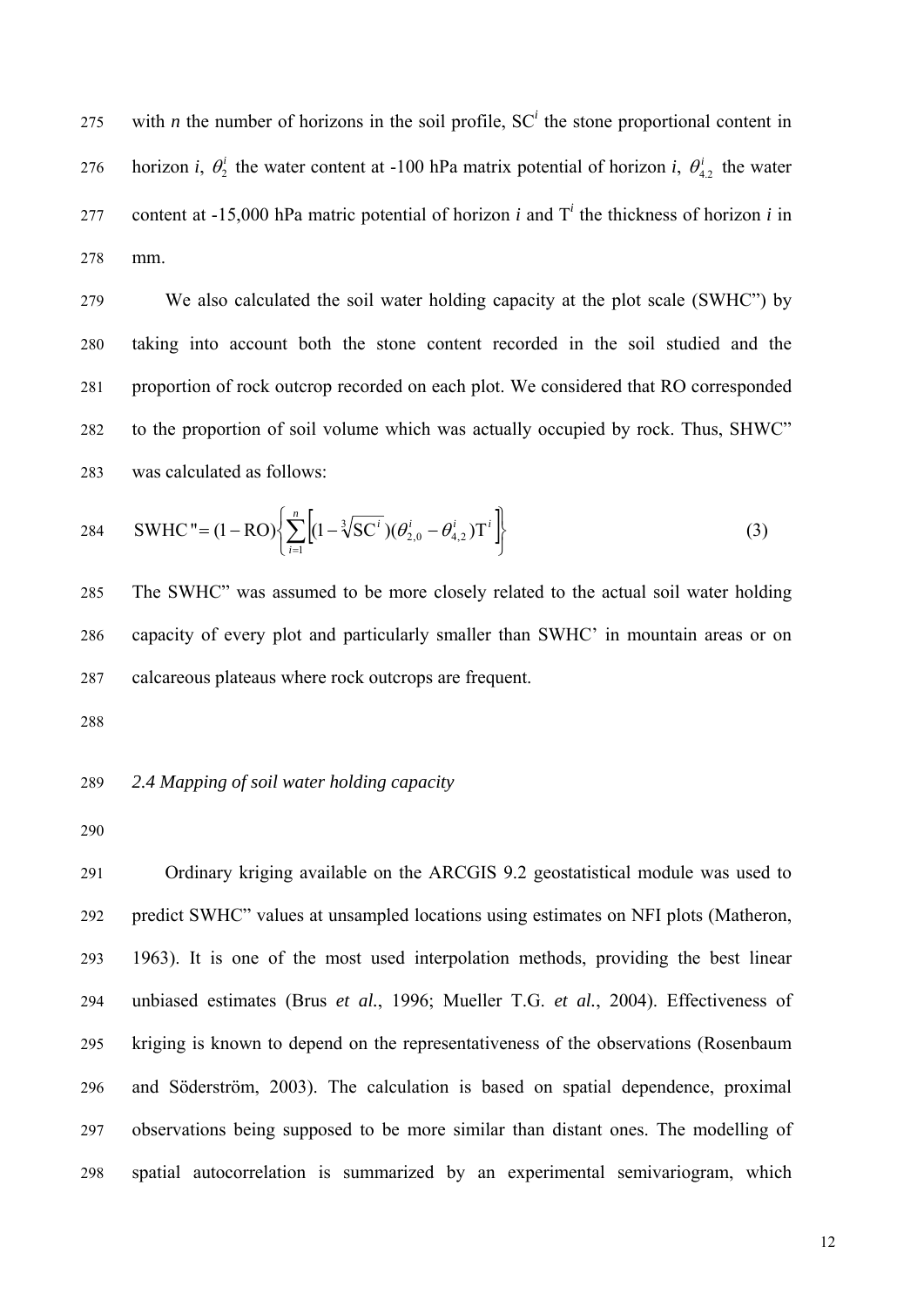represents the dissimilarity of values as a function of their distance. In order to perform the calculation, sample points are grouped in pairs, separated by a distance called the lag. In our analysis, a semivariogram was visually fitted with an exponential model and no anisotropy was considered. We used the SWHC" predicted for the 100,307 plots of the NFI database. Lag spacing was chosen at 2000 m and experimental variograms were calculated up to distances of  $120 \text{ km}$ . A limit search radius of  $60 \text{ km}$ , the distance beyond semivariogram showed lower spatial autocorrelation, and the values of 40 neighbour plots were the parameters chosen to calculate values in the grid according to the kriging procedure. These parameters ensure that the root mean square prediction errors calculated by cross validation with Arcgis software are minimised.

The kriging procedure enables the generation of output surfaces for different cell size or resolution. The resolution can affect the map quality. A large resolution is quicker to build and easier to handle, because the file size is smaller, but local information can be averaged and the map can be less efficient at predicting local heterogeneity. At the opposite extreme, a small resolution can contain no more information than a higher one, due to the input plot density and errors in measurements. We built different grids according to the kriging procedure with a resolution varying from 100 m to 50 km grid spacing. We thus considered 0.1, 0.25, 0.5, 1, 2.5, 5, 10, 15, 25 and 50 km mesh sizes. We estimated the quality of map predictions for these various resolutions by comparison with the SWHC" calculated on 20,595 independent NFI 319 plots. The largest cell size showing no degradation of prediction was selected to produce the final map.

322 *2.5. Validity of the map according to its scale*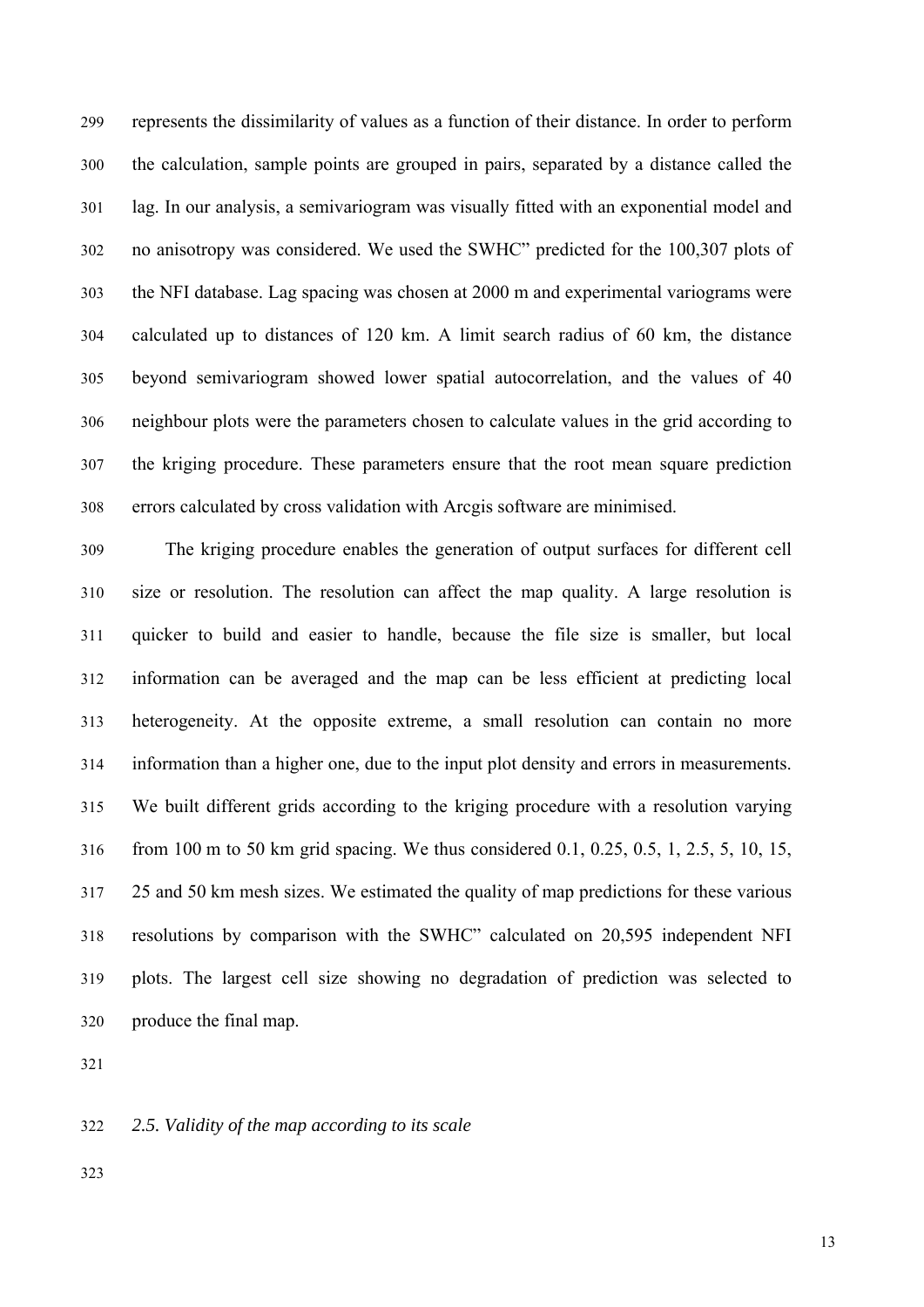The elaborated map was validated for the whole of France using an independent dataset of 20,595 validation plots. The difference between SWHC" estimated on these plots and values extracted from the map has been calculated and interpolated using ordinary kriging to produce a bias map over the whole country. We evaluated map validity when considering reduced surfaces, a local use representing an evident interest. We divided France in decreasing areas ranging from 200 km to 5 km side length (with intermediate analysis at 10, 25, 50 and 100 km), corresponding to 6 levels of analysis. 331 For all the squares of each level of analysis, we compared predicted values extracted from the map with SWHC" calculated on the independent NFI plots included in the area. The calculation was not carried out for areas with less than 10 plots. The quality of map predictions was then averaged for each level of analysis.

# 336 *2.6. Ability of soil water holding capacity to predict species production*

We examined the ability of SWHC' and SHWC", calculated on plots by using the different class PTFs or extracted from the map, to predict potential productivity of three 340 frequent tree species in Europe: one coniferous (*Picea abies*) and two broadleaf species 341 (*Fagus sylvatica* and *Quercus petraea*). *Picea abies* and *Fagus sylvatica* are mainly 342 located in mountain areas or in elevated atmospheric moisture areas. *Quercus petraea* is at present mainly established in the lowlands of France and is a species more tolerant to 344 drought than *Fagus sylvatica*. We used 3762 NFI plots with site information about productivity and independent from the soil dataset used to establish the SWHC" map 346 (Fig. 1c). Site index values were calculated on even age and pure stands on 2068 plots 347 for *Picea abies*, 816 plots for *Fagus sylvatica*, and 878 plots for *Quercus petraea* 348 (Seynave *et al.*, 2004; Seynave *et al.*, 2008). In order to eliminate an age effect, the site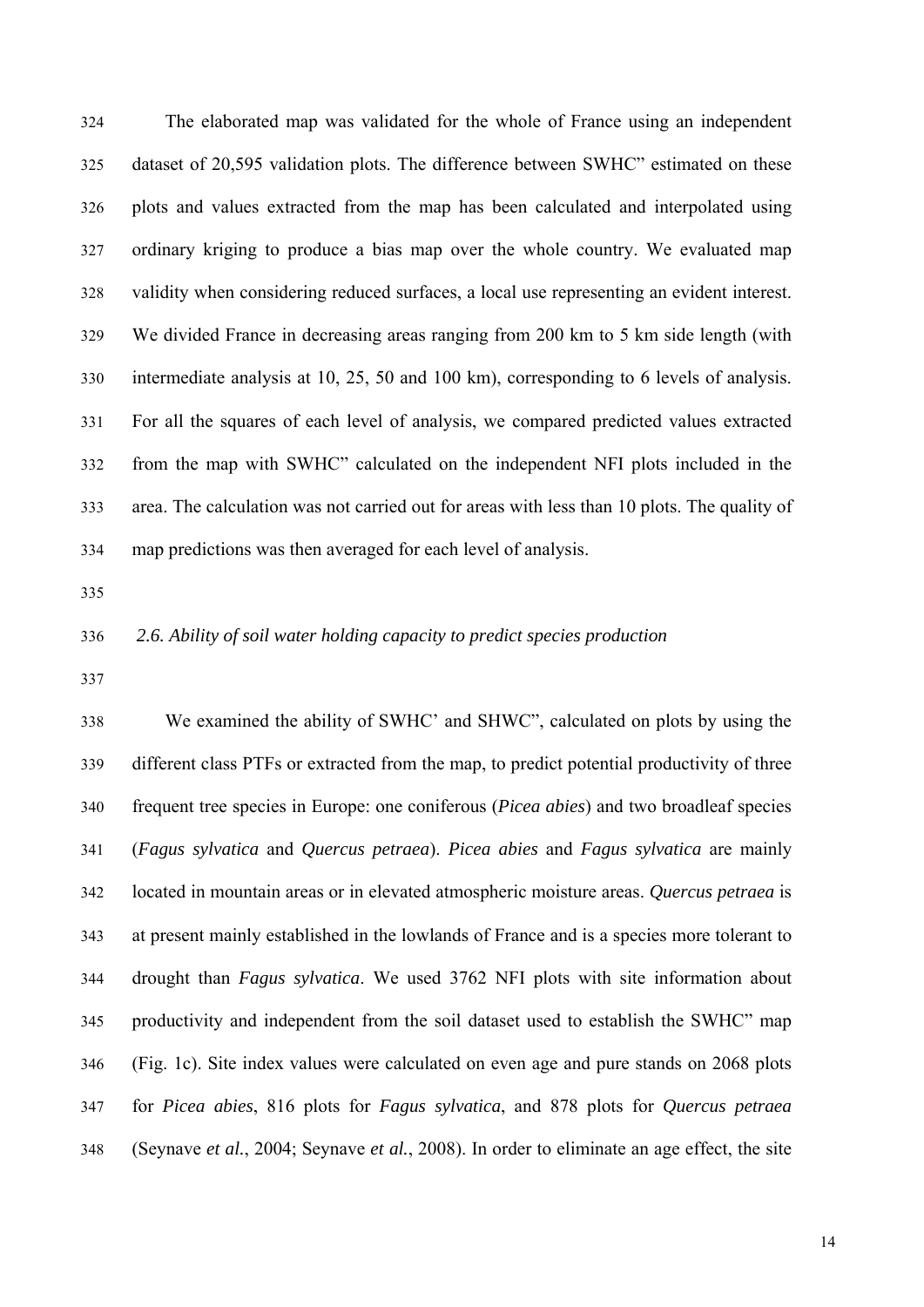productivity index was defined as the height of the dominant trees at a reference age. 350 The height at 70 years was chosen for *Picea abies* and at 100 years for *Quercus petraea* and *Fagus sylvatica*. This index has been commonly used for decades by forest managers to estimate the production of pure and even aged stands (Zeide, 1993). The height of dominant trees was supposed to be independent of competition and to vary only with site conditions and resources. Following previous studies studying site index variations in relation to ecological factors, an effect of water content was expected for 356 each of the 3 studied species (Seynave *et al.*, 2004; Seynave *et al.*, 2008). We examined the performances of SWHC' and SWHC" calculated with the different class PTFs at 358 predicting spatial variations of site indices for *Picea abies*, *Fagus sylvatica* and *Quercus*  359 *petraea* and we compared SWHC" predictive ability estimated on plots or extracted from the map.

#### 362 *2.7. Statistical analysis*

The coefficient of determination  $(R<sup>2</sup>)$ , mean error (ME), root mean square error (RMSE) and the relative RMSE (RMSEr) were used to compare PTF efficiency, to validate the map, or to estimate SWHC ability to predict potential production of forest stands. They were computed as follows:

$$
ME = \frac{1}{m} \sum_{j=1}^{m} \left[ (y_j - \overline{y}_j) \right]
$$
 (4)

RMSE = 
$$
\sqrt{\frac{1}{m} \sum_{j=1}^{m} [(y_j - \hat{y}_j)]^2}
$$
 (5)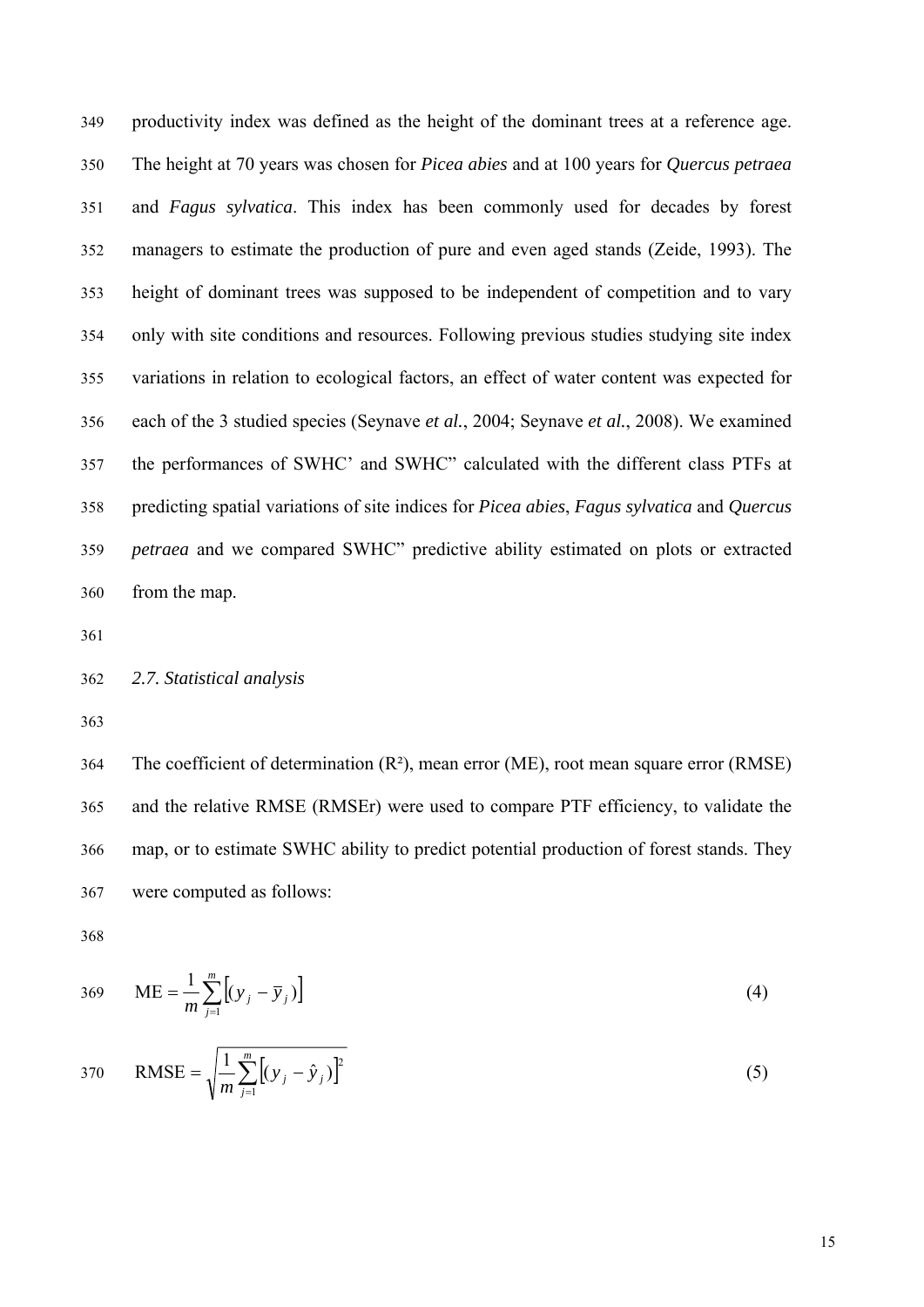RMSEr = 
$$
\frac{\sqrt{\frac{1}{m} \sum_{j=1}^{m} [(y_j - \hat{y}_j)]^2}}{\bar{y}} \times 100
$$
 (6)

where m is the number of recordings,  $y_j$  the observed value,  $\hat{y}_j$  the predicted value, and  $\bar{y}_j$  the average of the observed values. R<sup>2</sup> was used to assess the proportion of variance explained, ME to estimate the bias in prediction, RMSE to determine the standard deviation of error and RMSEr to know the variation of standard deviation of error around the mean expressed in %.

#### 3. Results

# 381 *3.1. PTF selection*

Water content between the wilting point and field capacity was predicted by using 384 the 6 class PTFs selected (Table 1). The predicted and measured differences of water content between the wilting point and field capacity were compared for the 227 horizons of the database, for the 6 class PTFs and for the 3 continuous PTFs selected  $(Fig. 2)$ . The quality of the prediction was quantified for the 63 plots for every PTF using ME, RMSE and  $R<sup>2</sup>$  (Table 2). The Al Majou and Vereecken continuous PTFs explained the highest proportion of variance ( $R<sup>2</sup> = 0.40$  for both sets of PFTs) but they showed a bias and RMSE higher than for the best class PTFs. The lowest RMSE was obtained with the Al Majou class PTFs (RMSE =  $0.046$  cm<sup>3</sup> cm<sup>3</sup>), with the Bruand- $2002$  and Bruand-2004 class PTFs showing similar performances (RMSE =  $0.047$ )  $\text{cm}^3 \text{ cm}^3$ ). These RMSEs represent 20% of the water content range recorded for the 227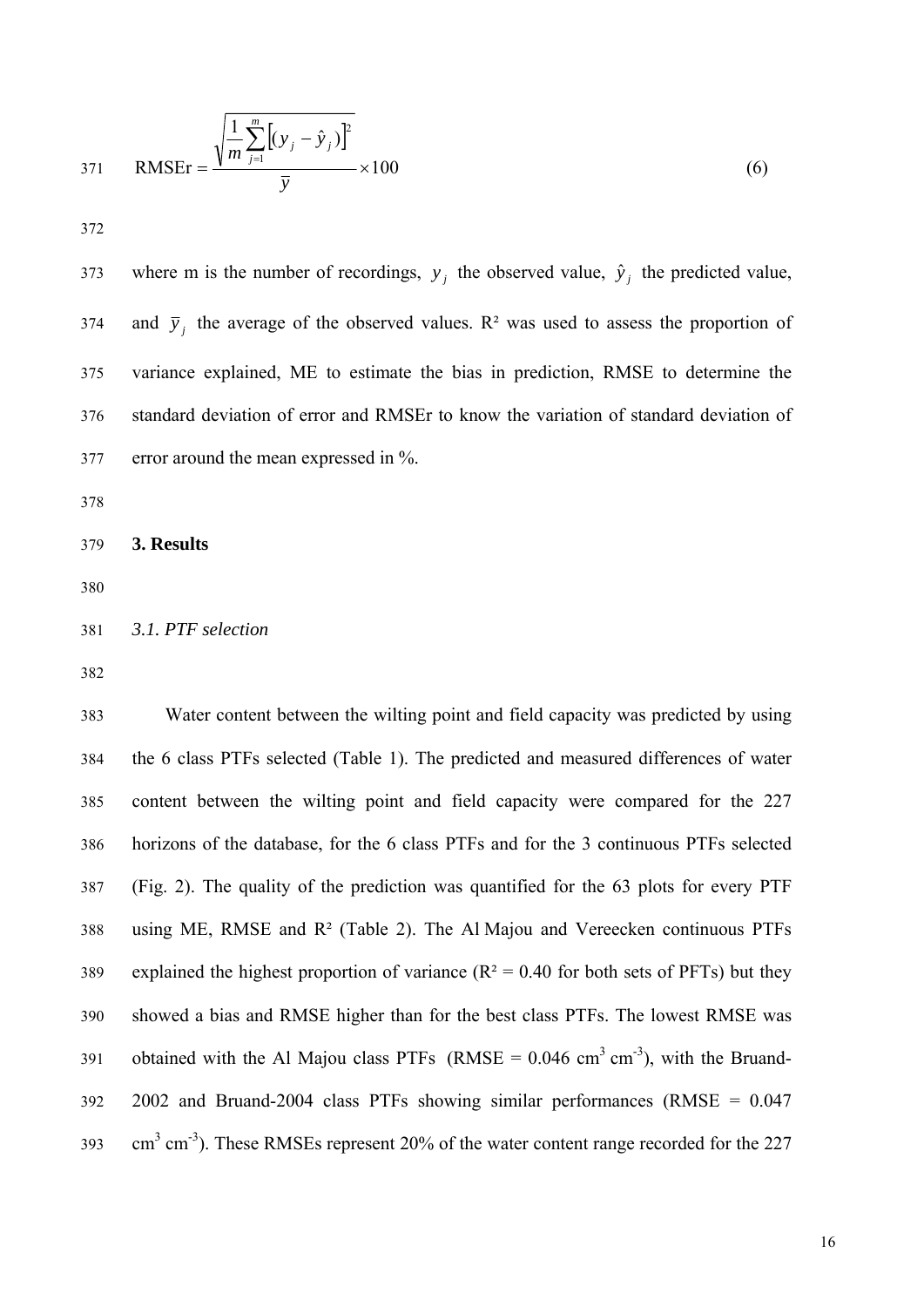horizons of the validation dataset, ranging from 0.039 to 0.25 cm<sup>3</sup> cm<sup>3</sup> for a mean value of 0.114 cm<sup>3</sup> cm<sup>-3</sup>. The Jamagne, Schaap and Wösten class PTFs, and the Verrecken and Teepe continuous PTFs showed poor performance with RMSE ranging from 0.053 to  $0.070 \text{ cm}^3 \text{ cm}^3$ .

398 Comparison of the PTFs performance with the 95 horizons originating from soils 399 under forest showed similar results although PTF performances were slightly lower: the RMSE was 6% higher using the Al Majou class PTFs, 15% and 21% higher using the Bruand-2002 and Bruand-2004 class PTFs, respectively.

The comparison of the 9 PTFs selected to predict SWHC for the entire soil showed that RMSE ranged from 18.5 mm with the Al Majou class PTFs to 50.1 mm with the Jamagne class PTFs (Table 2). Using the Al Majou class PTFs, we predicted 84% of SWHC variance for the soil profile and the bias was small ( $ME = 3.8$  mm.).

#### 407 *3.2. Mapping of soil water holding capacity*

The SWHC" calculated for the 100,307 NFI plots using the Al Majou class PTFs was interpolated at different resolutions over the whole of France. The performance of the interpolation procedure was evaluated by comparing the SHWC" of the  $20,595$ independent NFI plots with its value resulting from interpolation of the 100,307 plots. The performance decreased when the cell size increased:  $R<sup>2</sup>$  varied from 0.35 to 0.15 and RMSE from 33.9 to 39.9 mm for resolutions ranging from 100 to 50,000 m. (Fig. 3a). The accuracy loss started beyond 1 km<sup>2</sup> cell size and increased greatly beyond 5 km² resolution. With  $R^2 = 0.35$  and RMSE = 33.8 mm, we selected a 1 km² resolution to map SWHC" (Fig. 3b).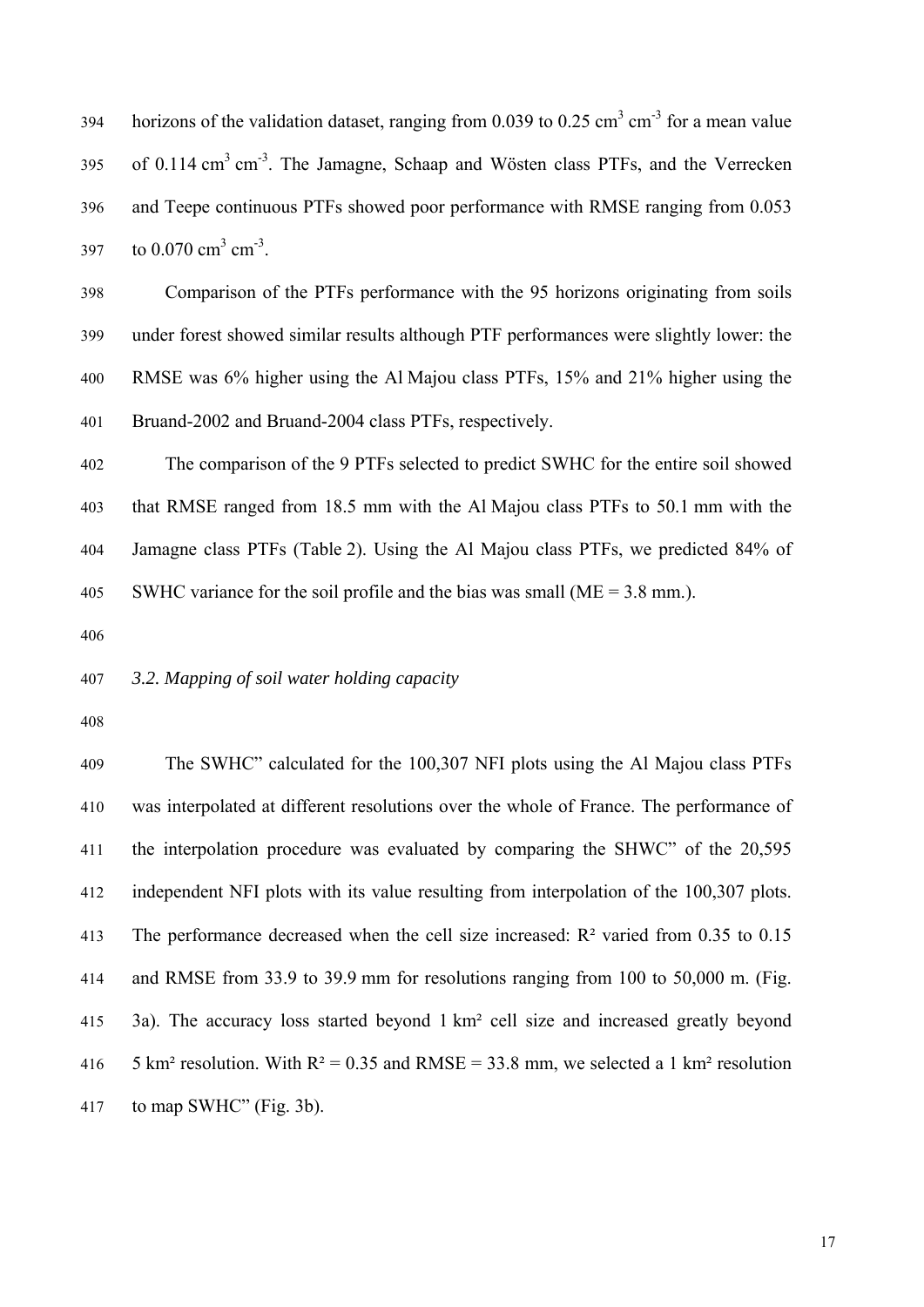The map shows a large range of values over the country. The SWHC" estimated for a maximum soil depth of 100 cm ranged from 0 to 148 mm, with an average of 78 mm  $(Fig. 4b)$  and with important variations on a local scale  $(Fig. 4c)$ . A spatial structure in SWHC" distribution is visible on the map, the semivariogram realized to interpolate the  $100,307$  plots showing a spatial autocorrelation up to 60 km (Fig. 5). The predicted SWHC" was the highest on flat areas compared to steeply inclined areas, except for massive calcareous rocks (Table 3). The highest SWHC" were found in regions H1, H2, H3 and H4 which correspond to sedimentary plains with alluvium, marl, clay or hollow silicate rocks (Fig. 4a and 4b). The predicted SWHC" was low in areas located over igneous, metamorphic or calcareous rocks (Table 3). This concerns regions L5 and L6 mainly in the South East of France (Fig. 4a) and the four regions L1, L2, L3 and L4 dispatched in the rest of France (Fig. 4a and Fig 4b). These regions with a low SWHC" can show an important variability with a range of SWHC" which can reach 100 mm such as on calcareous plateaux in region L2 or L5.

The comparison of SWHC" between map and field values showed a difference  $\leq$  20 mm for 46% of the 20,595 validation plots and a difference  $> 40$  mm for 23% of the same set of plots. The map of prediction errors shows SWHC" underestimations by the map particularly in two regions, the South of Bretagne (Fig. 4d, region A) and the South-East of the Massif Central (Fig. 4d, region B). Areas where mapped SWHC" was overestimated are mainly located on the Garonne plain and Perigord (Fig. 4d, region C). The lowest map accuracy found in the South of region A can be attributed to the small number of plots in this area, due to the limited presence of forest areas. Uncertainties located in regions B and C concern heterogeneous landscapes with important soil depth variations due to bedrocks outcropping. In these areas we expected more survey errors and lower performance of kriging due to the heterogeneity of landscape. In general, the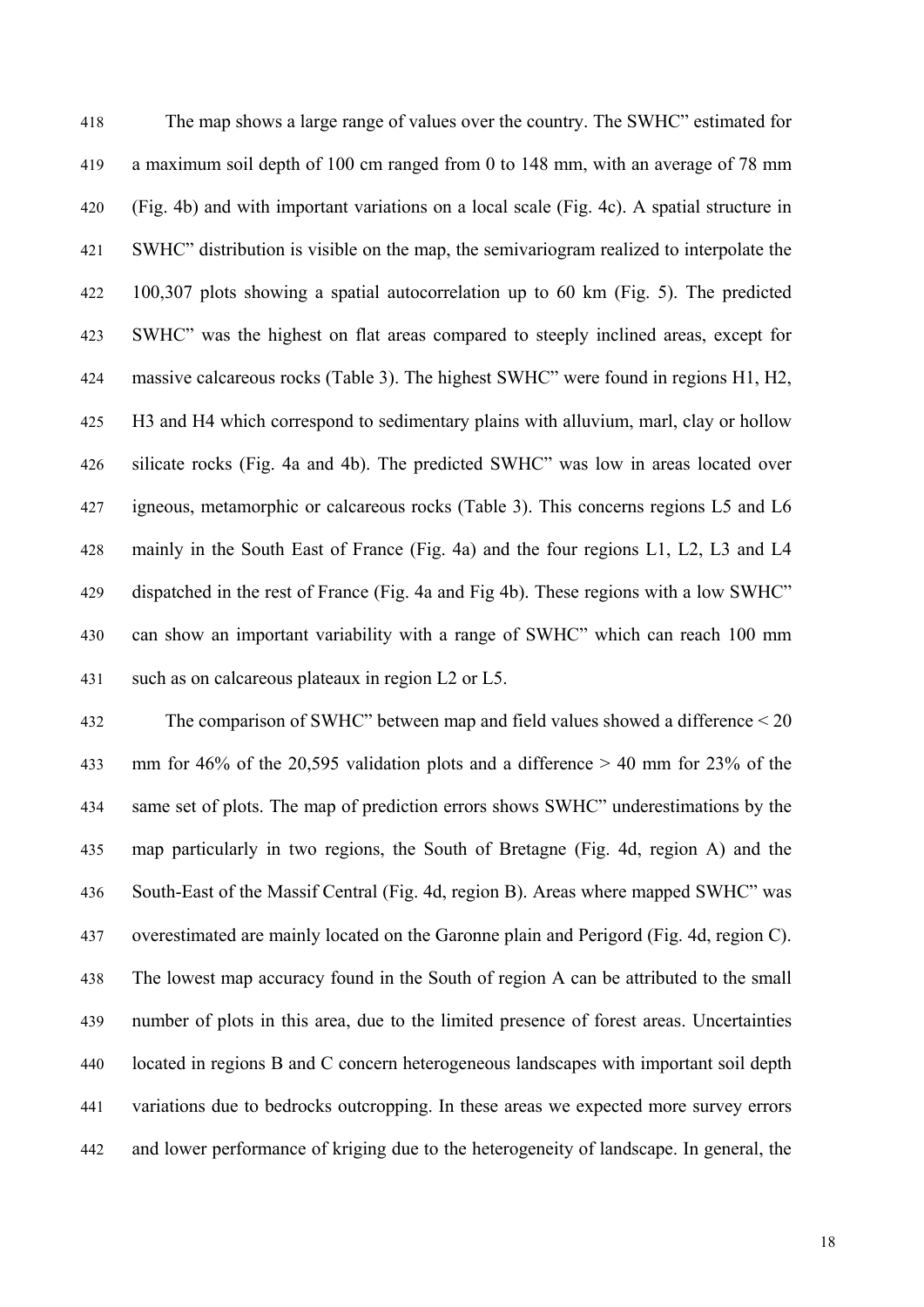RMSE was higher when the area was steeply inclined and for igneous, metamorphic, massive or hollow silicate rocks (Table 3). In order to compare the quality of predictions for different rock types, we calculated the RMSEr, allowing the variations of predictions around the mean unit value to be estimated. The RMSEr highlighted an important dispersion of predictions for calcareous rocks, probably due to local heterogeneity of those units which have a globally low SWHC": the standard deviation of errors varied from 75% around the mean in flat areas to 88% in the steep ones (Table 3). At the opposite end, marls and clays, mainly located in sedimentary plains, are 451 geological units having a good quality of prediction, in spite of their high SWHC".

Map prediction accuracy varied little depending on the size of the study site, for areas ranging from  $10\times10$  km<sup>2</sup> squares to the whole of France (table 4). On a local scale, using 94  $10 \times 10$  km<sup>2</sup> squares containing more than 10 plots, the mean RMSE between the SWHC" extracted from the map and the estimated values on independent plots was 32.1 mm, close to those recorded when considering the whole of France  $(33.9 \text{ mm.})$ .

459 *3.3 Ability of soil water holding capacity to predict potential production of forest*  stands.

SWHC' and SHWC" estimated on the plots with the different class PTFs selected led to important differences in prediction quality of the site indices of the 3 species studied. SWHC' showed globally a lower predictive ability than soil depth alone for 465 *Picea abies* and *Fagus sylvatica*, but higher prediction for *Quercus petraea* (Table 5). 466 On the other hand, SWHC" showed a much better ability than SWHC' to predict site 467 indices, on average 65% for *Fagus sylvatica*, 58% for *Picea abies*, and 27% for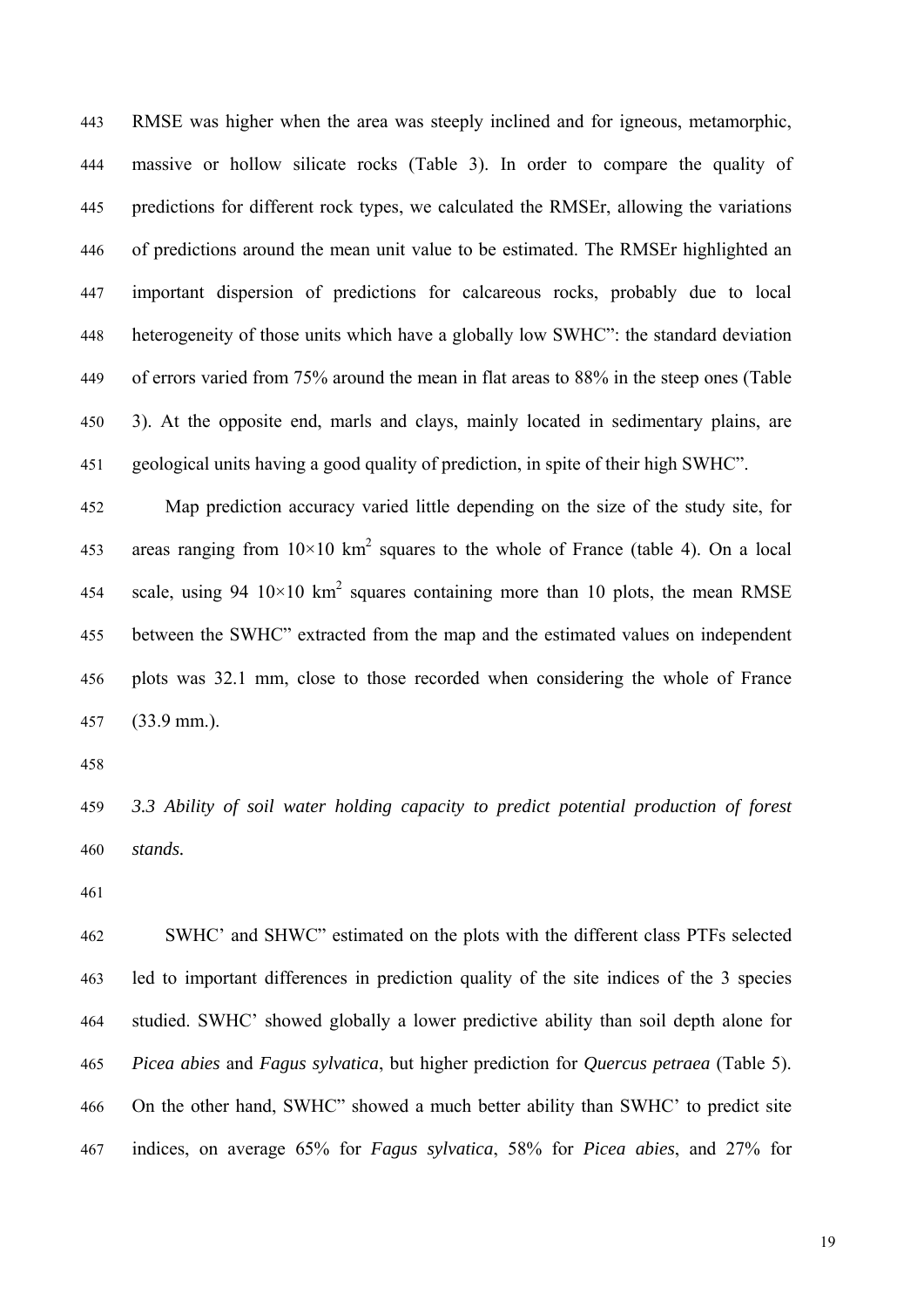468 *Quercus petraea*. SWHC" was more efficient than soil depth alone at predicting the 469 potential growth of the 3 studied species for all the class PTFs studied except for the Schaap class PTFs. Compared to soil depth, SWHC" calculated from the Al Majou class 471 PTF explained 30% more site index variance for *Picea abies*, 60% more for *Fagus*  472 *sylvatica*, and 56% more for *Quercus petraea*. The variance of site indices accounted 473 for by SWHC" varied from 7.2% to 20.4% for *Picea abies*, from 4.3% to 11.5% for 474 *Fagus sylvatica*, and from 7.7% to 12.1% for *Quercus petraea*, depending on the class PTF used. The best results have been recorded using the Al Majou, Bruand-2002 and Bruand-2004 class PTFs, their performance being statistically different from the Jamagne and the Schaap class PTFs  $(p < 0.05)$ , Wösten class PTFs showing intermediate performance. The SWHC" computed with the Al Majou class PTFs and extracted from the 1 km cell size map was less efficient than estimations based on plots at predicting the site index for *Picea abies* ( $R^2 = 10.7$  vs. 18.6), more efficient for *Quercus petraea* ( $R^2 = 14.1$  using the map vs. 11.7), the results being close for *Fagus* sylvatica ( $R^2 = 10.3$  using the map vs. 11.5) (Fig. 6).

#### 484 **4. Discussion**

 $\overline{\phantom{a}}$ 

Among the data required to perform a water balance, the SWHC is one of the most difficult to obtain, its estimation requiring complex and costly measurements and analysis. A method for its evaluation may involve digging a soil pit at each required location, determining manually the textural class, noting the depth and proportion of stone and using a class PTF to convert soil texture into water content value. We have combined such basic soil information collected from numerous plots by forest inventories and have established a map over a large area. The accuracy of our map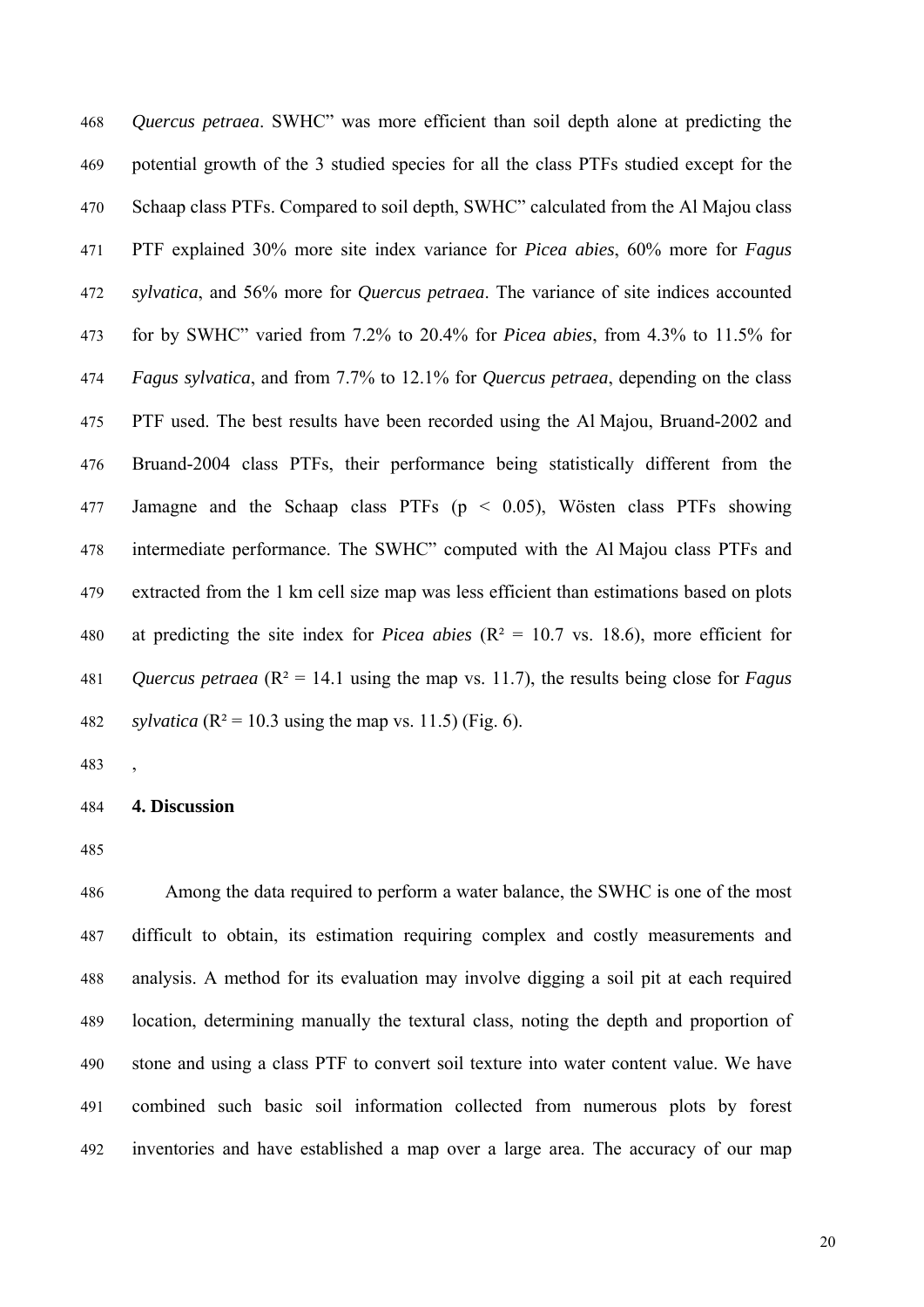depends on the original soil information (sample locations, positions, attributes), the soil water estimation based on PTFs and the mapping procedure (Carré *et al.*, 2007a).

# 496 *4.1 Uncertainties linked to the initial soil information*

The original soil information collected to elaborate the map and to validate the results can be affected by different kind of uncertainties. Errors are expected to be found in the NFI database due to the fact that texture class, soil depth and stone content are difficult to evaluate in the field, and because numerous operators are concerned by the data survey. Errors are particularly expected for the textural classes that are manually determined and the stone content that is visually quantified, involving a part of subjectivity in their estimation. Moreover, soil depth can be under-evaluated due to the aleatory presence of stones preventing to dug the pit, particularly in calcareous and mountainous areas, explaining probably a part of the highest uncertainties founded in these areas. Despite the limitation to one meter of the maximum prospectable depth in the NFI protocol is in agreement with recommendations made in previous studies (Berges and Balandier, 2010), it can can also lead to SWHC under-estimations, the part 510 of the soil prospectable by roots can be more important (Breda *et al.*, 1995). An important source of errors can be due to the influence of local soil conditions, particularly on soil depth or stone content, that can make information collected on the pit not representative of the plot area (Smithwick *et al.*, 2005). These different errors 514 concerning the raw data are difficult to evaluate but are expected to be one of the most important source of uncertainties at the plot scale, probably explaining a part of the important nugget effect found in the semivariogram elaborated for the kriging procedure.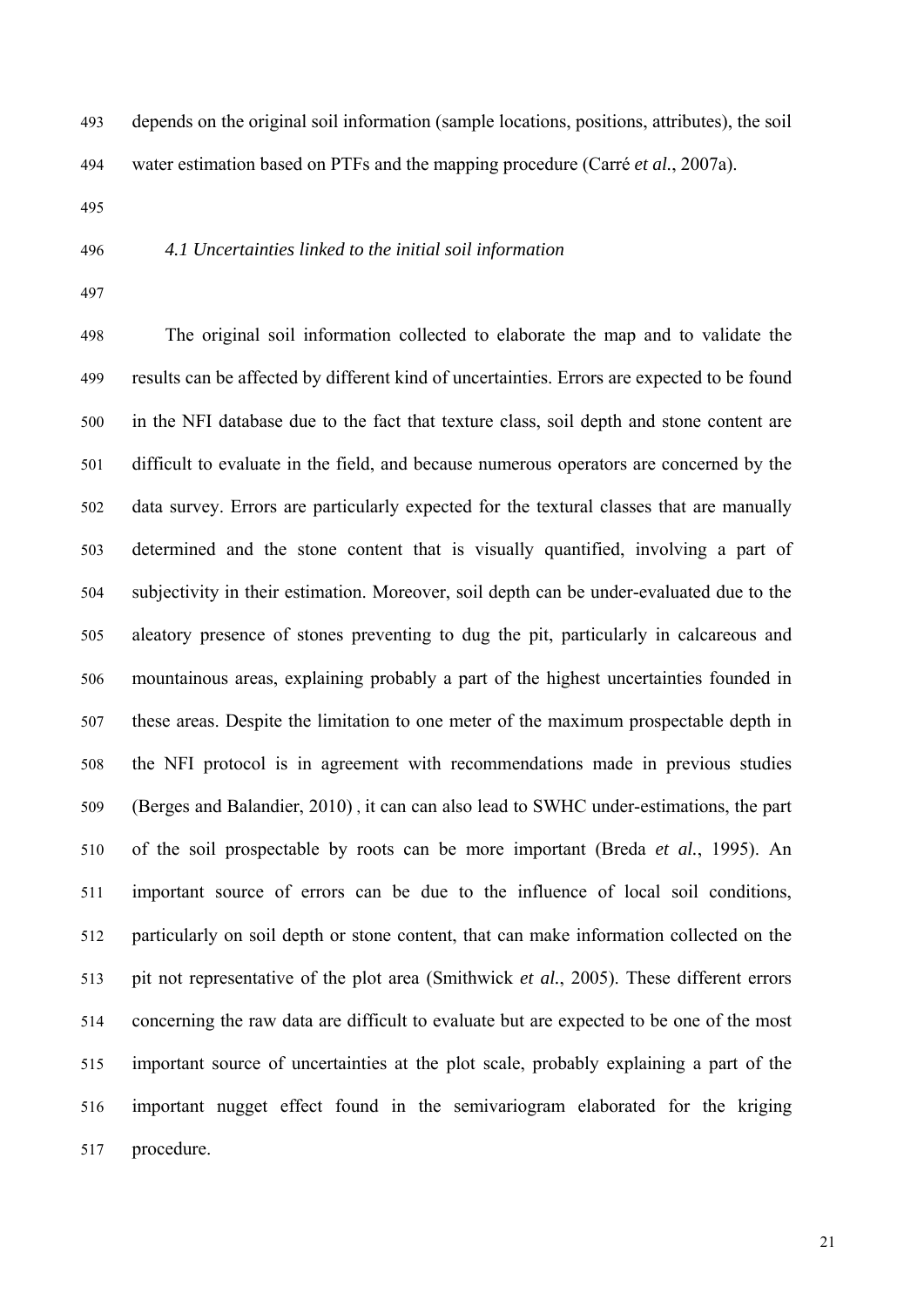# 519 *4.2 Uncertainties linked to the soil water estimation*

The transformation of soil information collected on the plots to water content values can be another source of uncertainties, due to the choice of PTF, the method defined to estimate the storage volume free of stones, or the simplifications done to characterise the soil hydraulic properties. Indeed, we considered the soil just as a reservoir for water although it is constituted of hydraulically different soil layers whose sequence can influence soil-water storage. If the determination of the wilting point from the water retention curve at a matric suction of 15,000 hPa ( $\theta_{4,2}$ ) is commonly accepted (Becker, 1974), the characterisation of field capacity is more ambiguous. It should be 529 viewed as a process-based parameter of soil, determined using specifically-designed field experiments, for example as described by (Romano and Santini, 2002). However, for practical reasons, field capacity is most of the time associated with a specific point of the soil water retention curve, various potentials being suggested by different authors (Minasny and McBratney, 2003). We estimated SWHC using the available PTF based on this classical method and choose the matric suction of 100 hPa ( $\theta_{2,0}$ ), for field capacity, in relation with previous studies carried in the same soil conditions, showing this value was the closest to in situ volumetric water content whatever the texture (Al Majou et al., 2008). A comparison with SWHC determined using matric suction of 330 hPa for field capacity showed similar results, ensuring our analysis is not linked to the 539 choice of a specific threshold. However, this classical static approach based on benchmark pressure-can be criticized, field capacity being attached to water retention values rather than hydraulic conductivity characteristics of soils. The evaluation of SWHC using field capacity values defined as the soil water content when the drainage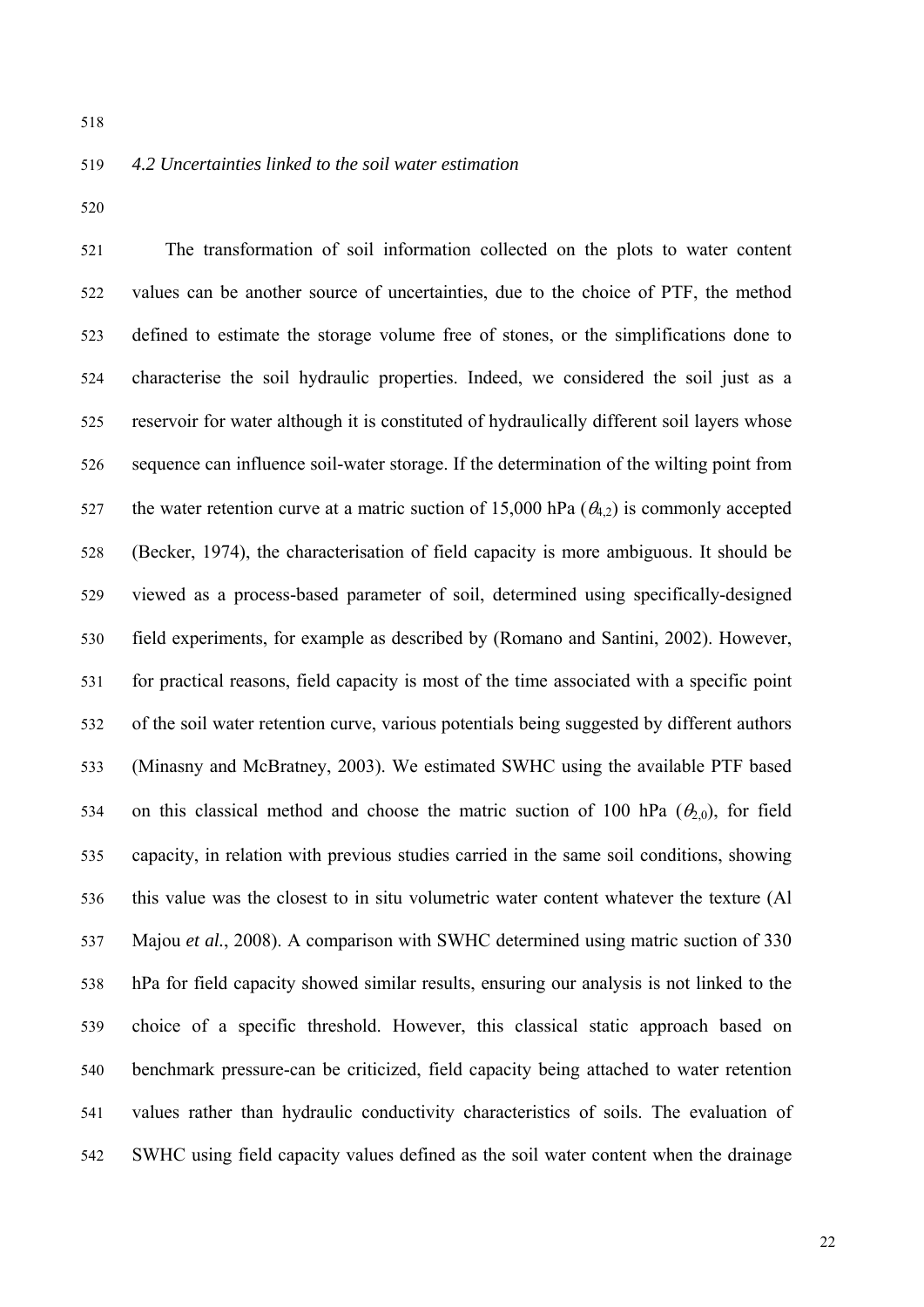flux become negligeable could be a solution to overcome these limits (Twarakavi et al., 544 2009). Improvements could also be made by using the integral energy principle, a method based on the entire soil water retention curve to evaluate the energy required by plants to remove soil water, avoiding to consider water between the two potentials is equally available(Minasny and McBratney, 2003).

The comparison of available PTFs showed an RMSE recorded between estimated and measured SWHC ranged from  $0.046$  to  $0.070$  cm<sup>3</sup> cm<sup>-3</sup> depending on the set of PTFs used and are consistent with those gathered together by Wosten et al. (2001) or Schhap (2004) in their review of PTF performance. The relatively low efficiency of the PTFs allow nevertheless to explain an important part of SWHC variance for soils free of stone (between 72 and 85 % depending of the PTF used), showing the importance of soil depth in the SWHC calculation. Prediction of stand productivity for the three studied species showed a similar hierarchy between PTFs as in a comparison of their 556 performance with measured SWHC: the Al Majou, Bruand-2002 and Bruand-2004 class PTFs gave the best results. The important variations in tree growth prediction illustrate the need to compare the efficiency of the available PTFs (the worse being less efficient than soil depth alone). On the other hand, our results showed also that using class PTFs does not involve a reduction in the prediction quality when compared to more sophisticated PTFs such as continuous PTFs. Indeed both types of PTF led to similar prediction performance which is in agreement with the results recorded by Wösten et al.  $(1995)$  and Al Majou et al.  $(2007)$ . This study complements those showing a lower 564 performance for PTFs developed with large scale databases or using soils different from those of the studied area (Nemes et al., 2003). This probably explains the lowest 566 performance recorded with the Vereecken and Teepe continuous PTFs, and the Wösten and Schaap class PTFs. We noted that the reduction in prediction accuracy for SWHC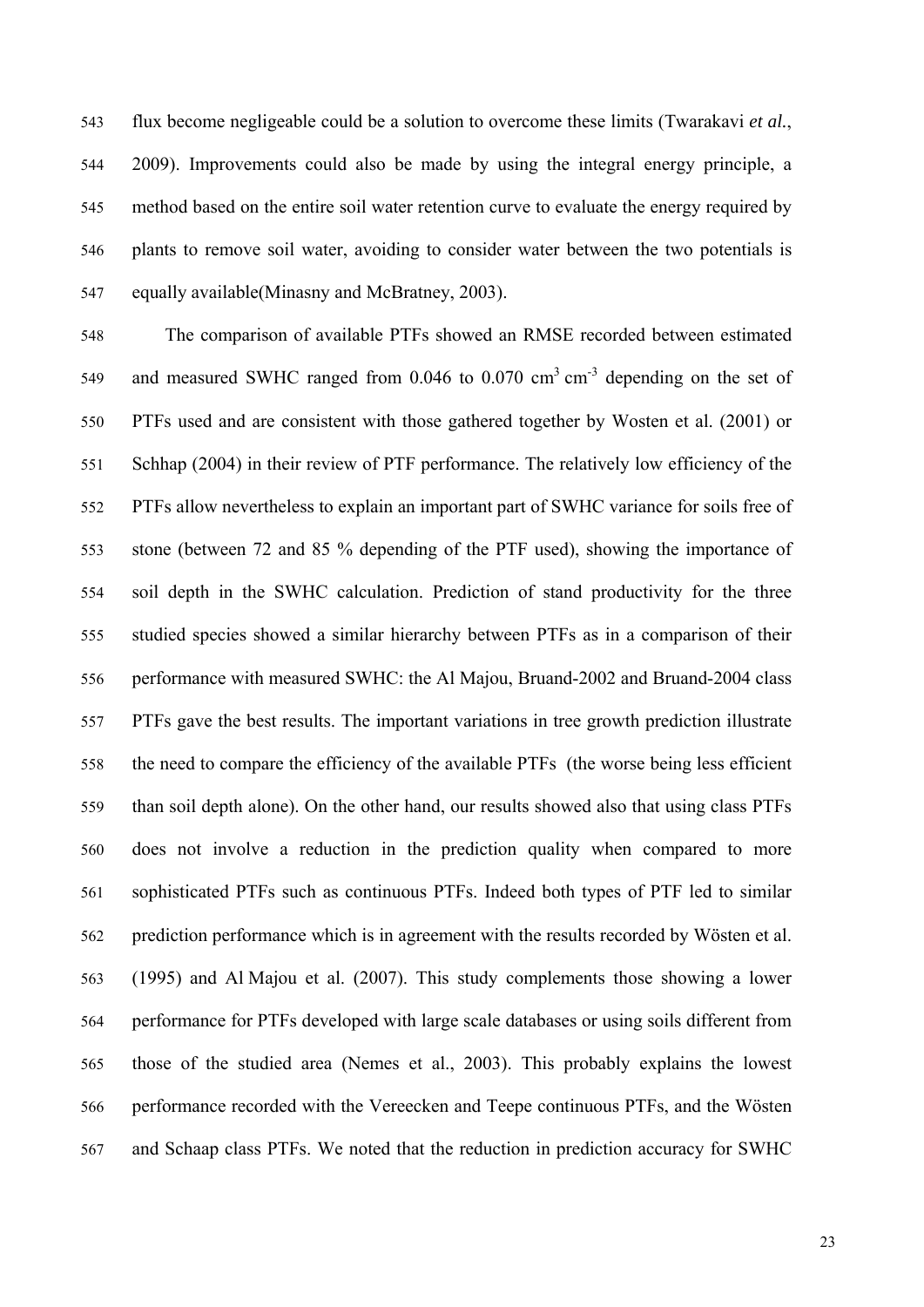estimates based on PTF is relatively low when validating with forested soils, particularly when using Al Majou class PTFs, despite the fact that most of the soil samples used for the development of PTFs originated from agricultural soils.

Our results have also shown that the proportion of surface area occupied by rock outcrops on the scale of every elementary plot was required to estimate the amount of water available for that plot. Indeed, we showed a much better prediction of the stand productivity by using SWHC" than SWHC'. In addition, its prediction performance with SWHC' was similar when using soil depth alone. When the plot was rocky, the pit was usually dug were the rock outcrops were fewer thus leading to an underestimation of the stone content at the plot scale. Our results also highlight the significance of appropriate estimates of both stone content and proportion of surface area occupied by rock outcrop in SWHC" estimations.

#### 581 *4.2 Uncertainties linked to mapping procedure*

The uncertainties linked to mapping procedure can be evaluated by comparison of SWHC'' values extracted from the map and estimated on the plot, and by determining their respective predictive ability in regard of tree growth. With a  $\mathbb{R}^2$  of 0.35 and an RMSE of 33.9mm, the prediction errors between the map and the independent 587 validation dataset can appear relatively important. However, this comparison is arduous because it concern information at different scales, map prediction representing a mean 589 SWHC'' value over a cell, and the validation plot a local measurement. SWHC'' is know to be very heterogeneous due to variations in soil type, topography or presence of rocks for example, and the plot estimation can be not representative of the mean 592 conditions of the area (Mummery *et al.*, 1999). Moreover, the validation has been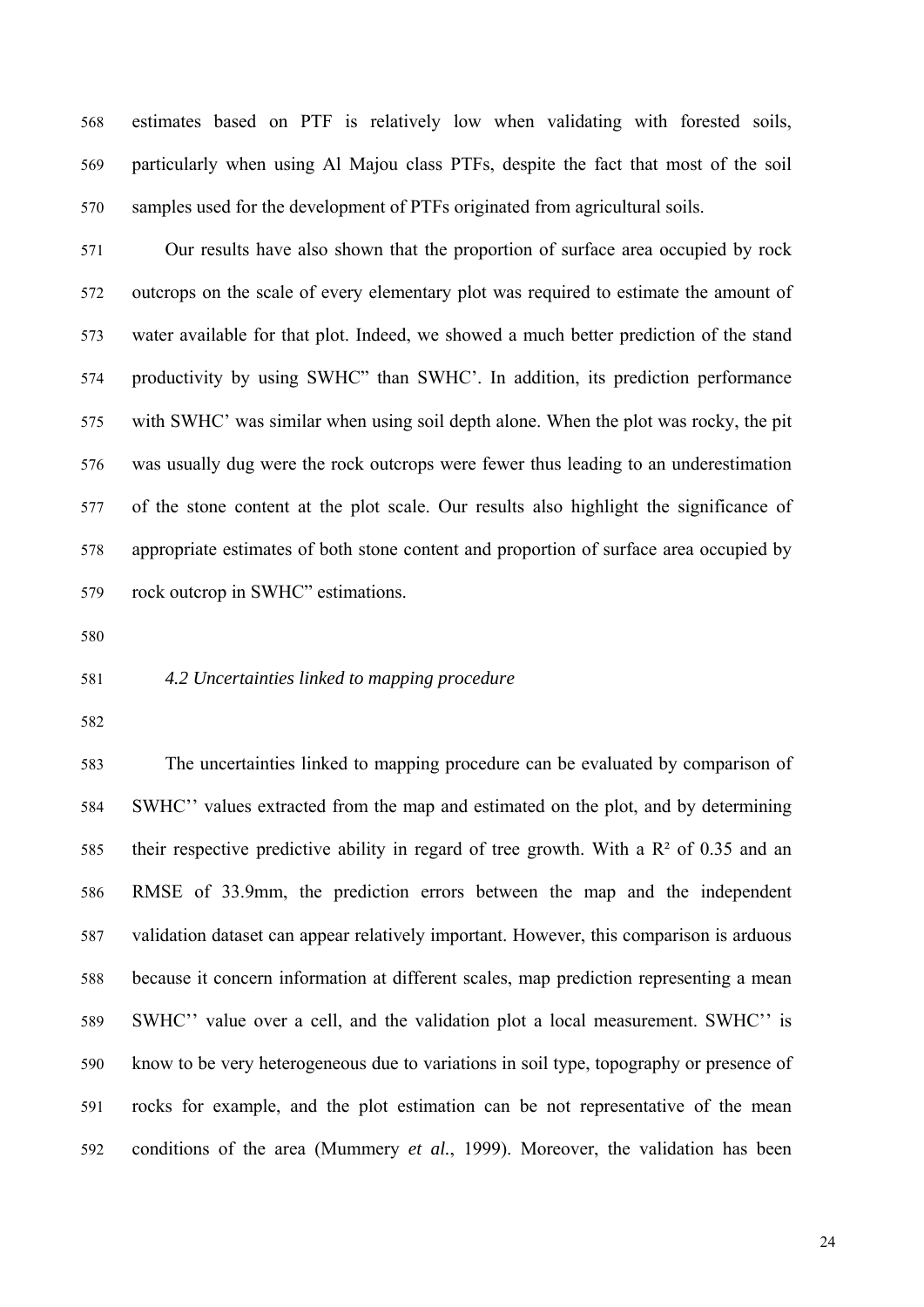realised using NFI plots collected with the same protocol as plots used for mapping, probably affected by measurement errors as described above. If this comparison allow 595 to describe the spatial distribution of uncertainties linked to mapping procedure, the averaging of a large number of measurements recorded at different locations for a same cell of the map could provide a more realistic idea of the quality of the predictions.

Despite variations with the species being considered, the map shows a global performance close to estimates based on plots for predicting tree species productivity. This surprising result can be explained by the combination of two opposing effects. A negative effect is linked to the interpolation procedure, which used an average of neighbouring values to predict SWHC" for a specified location, thereby smoothing local features of the plot. On the other hand, this smoothing can have a positive effect, by limiting the impact of field survey errors. By predicting SWHC" at un-sampled locations while considering the effect of many neighbourhood plots, the impact of survey errors is limited. These two opposing effects can be more or less important depending on location: in steeply undulating areas, map interpolation can be less efficient than estimation on plots, probably due to the high spatial variability induced by 609 topography and geology changes. This likely explains why the productivity *of Picea abies*, a mountain species, is better explained by the SWHC" estimated from plots than 611 the SWHC" extracted from the map. In contrast, *Quercus petraea* is principally located in sedimentary plains, where units are more homogeneous over large areas. Due to this relative homogeneity, an average of soil water content over various neighbouring plots provides a better estimate for a site than a single estimate carried out locally. This likely explains the observed higher predictive ability of SWHC" extracted from the map 616 compared to that calculated from plots for this species*. Fagus sylvatica* being a species located both in sedimentary plains and in mountainous areas, the two effects probably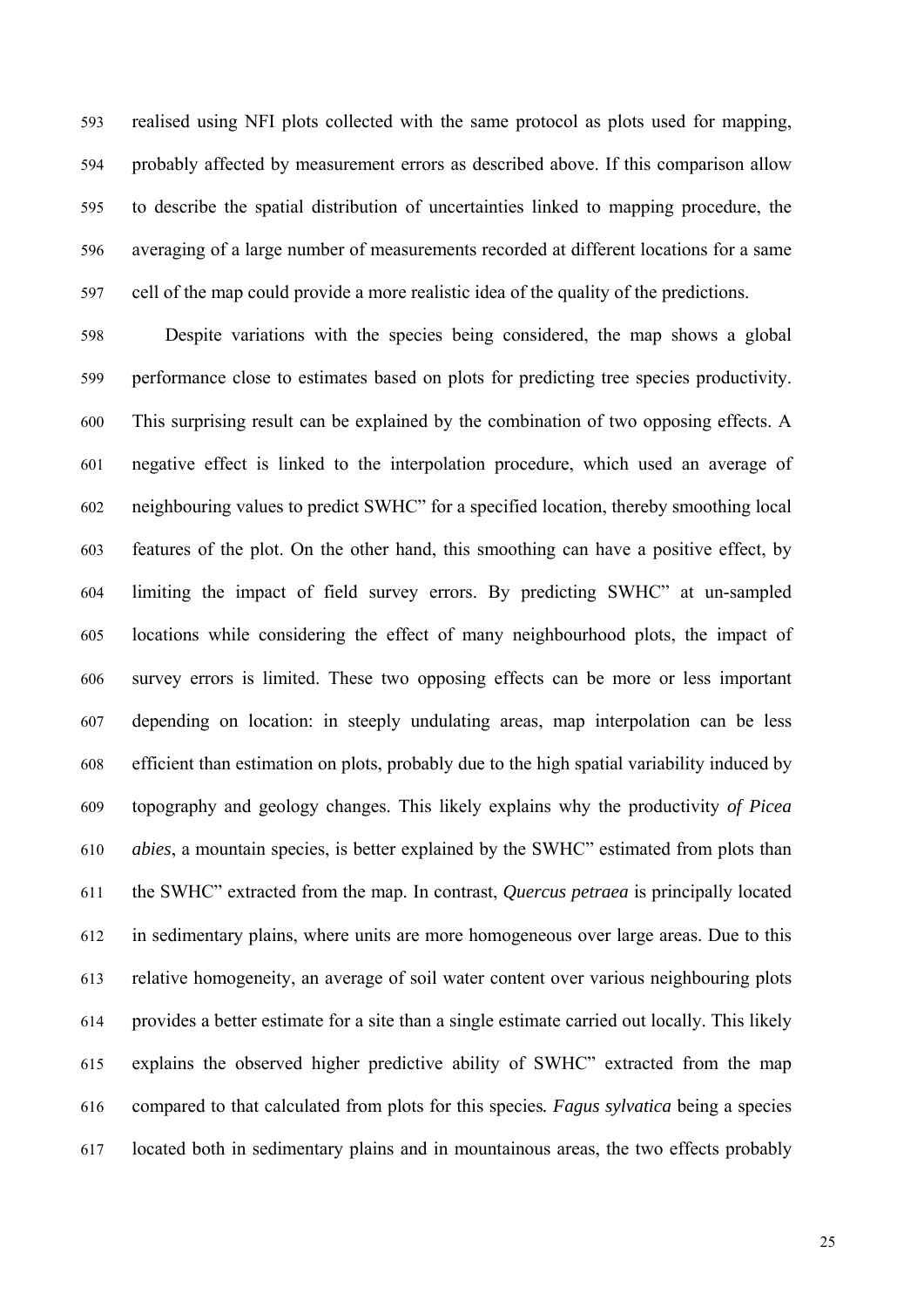compensate for each other, and close predictive ability is found using SWHC" estimated from plots or extracted from the map. These results suggest uncertainties involved by the mapping procedure could be relatively low comparing to those associated to SWHC estimate, and locally the mapping procedure could compensate a part of survey errors.

Uncertainties associated with mapping procedure are dependent on output resolution and interpolation method. The choice of output resolution is in general rarely discussed in studies leading to map production, despite its importance. We have shown 625 that a maladapted resolution can lead to a significant increase in map uncertainty. The 1 km<sup>2</sup> resolution selected to elaborate this map is logically close to the distance between NFI plots on the mesh  $(0.9 \text{ plots km}^2)$ . Uncertainties generated by kriging are more important for extreme values which are smoothed. We had greater difficulty in predicting SWHC" in areas with abrupt changes in conditions and achieved better prediction in homogeneous geomorphological or topographical conditions. The evaluation of other mapping methods could be a way to reduce interpolation 632 uncertainties, although little is known about their validity in large area studies. For example, cokriging or regression-kriging using ancillary variables such as geology and terrain attributes have given good results in local studies in previous research, (Bourennane et al., 2000; Minasny and McBratney, 2007). Instead of interpolate the SWHC" value estimated on plot, an other possibility could be to interpolate first the raw properties required and after to use PTF to calculate SWHC'' with GIS. Both procedures has already been compared at local scale (Voltz and Goulard, 1994; Sinowski *et al.*, 1997), and they showed very small differences in comparison with the large uncertainties associated with PTF estimates (Vanderlinden *et al.*, 2005).

# 642 *4.3 Interest of the SWHC''map and its use for tree growth modelling*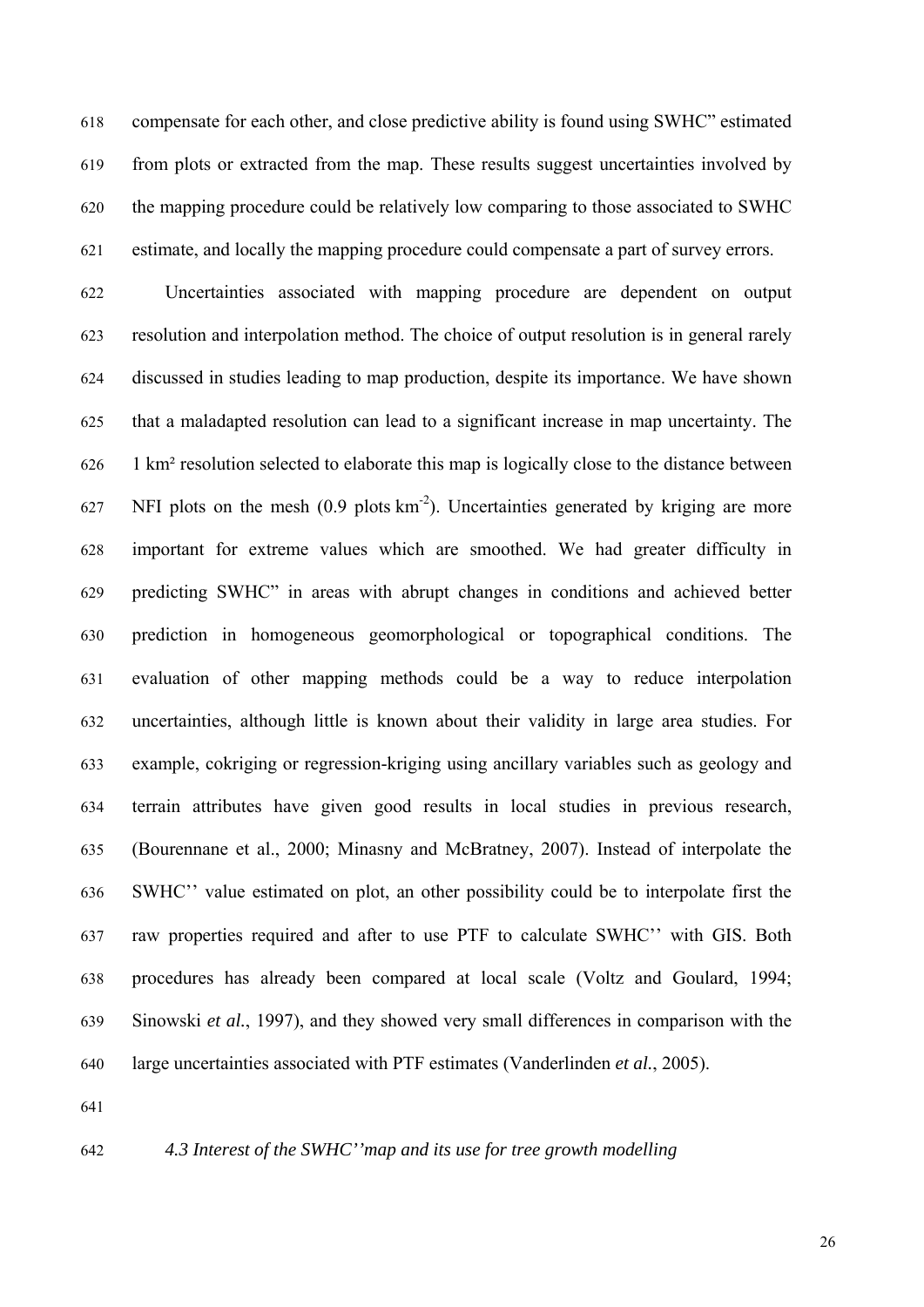The established maps allow to provide for the first time in the French forests relatively fine spatial information about SWHC'' and associated prediction errors, for an area corresponding to 150,000 km<sup>2</sup>. Uncertainties seems to be mainly influenced by the estimate of the soil volume prospectable by plants (linked to soil depth and stone 648 volume estimation) and the method allowing to convert these volume in potential water content. Simple methods based on class PTFs showed near performances compared to continuous ones, demonstrating the interest of using only textural classes for large scale SWHC" predictions. The mapping procedure seems to have contrasted effects, increasing prediction errors in heterogeneous areas but improving the map predictive ability in homogeneous ones.

The obtained digital map can be used for a large range of scales, making it an useful tool for policy makers and land managers. However, due to the forest origin of the samples used, the validity of the map has to be considered for forest areas alone. Its ability to predict SWHC" in unforested areas remains to be determined but can be assumed to be lower, the distance to sample plots being longer and the soil concerned being different. Most existing large SWHC maps are based on the use of numerical maps of soils, thus providing averaged soil property values per soil mapping unit 661 (Batjes, 1997; Wosten *et al.*, 1999). This approach is criticized because it does not account for variations of soil properties within soil units, and soil classification criteria cannot correspond to the soil property being mapped (Leenhardt et al., 1994; Voltz et al., 1997; Utset et al., 2000). We have shown here that the use of easy-to-collect information surveyed on numerous plots located at regular spatial intervals allow to overcome these limits, offering new perspectives for large scale digital mapping of soil parameters.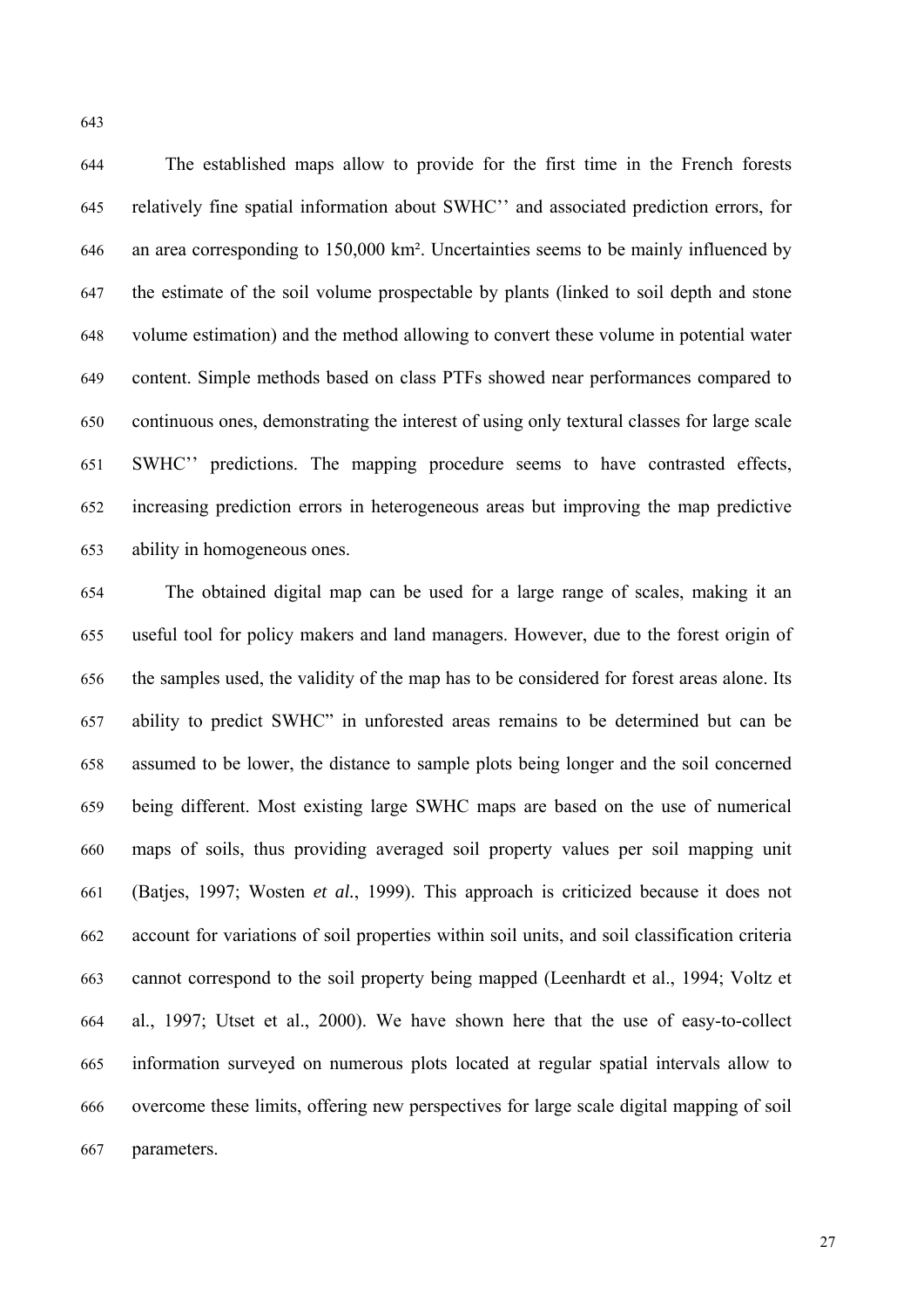This study also highlight the potential of SWHC'' maps for modelling tree growth, which can provide values with a comparable efficiency as data recorded on the plot, without a ground survey for each location in the space. SWHC" extracted from the map allow to predict between  $10.3\%$  and  $14.1\%$  of the site index variance for the three studied species, in agreement with previous results obtained for the same species by Seynave et al (2005; 2008). She showed that climatic factors were the main drivers of growth, soil richness and soil moisture acting as complementary variables, as already 675 shown in previous studies (Curt *et al.*, 2001; Chen *et al.*, 2002). Due to the lack of data, the soil moisture effect appeared in these models thought different proxies as soil depth, stone content or topographic position, or thought SWHC estimated using Jamagne PTFs. The availability of SWHC'' values calculated using efficient methods allow to improve existing models and to progress in the understanding of three growth. By combination with climatic factors, it also offer the possibility to improve the characterisation of the soil moisture available for plants through the soil water balance estimation, thus providing indices having a direct effect on plant physiology and taking into account water fluxes determined by precipitation, actual evapotranspiration or runoff (Zierl,  $2001$ ).

#### 686 **5. Conclusion**

688 A SWHC" map showing local variations over a large area is a useful tool as much for decision maker who generally need information over vast areas as for land managers who need descriptors for more local studies. We have demonstrated the potential of using basic information that already exists or can be collected through national or international networks, for characterizing water content properties on numerous plots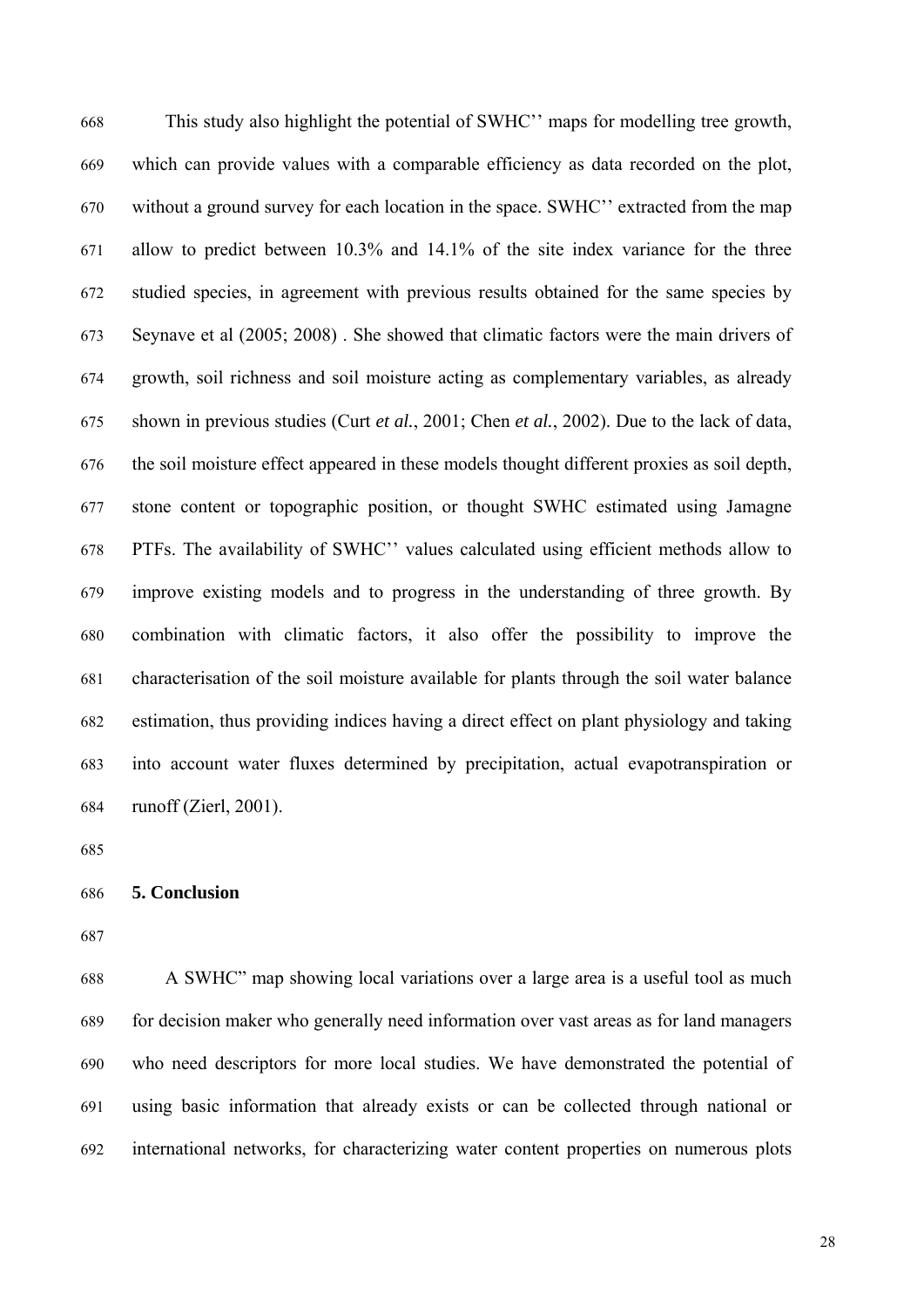with appropriate PTFs, thus allowing the derivation of maps by interpolation procedures. In this study the site indices selected appeared to be appropriate biological indicators to compare soil water holding capacity estimation methods or to evaluate map predictive ability, showing concordant results with those obtained with water content measurements for comparison of PTFs. The SWHC" values extracted from the map can be used alone or can be combined with climatic factors to estimate spatiallydistributed soil water balance. Those indices which have a physiological significance can be used to characterize the relation between water available for plants and to improve plant productivity or distribution models. This knowledge is particularly important in the current climate change context to determine and to monitor the potential impacts of global warming on vegetation.

# 707 **Acknowledgements**

We are grateful to the GIP ECOFOR who supported this work through the programme "Typologie des stations forestières". We would like to thank the National Forest Inventory (NFI) who provided the data allowing the map to be realized, François Bigorre who provided information concerning soil water content measurements, Bernard Jabiol for his assistance and interesting suggestions, and Jean-Claude Pierrat, Dominique Arrouays, Jean Luc Flot and Max Bruciamacchie for their help.

#### **Bibliographie**

716 Al Majou, H., 2008. Etude et prédiction des propriétés de rétention en eau des sols : 717 prise en compte de la composition et de l'atat structural du sol. Sciences du sol. Université d'Orléans, Orléans, p. 208p. + annexes.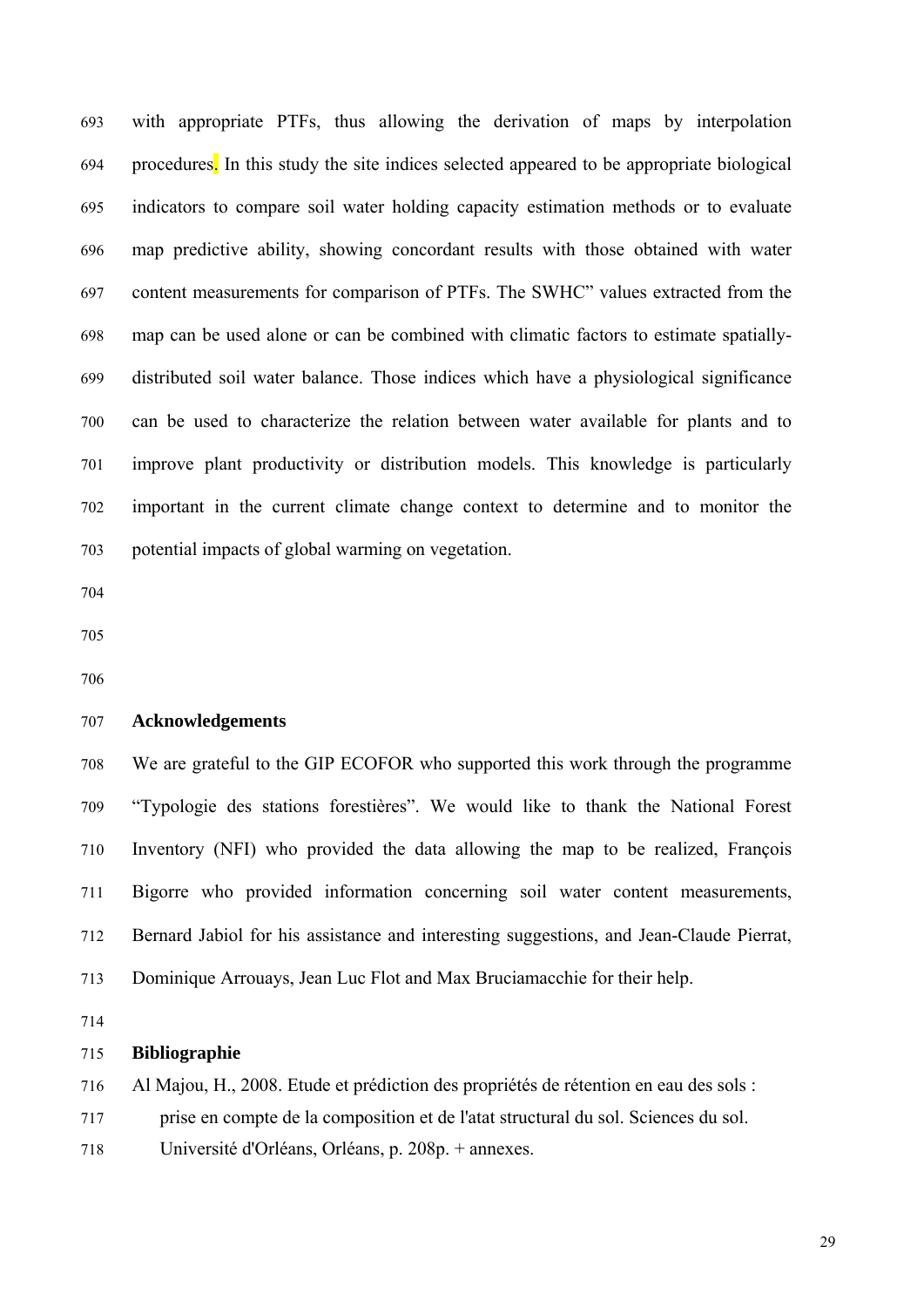- Al Majou, H., Bruand, A., Duval, O., 2008. The use of in situ volumetric water content at field capacity to improve the prediction of soil water retention properties. Canadian Journal of Soil Science 88, 533-541.
- Al Majou, H., Bruand, A., Duval, O., Cousin, L., 2007. Variation of the water-retention properties of soils: Validity of class-pedotransfer functions. Comptes Rendus Geoscience 339, 632-639.

Baize, D., Jabiol, B., 1995. Guide pour la description des sols. INRA, Paris.

- Batjes, N.H., 1997. A world dataset of derived soil properties by FAO-UNESCO soil unit for global modelling. Soil Use and Management 13, 9-16.
- Becker, M., 1974. Experimental study of transpiration and growth of young douglas-fir according to water supply Annales des Sciences Forestieres (Paris) 31, 97-110.
- Berges, L., Balandier, P., 2010. Revisiting the use of soil water budget assessment to predict site productivity of sessile oak (Quercus petraea Liebl.) in the perspective of climate change. European Journal of Forest Research 129, 199-208.
- 733 Bigorre, F., 2000. Influence de la pédogenèse et de l'usage des sols sur leurs propriétés 734 physiques. Mécanismes d'évolution et éléments de prévision. Nancy-Metz. Henri Poincaré Nancy I, Nancy.
- Bouma, J., 1989. Using soil survey data for quantitative land evaluation. Soil Science 9, 737 177-213.
- Bourennane, H., King, D., Couturier, A., 2000. Comparison of kriging with external 739 drift and simple linear regression for predicting soil horizon thickness with different sample densities. Geoderma 97, 255-271.
- Bravo-Oviedo, A., Montero, G., 2005. Site index in relation to edaphic variables in stone pine (Pinus pinea L.) stands in south west Spain. Ann. For. Sci. 62, 61-72.
- Breda, N., Granier, A., Barataud, F., Moyne, C., 1995. Soil-water dynamics in an oak stand .1. soil-moisture, water potentials and water-uptake by roots. Plant and Soil 172, 17-27.
- Breda, N., Huc, R., Granier, A., Dreyer, E., 2006. Temperate forest trees and stands 747 under severe drought: a review of ecophysiological responses, adaptation processes and long-term consequences. Ann. For. Sci. 63, 625-644.
- Bruand, A., Duval, O., Cousin, I., 2004. Estimation des propriétés de rétention en eau 750 des sols à partir de la base de données SOLHYDRO : une première proposition 751 combinant le type d'horizon, sa texture, et sa densité apparente. Etude et Gestion des Sols 11, 323-332.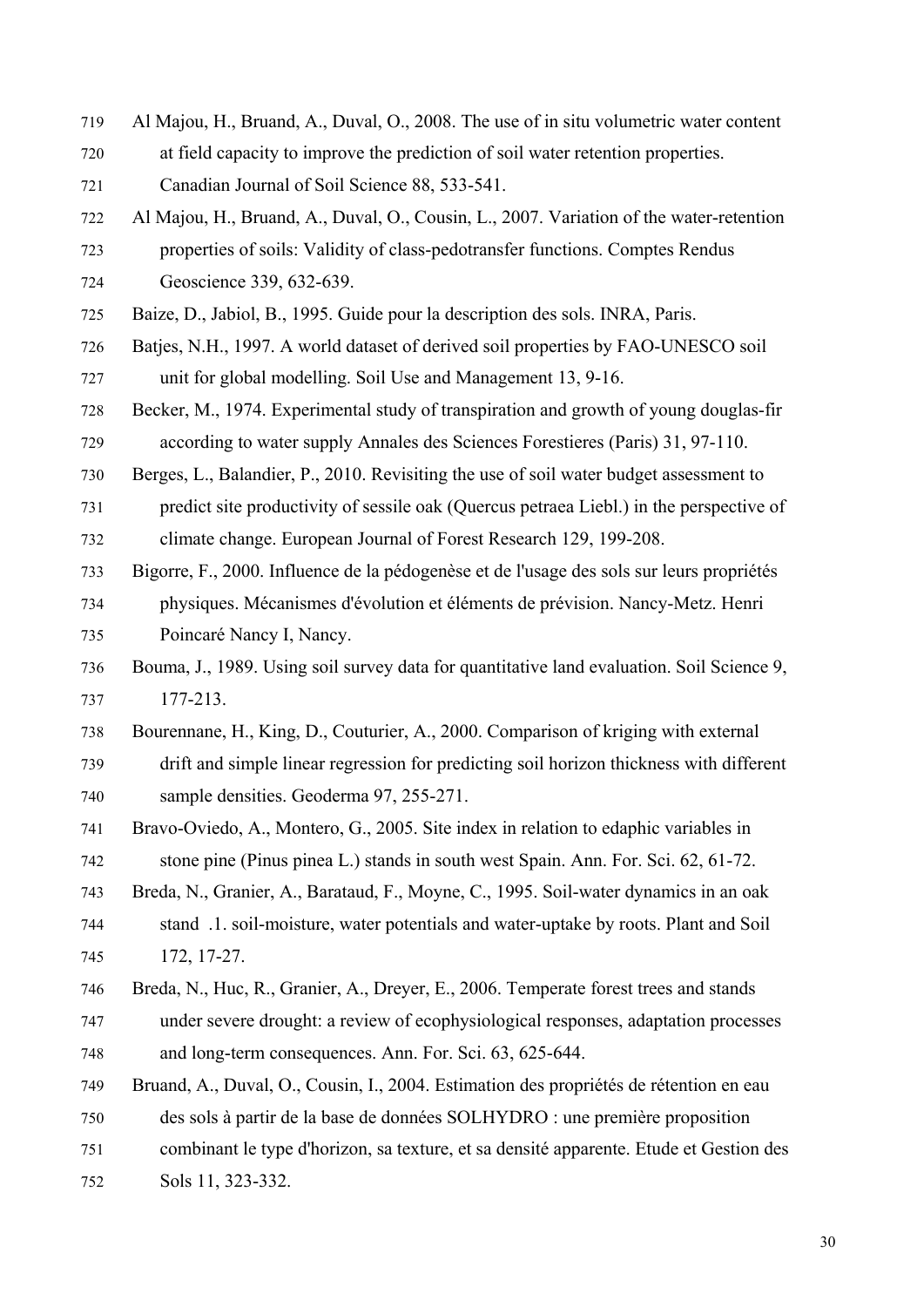- Bruand, A., Fernandez, P.N., Duval, O., 2003. Use of class pedotransfer functions based 754 on texture and bulk density of clods to generate water retention curves. Soil Use and Management 19, 232-242.
- Bruand, A., Perez-Fernandez, P., Duval, O., Quetin, P., Nicoullaud, B., Gaillard, H., 757 Raison, L., Pessaud, J.F., Prud'Homme, L., 2002. Estimation des propriétés de rétention en eau des sols : utilisation de classe de pédotransfert après stratifications texturale et texturo-structurale. Etude et gestion des sols 9, 105-125.
- Bruand, A., Tessier, D., 2000. Water retention properties of the clay in soils developed 761 on clayey sediments : significance of parent material and soil history. Eur. J. Soil Sci. 51, 679-688.
- 763 Brus, D.J., Gruijter, J.J.d., Marsman, B.A., Visschers, R., Bregt, A.K., Breeuwsma, A., Bouma, J., 1996. The performance of spatial interpolation methods and choropleth maps to estimate properties at points: a soil survey case study. Environmetrics 7, 1- $16.$
- Carré, F., McBratney, A.B., Mayr, T., Montanarella, L., 2007a. Digital soil assessments: Beyond DSM. Geoderma 142, 69-79.
- Carré, F., McBratney, A.B., Minasny, B., 2007b. Estimation and potential improvement of the quality of legacy soil samples for digital soil mapping. Geoderma 141, 1-14.
- Chen, H.Y.H., Krestov, P.V., Klinka, K., 2002. Trembling aspen site index in relation to 772 environmental measures of site quality at two spatial scales. Canadian Journal of Forest Research-Revue Canadienne De Recherche Forestiere 32, 112-119.
- 774 Coops, N.C., Waring, R.H., 2001. Estimating forest productivity in the eastern Siskiyou Mountains of southwestern Oregon using a satellite driven process model, 3-PGS. 776 Canadian Journal of Forest Research Journal Canadien de la Recherche Forestiere 31, 143-154.
- Cornelis, W.M., Khlosi, M., Hartmann, R., Van Meirvenne, M., De Vos, B., 2005. Comparison of unimodal analytical expressions for the soil-water retention curve. Soil Science Society of America Journal 69, 1902-1911.
- Cornelis, W.M., Ronsyn, J., Meirvenne, M.v., Hartmann, R., 2001. Evaluation of 782 pedotransfer functions for predicting the soil moisture retention curve. Soil Science Society of America Journal 65, 638-648.
- 784 Coudun, C., Gégout, J.C., Piedallu, C., Rameau, J.C., 2006. Soil nutritional factors improve models of plant species distribution: an illustration with Acer campestre (L.) in France. Journal of Biogeography.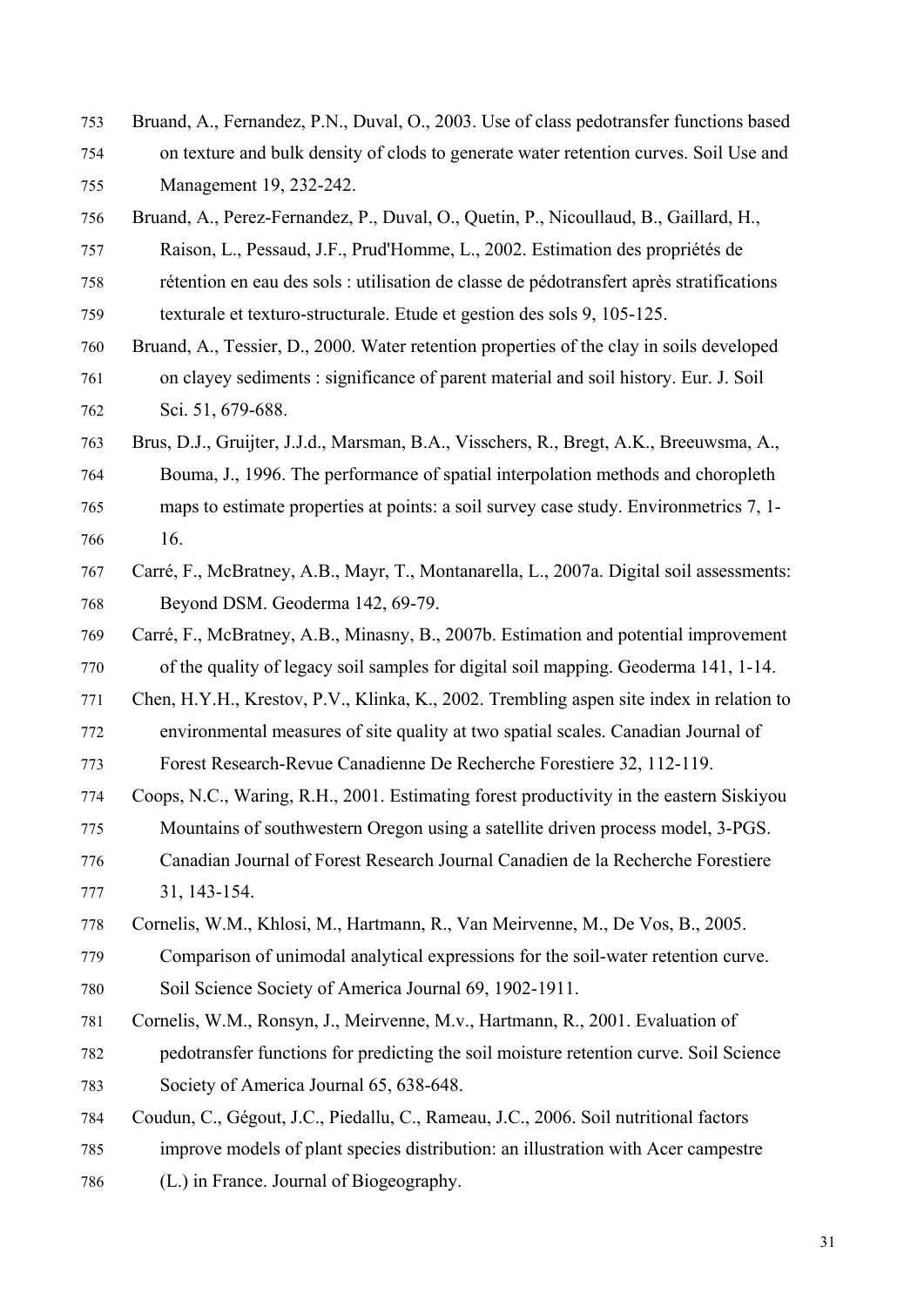- Cresswell, H.P., Coquet, Y., Bruand, A., McKenzie, N.J., 2006. The transferability of Australian pedotransfer functions for predicting water retention characteristics of French soils. Soil Use and Management 22, 62-70.
- Curt, T., Bouchaud, M., Agrech, G., 2001. Predicting site index of Douglas-Fir plantations from ecological variables in the Massif Central area of France. For. Ecol. Manage. 149, 61-74.
- Dirnböck, T., Hobbs, R.J., Lambeck, R.J., Caccetta, P.A., 2002. Vegetation distribution in relation to topographically driven processes in southwestern Australia. Applied Vegetation Science 5, 147-158.
- Drapier, J., Cluzeau, C., 2001. La base de données écologiques de l'IFN. The NFI's ecological data base. Revue Forestière Française 53, 365-371.
- Givi, J., Prasher, S.O., Patel, R.M., 2004. Evaluation of pedotransfer functions in predicting the soil water contents at field capacity and wilting point. Agricultural Water Management 70, 83-96.
- Guisan, A., Zimmermann, N.E., 2000. Predictive habitat distribution models in ecology. Ecological Modelling 135, 147-186.
- Islam, N., Wallender, W.W., Mitchell, J.P., Wicks, S., Howitt, R.E., 2006. Performance evaluation of methods for the estimation of soil hydraulic parameters and their suitability in a hydrologic model. Geoderma 134, 135-151.
- Jamagne, M., Betremieux, R., Begon, J.C., Mori, A., 1977. Quelques données sur la 807 variabilité dans le milieu naturel de la réserve en eau des sols. agro - INRA 127, 627-641.
- Lebourgeois, F., Bréda N., Ulrich E., A, G., 2005. Climate-tree-growth relationships of European beech(Fagus sylvatica L.) in the French Permanent Plot Network (RENECOFOR). Trees Structure and Function 19, 385-401.
- Leenhardt, D., Voltz, M., Bornand, M., Webster, R., 1994. Evaluating Soil Maps for Prediction of Soil-Water Properties. European Journal of Soil Science 45, 293-301.
- Mermoud, A., Xu, D., 2006. Comparative analysis of three methods to generate soil hydraulic functions. Soil & Tillage Research 87, 89-100.
- Minasny, B., McBratney, A.B., 2003. Integral energy as a measure of soil-water availability. Plant and Soil 249, 253-262.
- Minasny, B., McBratney, A.B., 2007. Spatial prediction of soil properties using EBLUP with the Matern covariance function. Geoderma 140, 324-336.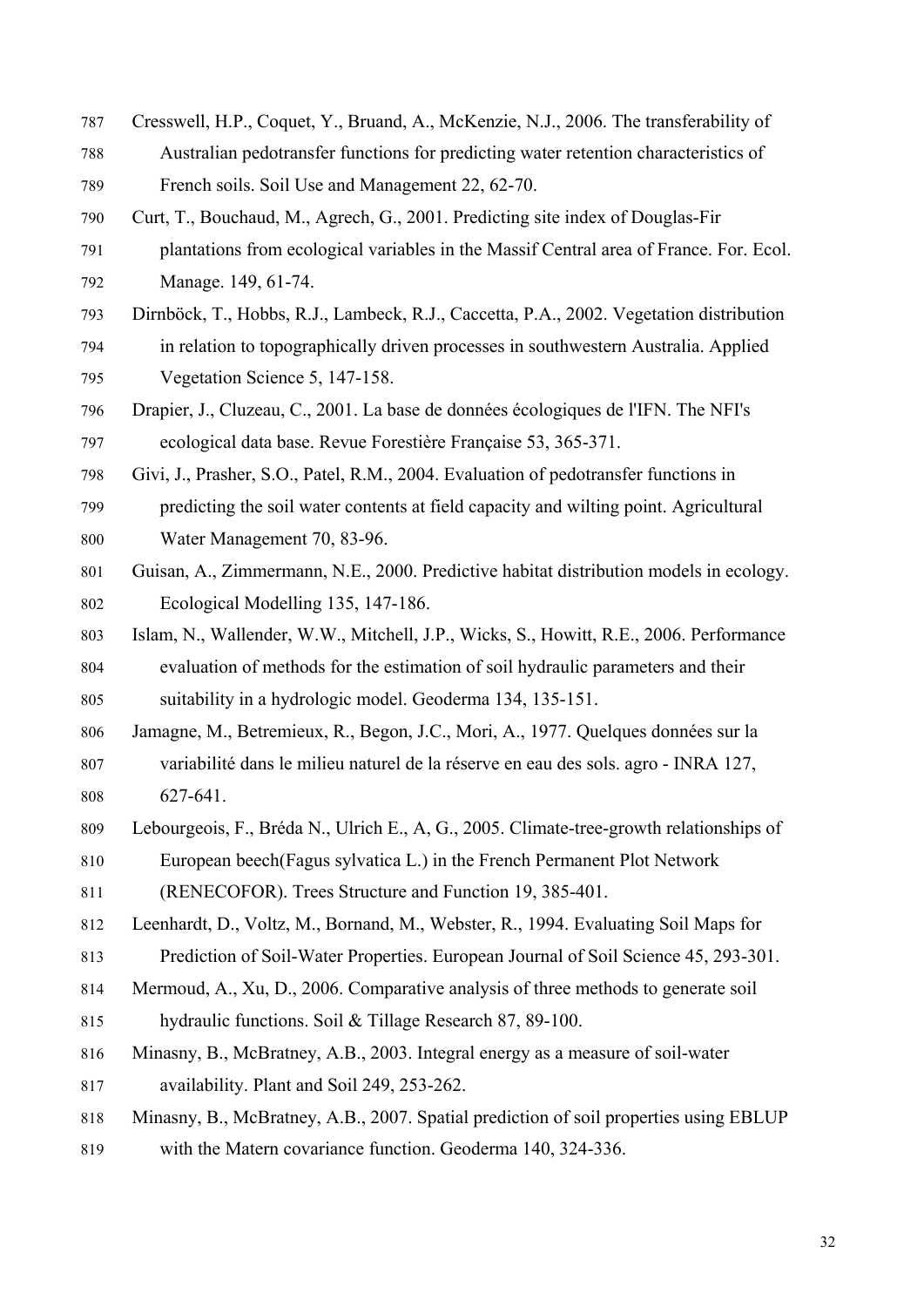- Mitsuda, Y., Ito, S., Sakamoto, S., 2007. Predicting the site index of sugi plantations 821 from GIS-derived environmental factors in Miyazaki Prefecture. Journal of Forest Research 12, 177-186.
- 823 Mueller T.G., Pusuluri N.B., Mathias K.K., Cornelius P.L., Barnhisel R.I., S.A., S., 2004. Map quality for ordinary kriging and inverse distance weighted interpolation. Soil science society of America 68, 2042-2047.
- 826 Mummery, D., Battaglia, M., Beadle, C.L., Turnbull, C.R.A., McLeod, R., 1999. An application of terrain and environmental modelling in a large-scale forestry experiment. Forest Ecology & Management 118, 149-159.
- Nemani, R.R., Keeling, C.D., Hashimoto, H., Jolly, W.M., Piper, S.C., Tucker, C.J., Myneni, R.B., Running, S.W., 2003. Climate-driven increases in global terrestrial net primary production from 1982 to 1999. Science 300, 1560-1563.
- Nemes, A., Schaap, M.G., Wosten, J.H.M., 2003. Functional evaluation of pedotransfer functions derived from different scales of data collection. Soil Science Society of America Journal 67, 1093-1102.
- Nemes, A., Wosten, J.H.M., Bouma, J., Varallyay, G., 2006. Soil water balance scenario studies using predicted soil hydraulic parameters. Hydrological Processes 20, 1075-1094.
- 838 Orfanus, T., Mikulec, V., 2005. Regionalization of potential water storage capacity of agricultural landscape - a quantification of soil accumulation function. Geophysical Research Abstracts 7.
- Piedallu, C., Gegout, J., 2008. Efficient assessment of topographic solar radiation to 842 improve plant distribution models. Agricultural and Forest Meteorology 148, 1696- 1706.
- Piedallu, C., Gegout, J.C., 2007. Multiscale computation of solar radiation for predictive vegetation modelling. Ann. For. Sci. 64, 899-909.
- Rawls, W.J., Pachepsky, Y., Shen, M.H., 2001. Testing soil water retention estimation with the MUUF pedotransfer model using data from the southern United States. Journal of Hydrology 251, 177-185.
- Romano, N., Santini, A., 1997. Effectiveness of using pedo-transfer functions to 850 quantify the spatial variability of soil water retention characteristics. Journal of 851 Hydrology 202, 137-157.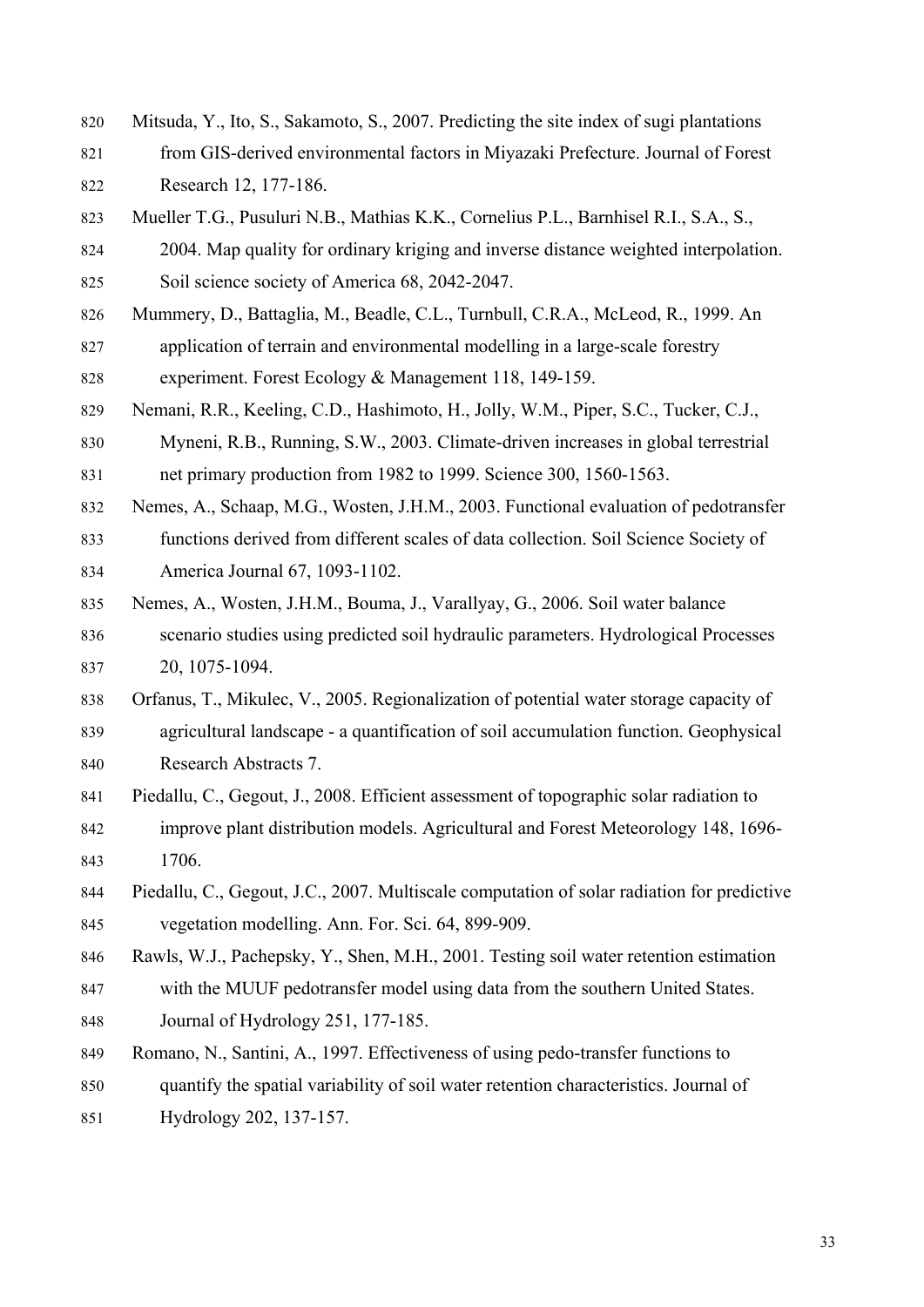Romano, N., Santini, A., 2002. Water retention and storage: Field. In: J.H. Dane and 853 G.C. Topp, e. (Ed.), Methods of Soil Analysis Part 4, Physical Methods. Madison, WI, USA., pp. 721-738.

Rosenbaum, M., Söderström, M., 2003. Geostatistics as an aid to mapping.

- Rubio, C.M., Llorens, P., Gallart, F., 2008. Uncertainty and efficiency of pedotransfer functions for estimating water retention characteristics of soils. European Journal of Soil Science 59, 339-347.
- Schaap, M.G., Leij, F.J., van Genuchten, M.T., 2001. ROSETTA: a computer program for estimating soil hydraulic parameters with hierarchical pedotransfer functions. Journal of Hydrology 251, 163-176.
- Schaap, M.G., Nemes, A., van Genuchten, M.T., 2004. Comparison of models for 863 indirect estimation of water retention and available water in surface soils. Vadose Zone Journal 3, 1455-1463.
- Seynave, I., Gegout, J.C., Herve, J.C., Dhote, J.F., 2008. Is the spatial distribution of European beech (Fagus sylvatica L.) limited by its potential height growth? Journal of Biogeography 35, 1851-1862.
- 868 Seynave, I., Gégout, J.C., Herve, J.C., Dhote, J.F., Drapier, J., Bruno, E., Dume, G., 2005. Picea abies site index prediction by environmental factors and understorey vegetation: a two-scale approach based on survey databases. Can. J. For. Res 35, 871 1669-1678.
- 872 Seynave, I., Gégout, J.C., Hervé, J.C., Dhôte, J.F., Drapier, J., Bruno, E., Dumé, G., 2004. Picea abies site index prediction by environmental factors and understorey vegetation : a two-scale approach based on survey databases.
- Sinowski, W., Scheinost, A.C., Auerswald, K., 1997. Regionalization of soil water retention curves in a highly variable soilscape .2. Comparison of regionalization procedures using a pedotransfer function. Geoderma 78, 145-159.
- Smithwick, E.A.H., Mack, M.C., Turner, M.G., Chapin, F.S., Zhu, J., Balser, T.C., 879 2005. Spatial heterogeneity and soil nitrogen dynamics in a burned black spruce forest stand: distinct controls at different scales. Biogeochemistry 76, 517-537.
- Teepe, R., Dilling, H., Beese, F., 2003. Estimating water retention curves of forest soils from soil texture and bulk density. Journal of Plant Nutrition and Soil Science-Zeitschrift Fur Pflanzenernahrung Und Bodenkunde 166, 111-119.
- Tietje, O., Tapkenhinrichs, M., 1993. Evaluation of Pedo-Transfer Functions. Soil Science Society of America Journal 57, 1088-1095.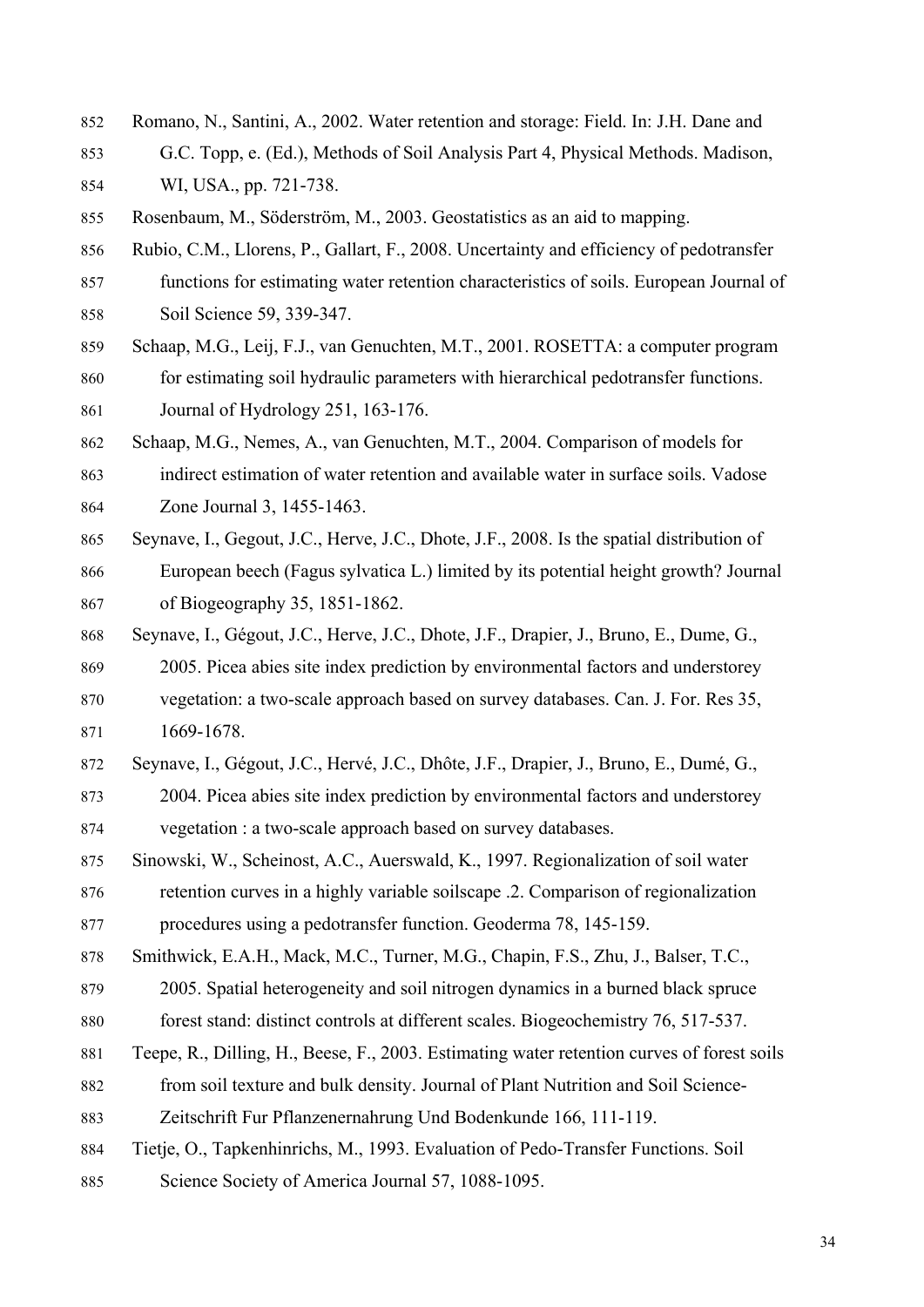- Twarakavi, N.K.C., Sakai, M., Simunek, J., 2009. An objective analysis of the dynamic nature of field capacity. Water Resources Research 45.
- Utset, A., Lopez, T., Diaz, M., 2000. A comparison of soil maps, kriging and a 889 combined method for spatially predicting bulk density and field capacity of ferralsols in the Havana-Matanzas Plain. Geoderma 96, 199-213.
- Van Alphen, B.J., Booltink, H.W.G., Bouma, J., 2001. Combining pedotransfer functions with physical measurements to improve the estimation of soil hydraulic properties. Geoderma 103, 133-147.
- Van Genuchten, M.T., 1980. A closed-form equation for predicting the hydraulic conductivity of unsaturated soils. Soil Sci. Soc. Am. J. 44, 892-898.
- 896 Vanderlinden, K., Giraldez, J.V., Van Meirvenne, M., 2005. Soil water-holding capacity assessment in terms of the average annual water balance in Southern Spain. Vadose Zone Journal 4, 317-328.
- Vereecken, H., Maes, J., Feyen, J., Darius, P., 1989. Estimating the soil moisture retention characteristic from texture, bulk density, and carbon content. Soil Science 148, 389-403.
- Vincke, C., Delvaux, B., 2005. Porosity and available water of temporarily waterlogged soils in a Quercus robur (L.) declining stand. Plant and Soil 271, 189-203.
- Voltz, M., Goulard, M., 1994. spatial interpolation of soil moisture retention curves Geoderma 62, 109-123.
- Voltz, M., Lagacherie, P., Louchart, X., 1997. Predicting soil properties over a region using sample information from a mapped reference area. European Journal of Soil Science 48, 19-30.
- 909 Von Humboldt, A., 1807. Ideen zu einer Geographie der Pflanzen
- 910 nebst einem Naturgemailde der Tropenlander. Tubingen, 33 pp.
- Wagner, B., Tarnawski, V.R., Hennings, V., Muller, U., Wessolek, G., Plagge, R., 2001. Evaluation of pedo-transfer functions for unsaturated soil hydraulic 913 conductivity using an independent data set. Geoderma 102, 275-297.
- Wosten, J.H.M., Lilly, A., Nemes, A., Bas, C.l., 1999. Development and use of a database of hydraulic properties of European soils. Geoderma 90.
- Wosten, J.H.M., Pachepsky, Y.A., Rawls, W.J., 2001. Pedotransfer functions: bridging the gap between available basic soil data and missing soil hydraulic characteristics. Journal of Hydrology (Amsterdam) 251, 123-150.
- Zeide, B., 1993. Analysis of growth equations. Forest Sci. 39, 594-616.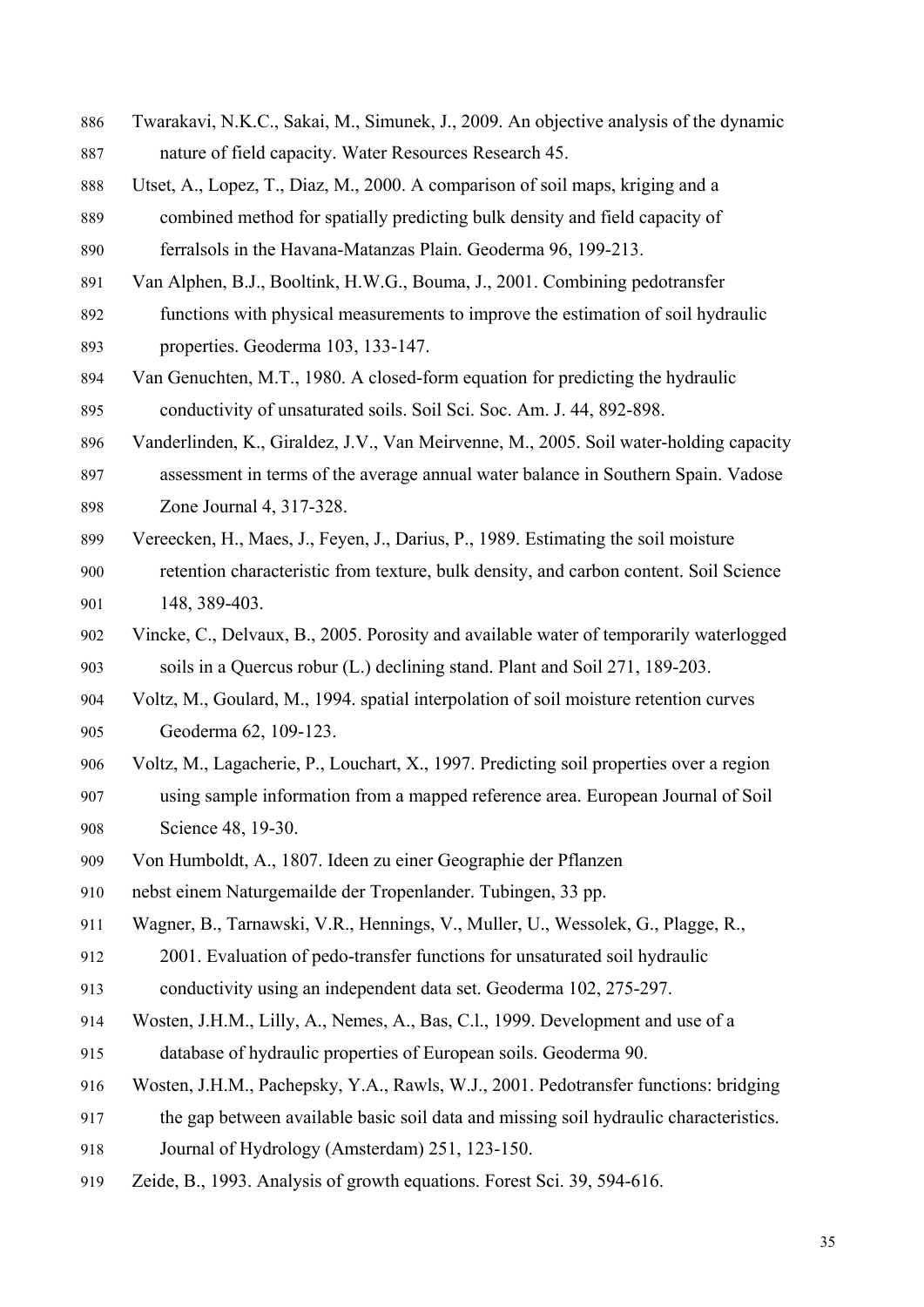Zierl, B., 2001. A water balance model to simulate drought in forested ecosystems and its application to the entire forested area in Switzerland. Journal of Hydrology (Amsterdam) 242, 115-136.

# **Figures**

Figure 1 : Location of the 100,307 plots used to establish the map (a), the 20,595 plots used to its validation (b), and the  $3,762$  plots with site information about productivity for *Picea abies* ( $n = 2,068$ ), *Fagus sylvatica* ( $n = 816$ ), and *Quercus petraea* ( $n = 878$ )  $(c).$ 

Figure 2 : RMSE (cm<sup>3</sup> cm<sup>-3</sup>) and coefficient of determination (R<sup>2</sup>) between soil water holding capacity ( $\theta_2$  -  $\theta_{4,2}$ ) predicted using 6 class-PTF and 3 continuous-PTF, and measured values for all horizons ( $n = 227$ ) and only for forested ones ( $n = 95$ , in bracket).

Figure 3 : Relation between SWHC" estimated on plots and obtained from the map (in mm), for different resolutions (a), and for1 km<sup>2</sup> cell size (b) ( $n = 20,595$ ).

Figure 4 : Schematic view of France indicating natural regions with extreme values of SWHC" (a), SWHC" map (b), with an insert showing local variations (c), and (d) spatial distribution of prediction errors interpolated from validation dataset ( $n =$ 943 20,595).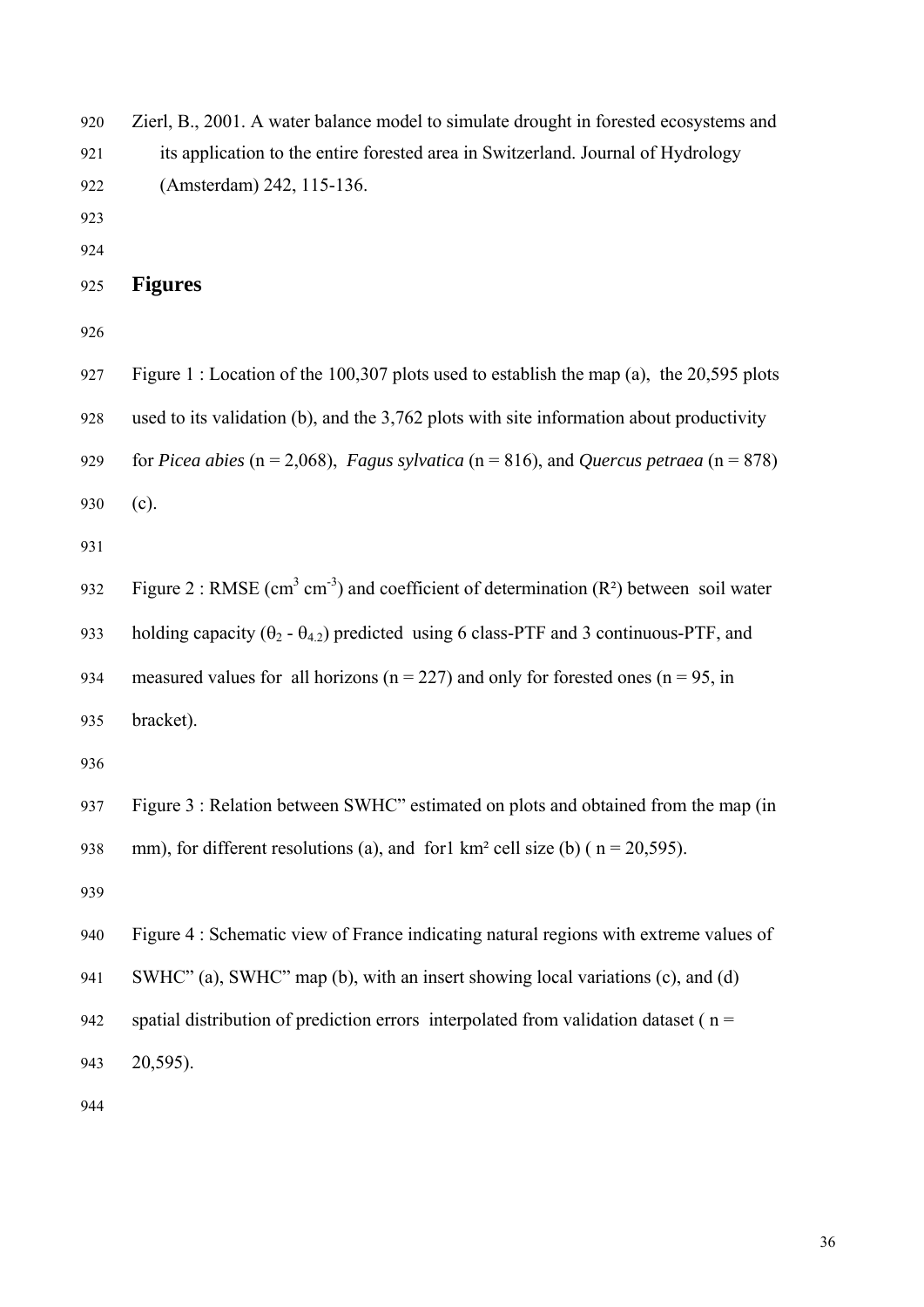Figure 5 : semi-variogram computed with the ordinary kriging technique, using 100,307 plots with SWHC" values. Each dot represent a pair of points that have a common distance (lag size) between each other, 60 lags of 2,000 m are represented, showing relationships between plots for a distance up to 120 km.

950 Figure 6 : *Picea abies* (n = 2,068), *Fagus sylvatica* (n= 816), and *Quercus petraea* (n = 878) site indices variance explained by logarithm of SWHC" estimated on NFI plots and extracted from the map (in  $\%$ ).

# 954 **Tables**

Table 1 : Soil water holding capacity (SWHC,  $\theta_2 - \theta_{4,2}$ , in cm<sup>3</sup> cm<sup>-3</sup>), given by different class-PFTs for the 9 NFI textural classes (STD = standard deviation).

Table 2 : RMSE (mm.), mean error (ME, in mm.), and coefficient of determination  $(R^2)$ between predicted SWHC using 6 class-PTF and 3 continuous-PTF, and measured SWHC, for a soil free of stone. Measured mean SWHC is 87 mm, ranging between 32 and 215 mm.  $R^2$  between soil depth and measured SWHC 0,73 (n = 63).

Table 3 : SWHC" map mean values, RMSE (in mm.) and relative RMSE (RMSEr, in  $\%$ ) between map and plot estimations (n = 20,551), by bedrock units and according to topography types. Flat and steep areas are determined using the NFI topography code determined by field observation.  $n =$  number of plots.

Table 4 : Average SWHC" map prediction accuracy for different study site sizes, ranging from the entire France to a mesh of  $10*10$  kms square. For each of the 6 level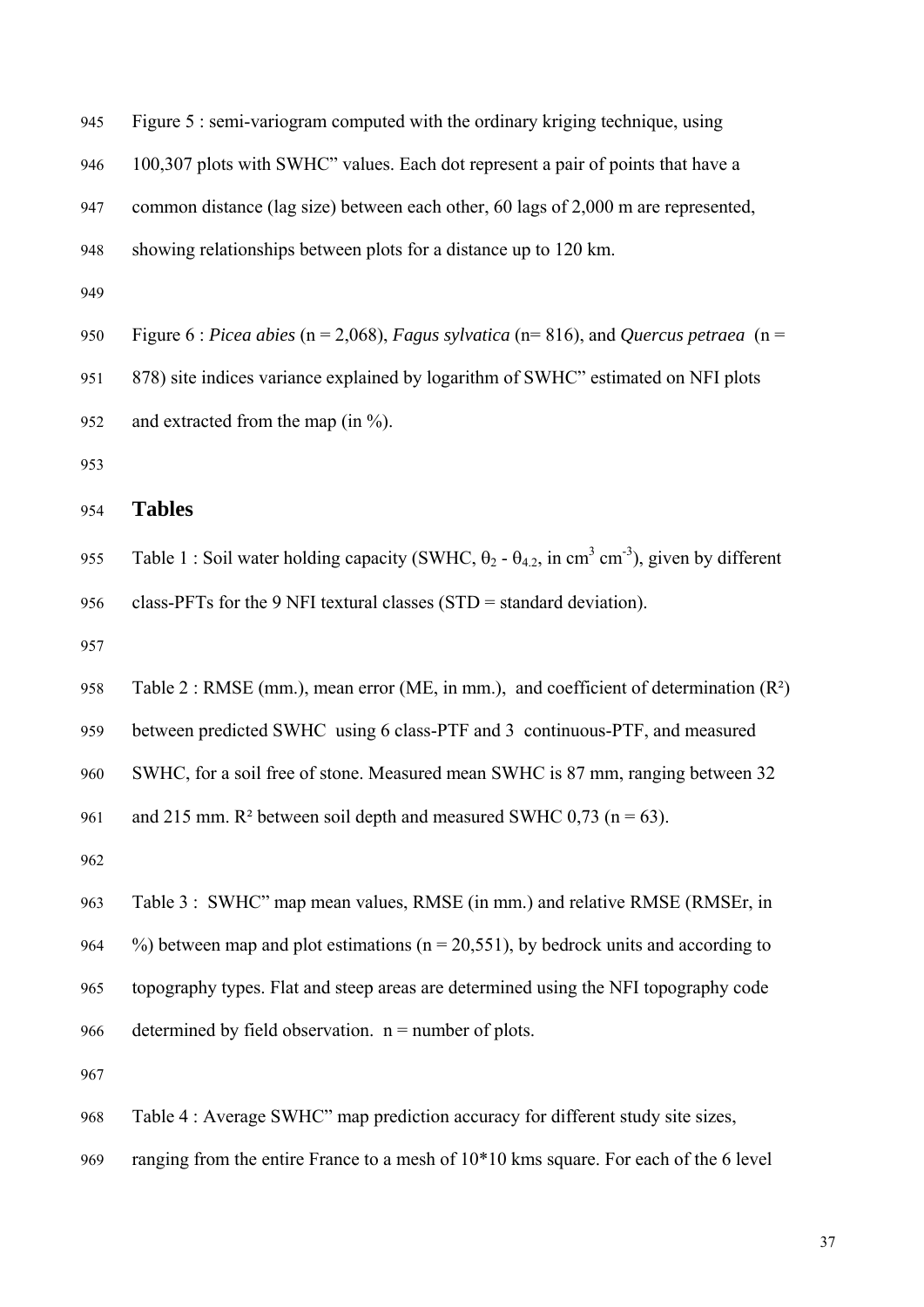of analysis considered, number of squares used (repeats), mean number of plots per square (mean n, at least 10 records per square being required), RMSE and standard deviation between SWHC" predicted by the map and estimations on validation plots are summarized ( $n = 20595$ ). ND : not calculated.

Table 5 : *Picea abies* (n = 2,068), *Fagus sylvatica* (n= 816), and *Quercus petraea* (n = 976 878) site indices variance (in %) explained by soil depth and logarithm of SWHC estimated on NFI plots using 6 class-PFTs at pit scale (SWHC') or at plot scale  $(SWHC")$ .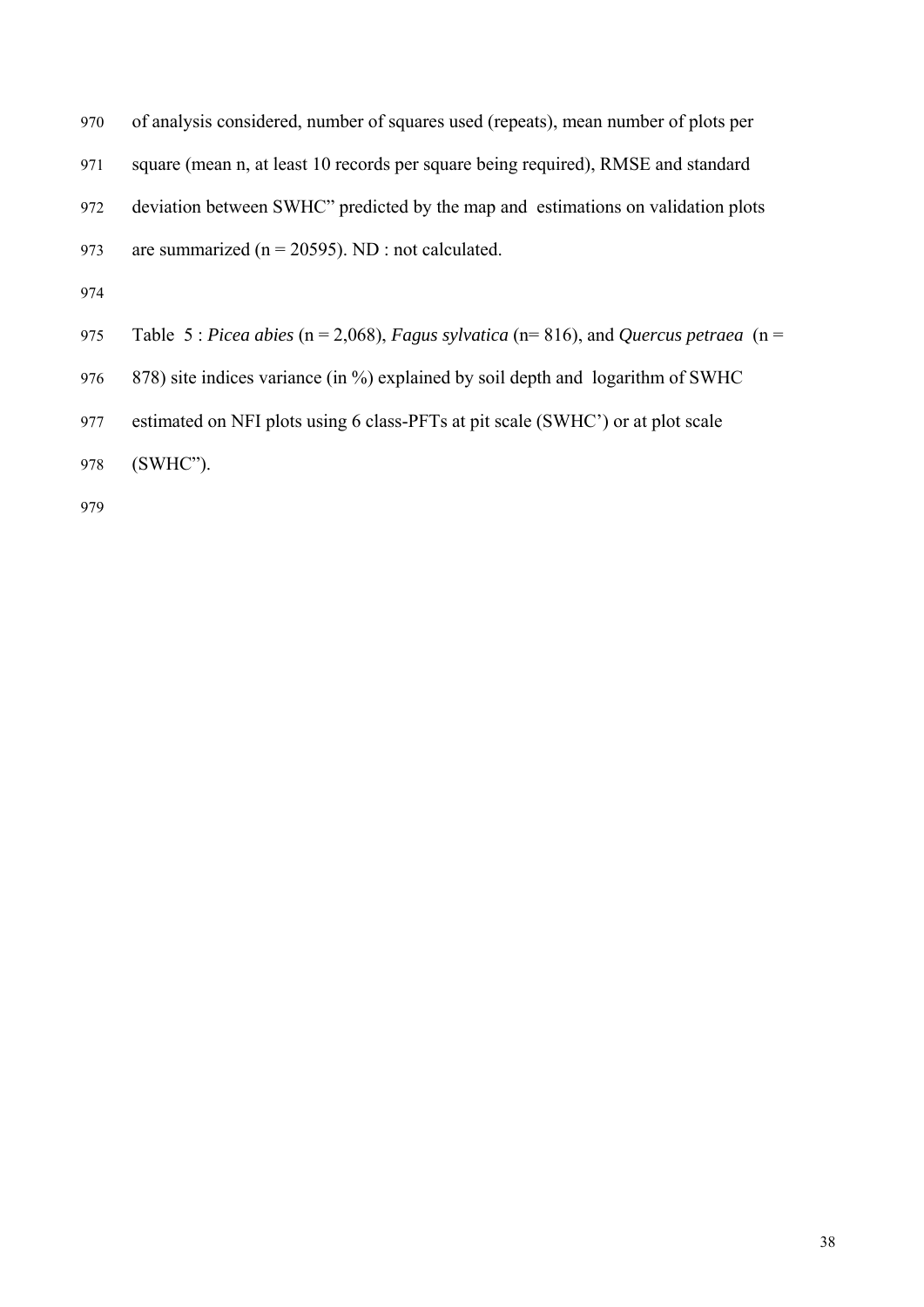

Figure 1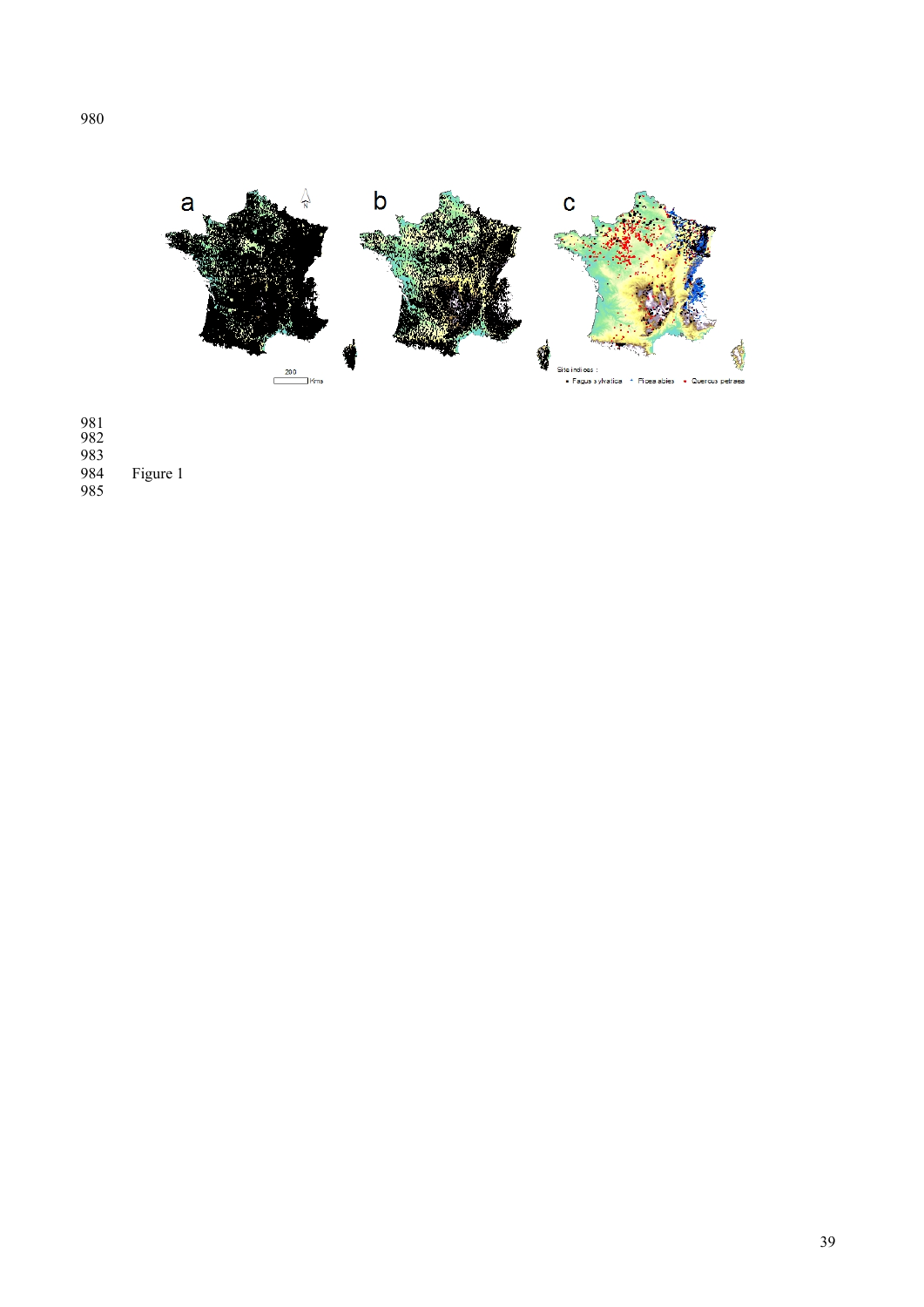

Figure 2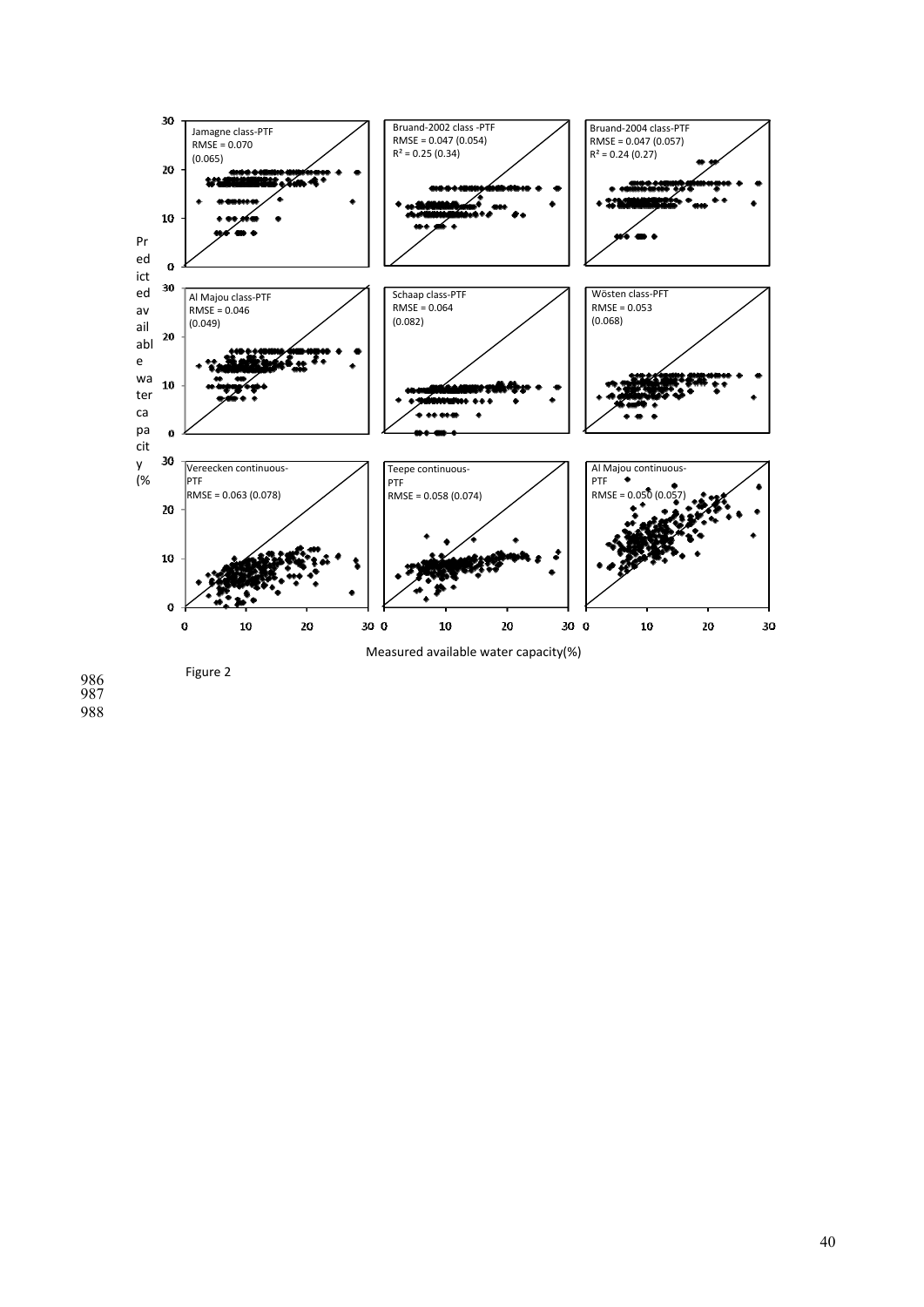

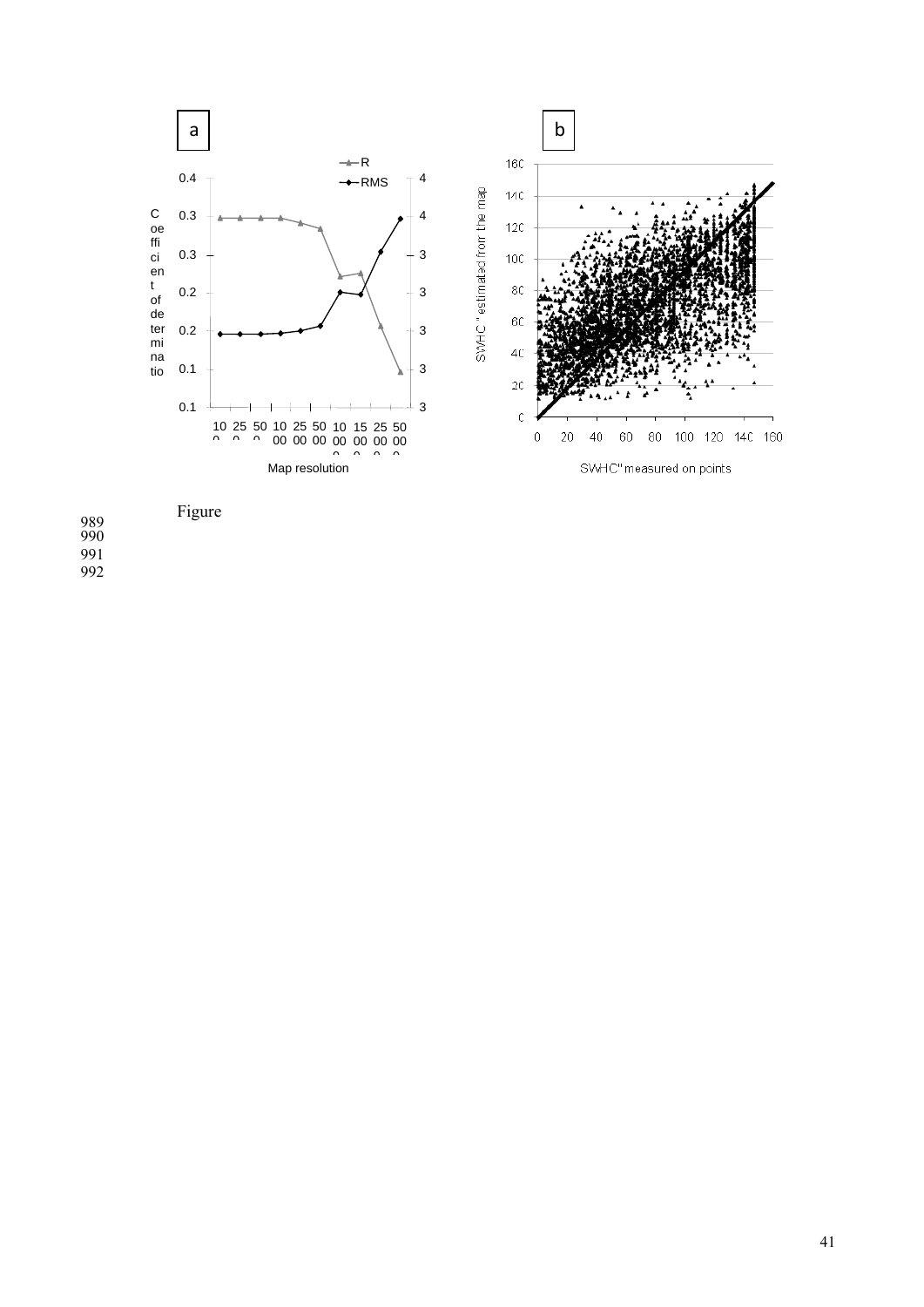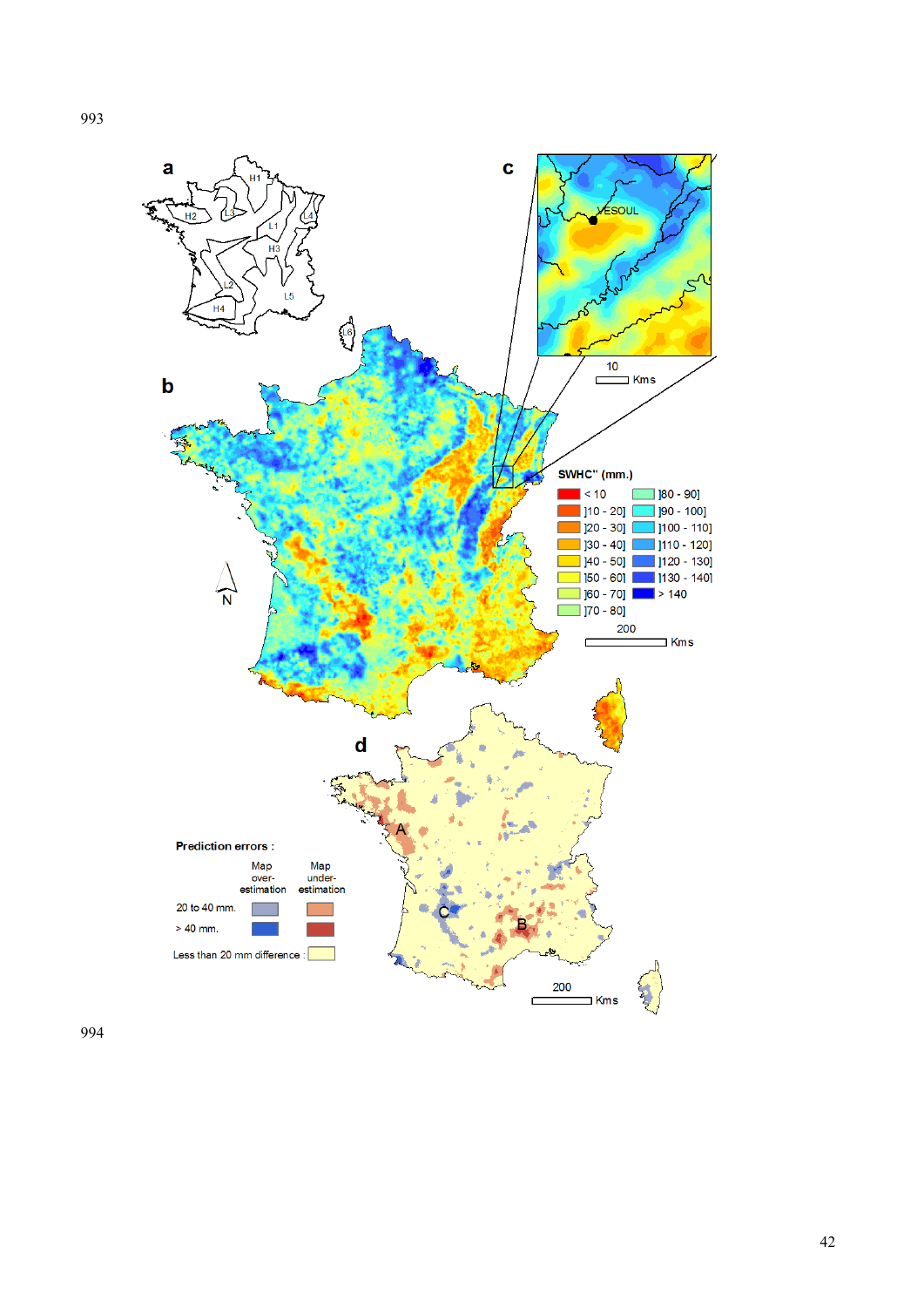

Figure 5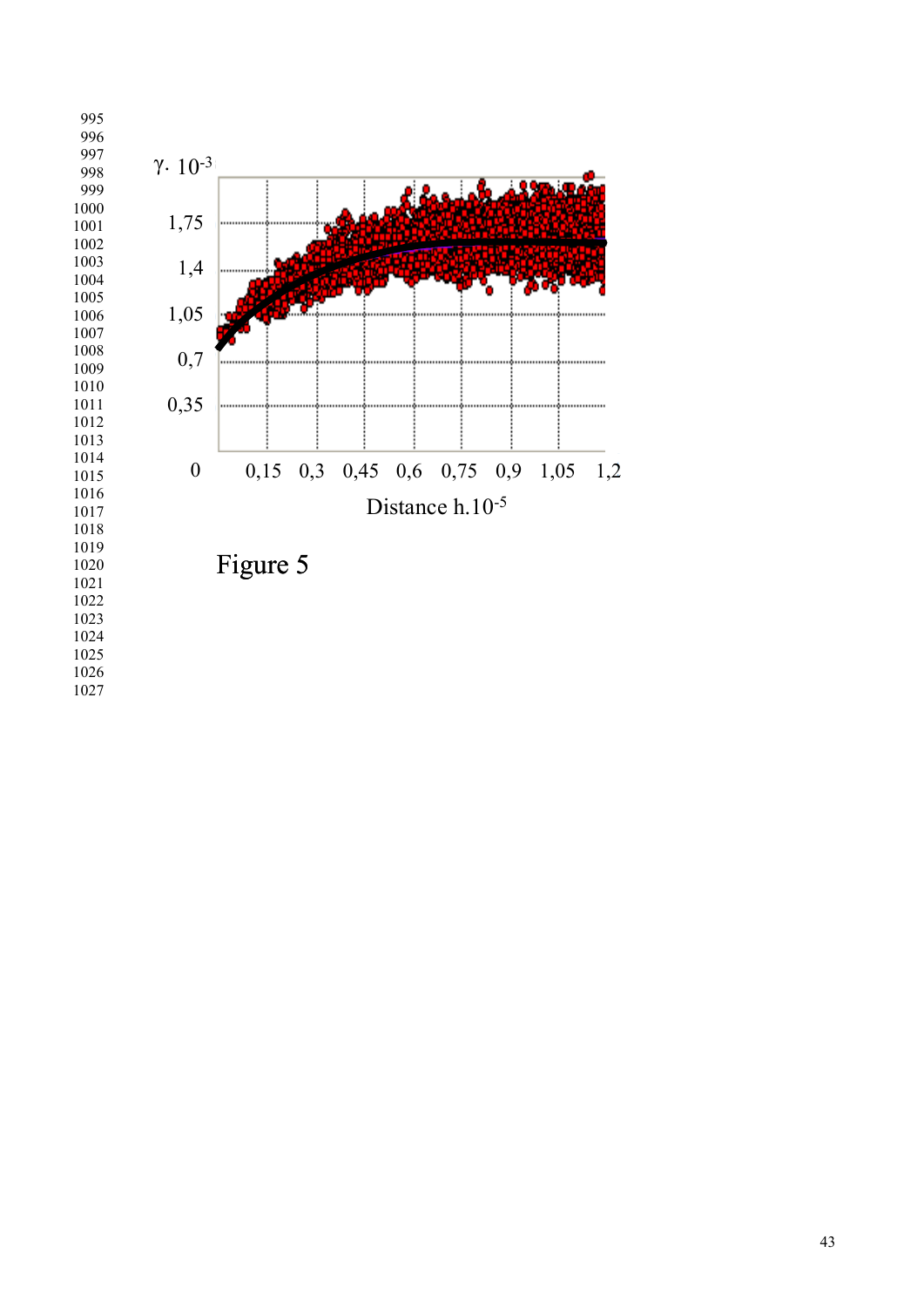| <b>NFI</b>        | Jamagne |         | <b>Bruand Bruand</b> | Al Majou |         |         | Schaap  | Wösten | <b>MEAN</b> | <b>STD</b> |
|-------------------|---------|---------|----------------------|----------|---------|---------|---------|--------|-------------|------------|
| textural class    |         | $-2002$ | $-2004$              | topsoil  | subsoil | topsoil | subsoil |        |             |            |
| 1 sand            | 0,07    | 0.08    | 0,06                 | 0.11     | 0,09    | 0.06    | 0,04    | 0,0001 | 0.06        | 0,035      |
| 2 loamy sands     | 0,10    | 0,13    | 0,13                 | 0,14     | 0,07    | 0,07    | 0,06    | 0.04   | 0.09        | 0,038      |
| 3 sandy clay loam | 0,14    | 0,13    | 0.13                 | 0.14     | 0,07    | 0,07    | 0,06    | 0.07   | 0.10        | 0.035      |
| 4 silt loam       | 0.14    | 0.14    | 0,17                 | 0.17     | 0,14    | 0,09    | 0,08    | 0.09   | 0.13        | 0.036      |
| 5 silty clay loam | 0,20    | 0.16    | 0.17                 | 0.17     | 0.15    | 0.12    | 0.11    | 0.10   | 0.15        | 0.034      |
| 6 silt            | 0,18    | 0,16    | 0,21                 | 0,17     | 0,15    | 0,12    | 0,11    | 0,10   | 0.15        | 0.038      |
| 7 silty clay      | 0,18    | 0.10    | 0.14                 | 0, 15    | 0,13    | 0,10    | 0,09    | 0.09   | 0.12        | 0.032      |
| 8 clay loam       | 0,17    | 0.11    | 0.16                 | 0,16     | 0,14    | 0.09    | 0,08    | 0.07   | 0.12        | 0.041      |
| 9 clay            | 0,17    | 0,12    | 0,12                 | 0,13     | 0,10    | 0,10    | 0,08    | 0,09   | 0,11        | 0,029      |

**Table 1**

|             |         |             | continuous-PFT |                |         |         |           |         |                |
|-------------|---------|-------------|----------------|----------------|---------|---------|-----------|---------|----------------|
|             | Jamagne | Bruand-2002 | Bruand-2004    | <b>AlMaiou</b> | Schaap  | Wösten  | Vereecken | Teepe   | <b>AlMaiou</b> |
| <b>RMSE</b> | 50,1    | 21.8        | 30,4           | 18,5           | 35,0    | 29,3    | 30,8      | 38,4    | 30,8           |
| ME          | 41,5    | 8,3         | 20,6           | 3,8            | $-26.2$ | $-15.3$ | $-33.6$   | $-22.9$ | 23,6           |
| $R^2$       | 0.79    | 0.79        | 0.82           | 0,84           | 0.72    | 0.82    | 0,83      | 0.82    | 0,85           |

**Table 2**

|                           | <b>Flat areas</b> |      |             |              |      | Steep area |    |                   |  |  |
|---------------------------|-------------------|------|-------------|--------------|------|------------|----|-------------------|--|--|
| Rock type                 | n                 | Mean | <b>RMSE</b> | <b>RMSEr</b> | n    | Mean       |    | <b>RMSE RMSEr</b> |  |  |
| Igneous/metamorphic rocks | 56                | 73   | 38          | 51           | 1783 | 60         | 35 | 73                |  |  |
| Massive silicate rocks    | 18                | 86   | 34          | 43           | 238  | 65         | 37 | 74                |  |  |
| Hollow silicate rocks     | 4906              | 93   | 32          | 32           | 6345 | 83         | 37 | 43                |  |  |
| Massive calcareous rocks  | 360               | 46   | 26          | 75           | 2522 | 46         | 30 | 88                |  |  |
| Hollow calcareous rocks   | 746               | 66   | 32          | 47           | 2919 | 57         | 34 | 58                |  |  |
| Marl, clay                | 295               | 101  | 23          | 21           | 363  | 81         | 34 | 37                |  |  |

**Table 3**